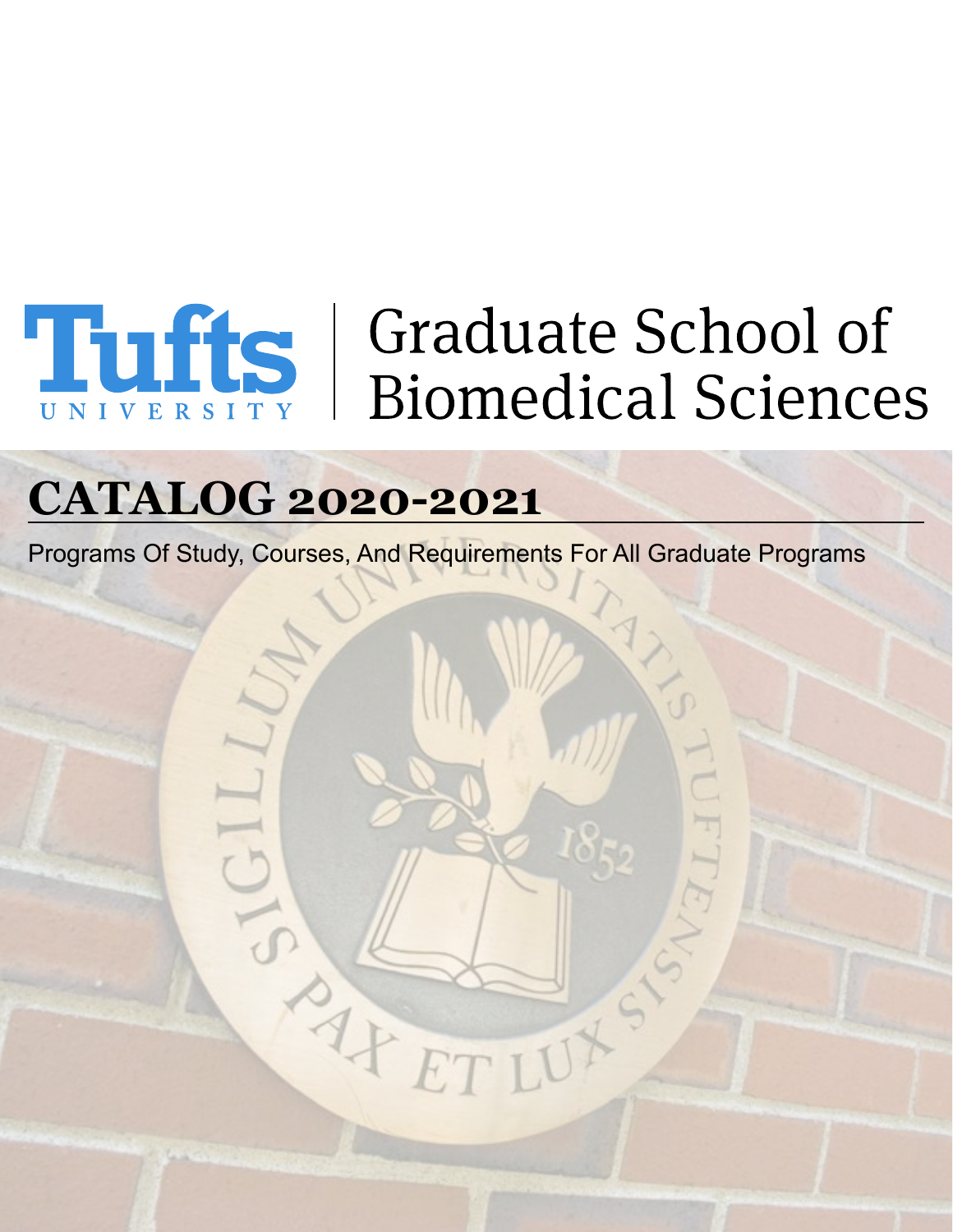# **TABLE OF CONTENTS**

*This Catalog must be used in conjunction with the individual Program Guides, which provide detailed information about all phases of the graduate career.*

*Note that these program progressions are specifically for students entering in Fall 2020 or Spring 2021. The selection and timing of electives are flexible, based on course offerings and students' interest. Students should confer with their faculty mentors and the Program Advisor about available options before making final course selections.*

| Cell, Molecular, and Developmental Biology | 3  |
|--------------------------------------------|----|
|                                            | 6  |
|                                            |    |
|                                            |    |
| Certificate Programs                       | 9  |
| Genetics                                   | 10 |
|                                            | 11 |
|                                            | 12 |
| <u>Immunology</u>                          | 15 |
|                                            | 19 |
| Traditional PhD Program                    | 20 |
| Special Tracks                             | 20 |
|                                            | 23 |
|                                            | 24 |
|                                            | 25 |
|                                            | 27 |
|                                            | 29 |
|                                            | 29 |
| Common Courses                             | 37 |
|                                            |    |

*Every effort is made to ensure that the degree requirements and course information, applicable policies, and other materials contained in this catalog are accurate and current. The Graduate School of Biomedical Sciences (GSBS) reserves the right to correct errors of fact, and to make changes at any time without prior notice. The Catalog as it exists online at the GSBS web site is the governing document, and contains the current policies and information about the graduation requirements for students entering in that academic year.*

*NOTE: Due to COVID-19 restrictions, some timelines, deadlines and requirements may be modified.*

*Tufts University is an equal opportunity educator and employer.*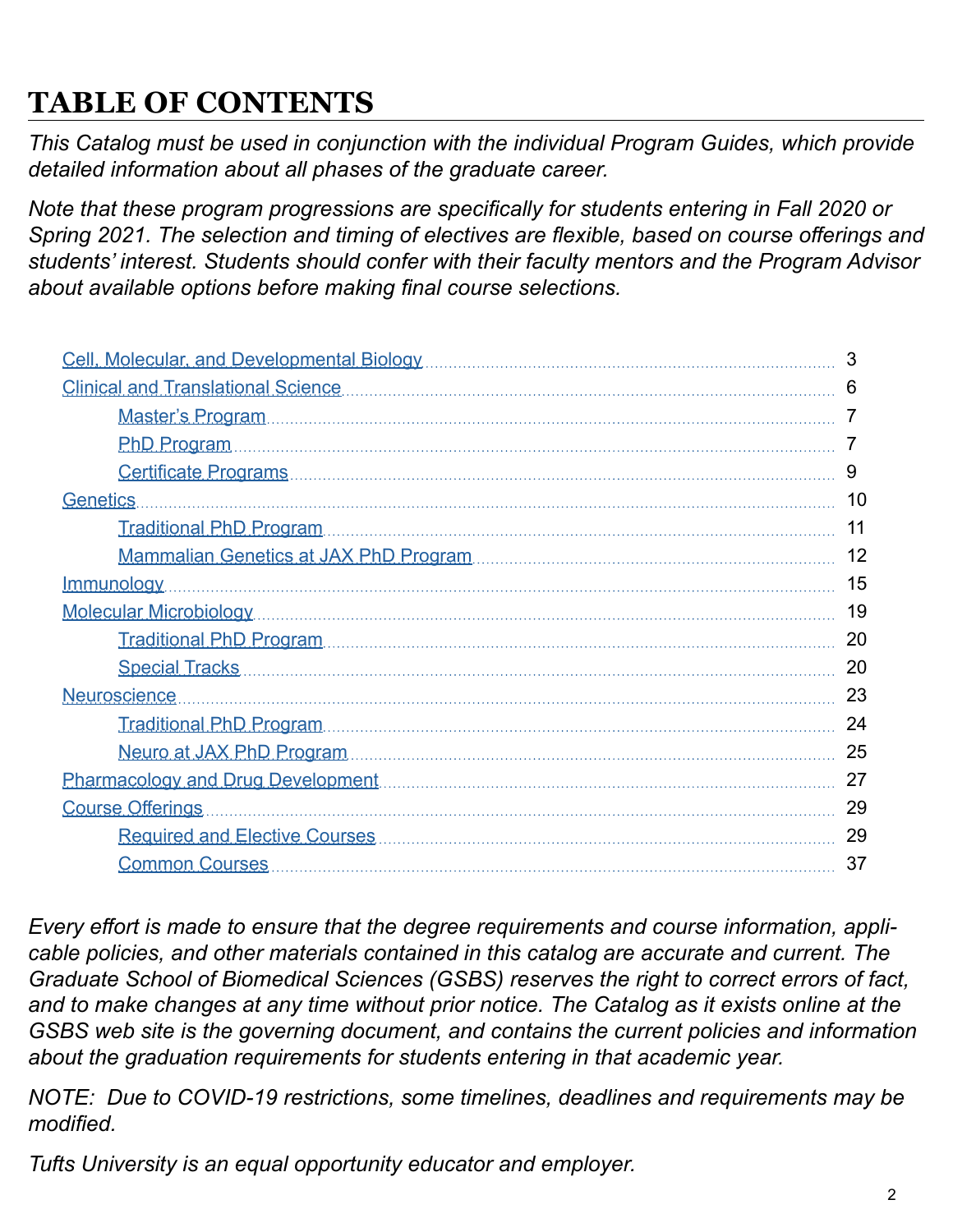# <span id="page-2-0"></span>**CELL, MOLECULAR, AND DEVELOPMENTAL BIOLOGY**

The Graduate Program in [Cell, Molecular, and Developmental Biology \(CMDB\)](https://gsbs.tufts.edu/academics/CMDB) offers strong interdisciplinary training across the full spectrum of biomedically-related basic and translational research. This training program has its roots in a highly successful integrated first year curriculum that provides a strong foundation in biomedical research. Students entering CMDB select one of four concentration areas: Cancer Biology; Developmental & Regenerative Biology; Molecular & Cellular Medicine; and Structural & Chemical Biology. Each concentration is designed to give trainees in depth knowledge while preserving a breadth of exposure to contemporary research approaches in biomedical science. The CMDB program fosters the development of student-driven discoveries that will inform understanding of the cellular pathways, molecular signaling networks, and systems-based mechanisms that govern human development and disease and lead to the generation of innovative new therapies.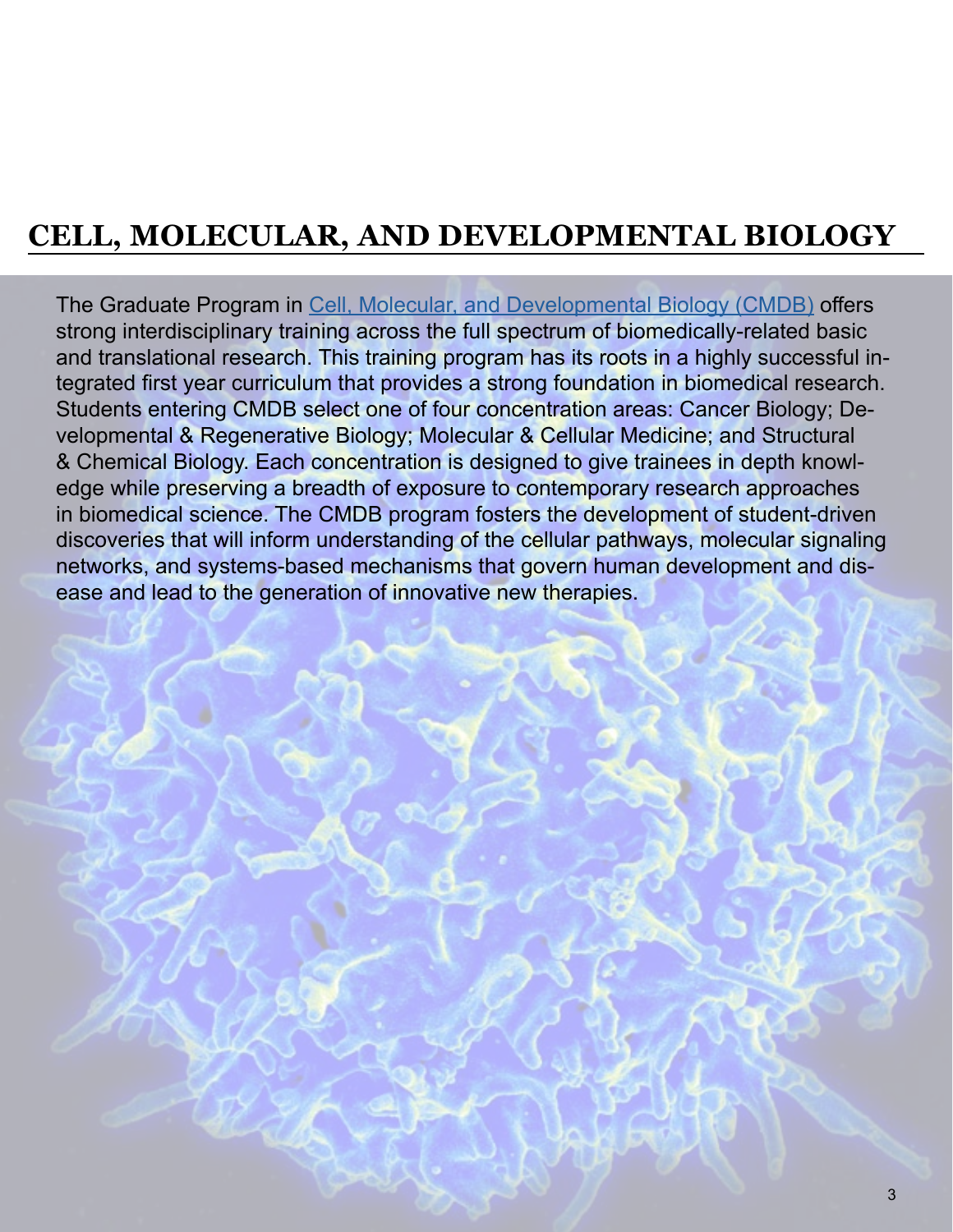## **CELL, MOLECULAR, AND DEVELOPMENTAL BIOLOGY**

#### **PHD COURSE REQUIREMENTS AND PROGRESSION**

Students in the CMDB program complete coursework designed to provide a strong knowledge base for their research. Required courses include **BCHM 0223** and **0230**; I**SP 209A, 209B, 210A, 210B**; and **CMDB 0220** (stats); **GSBS 0275**.

All CMDB students must also complete the requirements for one of the four Specialization groups: Cancer Biology; Developmental & Regenerative Biology; Molecular & Cellular Medicine; or Structural & Chemical Biology. Each requires two credits of didactic coursework and two credits of elective coursework.

All students participate in journal clubs and seminars, and must pass a qualifying examination. In addition, fifth year students are required to complete an ethics refresher course. Students typically begin research after completing four lab rotations. When the aims of the research project have been achieved, students write and defend their theses.

Note that the specialization courses are usually offered every other year. Other courses can serve as the specialization course with the permission of the Program Director. These courses are typically taken in the second or third year.

After the second year, all students continue to enroll in **Journal Club (0295/0296)** for another two years, as well as **Graduate Seminar (0291/0292)** and **Graduate Research (0297/0298/0299)** until they have completed their thesis research.

#### **PHD CURRICULUM**

| <b>First Year</b>  |                                                                                                                   |                                                                                                                                                                                                                      |
|--------------------|-------------------------------------------------------------------------------------------------------------------|----------------------------------------------------------------------------------------------------------------------------------------------------------------------------------------------------------------------|
| Spring             | <b>BCHM 0223</b><br><b>CMDB 0292</b><br><b>GSBS 0275</b><br><b>ISP 209A</b><br><b>ISP 0235</b><br><b>ISP 0296</b> | <b>Graduate Biochemistry</b><br><b>Graduate Seminar</b><br><b>Applied Ethics for Scientists</b><br><b>Membranes and Trafficking</b><br><b>Laboratory Rotations</b><br><b>Journal Club</b>                            |
| <b>Summer</b>      | <b>CMDB 0220</b><br><b>CMDB 0299</b><br><b>ISP 209B</b><br><b>ISP 210B</b><br><b>ISP 0236</b>                     | <b>Biomedical Stats &amp; Comp Bio</b><br><b>Graduate Research</b><br><b>Cell Behavior</b><br>Mol. Cell Biology of Development<br><b>Laboratory Rotations</b>                                                        |
| <b>Second Year</b> |                                                                                                                   |                                                                                                                                                                                                                      |
| Fall               | <b>ISP 210A</b><br>Elective                                                                                       | Specialization Signature Course§<br><b>CMDB 0291 Graduate Seminar</b><br>CMDB 0295 Journal Club<br><b>CMDB 0297 Graduate Research</b><br><b>Cell and Molecular Genetics</b>                                          |
| <b>Spring</b>      | <b>BCHM 0230</b><br><b>CMDB 0000</b><br>Elective                                                                  | <b>Gene Expr &amp; Signal Transduction</b><br><b>Qualifying Examination</b><br>Specialization Signature Course§<br><b>CMDB 0292 Graduate Seminar</b><br>CMDB 0296 Journal Club<br><b>CMDB 0298 Graduate Research</b> |
| Summer             | Elective                                                                                                          | CMDB 0299 Graduate Research                                                                                                                                                                                          |
| Fall               | <b>Third Year and Beyond</b><br><b>CMDB 0291</b>                                                                  | <b>Graduate Seminar</b>                                                                                                                                                                                              |

| Fall          | CMDB 0291 Graduate Seminar         |
|---------------|------------------------------------|
|               | CMDB 0295 Journal Club             |
|               | <b>CMDB 0297 Graduate Research</b> |
| <b>Spring</b> | <b>CMDB 0292 Graduate Seminar</b>  |
|               | CMDB 0296 Journal Club             |
|               | <b>CMDB 0298 Graduate Research</b> |
| Summer        | CMDB 0299 Graduate Research        |

#### **§ Specialization Signature Courses are as follows:**

Developmental & Regenerative Biology: CMDB 0235 Advanced Developmental Biology Cancer Biology: GENE 0203 Cancer Genetics Molecular & Cellular Medicine: CMP 0230 Pathobiology Structural & Chemical Biology: BCHM 231A Molecular Recognition & BCHM 231B Drug Design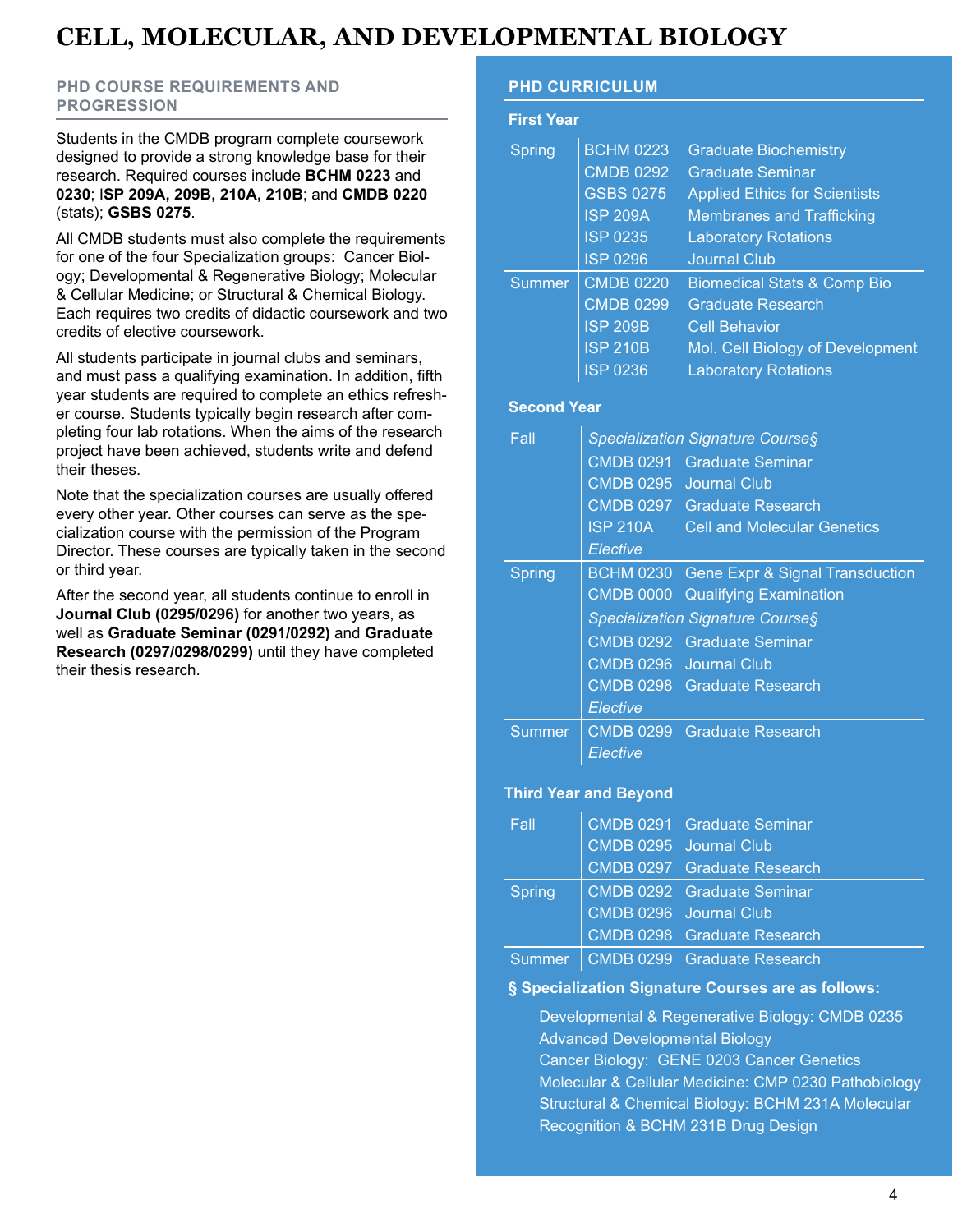# **CELL, MOLECULAR, AND DEVELOPMENTAL BIOLOGY**

#### **MD/PHD COURSE REQUIREMENTS AND PROGRESSION**

Students entering the CMDB program as part of the combined MD/PhD degree program complete two laboratory rotations in the summers before and during the first two years of medical school, and choose their thesis lab prior to their first year of coursework at GSBS. MD/PhD students complete an individualized didactic program of no less than 5 credit hours, which includes at least one of the electives designed for their research specialization. Students also enroll in **Clinical Implications of Basic Research seminar (GBMD 0209/0210)**, which is taken every semester until completion of the PhD, beginning in the first year of medical school. Students who take longer than four years to complete their PhD will also be required to complete an ethics refresher course.

After the first year, MD/PhD students enroll in J**ournal Club (0295/0296)** for two more years, and enroll in **Graduate Seminar (0291/0292)**, **Graduate Research (0297/0298/0299)**, and **Clinical Implications of Basic Research (0209/0210)** until they have completed their thesis research.

## **GENERAL REQUIREMENTS**

#### **QUALIFYING EXAMINATION**

Students must pass a qualifying examination by the end of their second year. The exam is designed to measure

originality and independence and requires that the student suggest a feasible research project on a biologically significant problem, outline a potential experimental approach to its solution, and discuss the likely data that could be obtained. An oral defense of this proposal is designed to probe the ability of the student to integrate and evaluate material learned in more abstract settings.

#### **RESEARCH & THESIS**

Students enter their thesis lab and begin thesis research after completing the final laboratory rotation. Each student meets with their thesis advisory committee at least once a semester. The student prepares a report describing progress and goals for consideration by the advisory committee, which prepares a written assessment of progress. When the thesis committee determines that the aims of the project have been met, the thesis is prepared and defended. The committee, together with an additional invited non-Tufts scientist, sits as the examination committee.

#### **PUBLICATION**

Students are expected to publish their research in scientific journals appropriate to their topic. Typically, students publish one or more papers before they graduate.

## **WEB LINKS**

- Cell, Molecular, and Developmental Biology [Program Faculty](https://gsbs.tufts.edu/academics/CMDB/faculty)
- Cell, Molecular, and Developmental Biology [Web Site, with Program Guide](https://gsbs.tufts.edu/academics/CMDB)

#### **MD/PHD CURRICULUM**

| <b>First Year</b> |                               |                                        |
|-------------------|-------------------------------|----------------------------------------|
| <b>Summer</b>     | <b>CMDB 0299</b>              | <b>Graduate Research</b>               |
| Fall              | <b>CMDB 0291</b>              | <b>Graduate Seminar</b>                |
|                   | <b>CMDB 0295</b>              | <b>Journal Club</b>                    |
|                   | <b>CMDB 0297</b>              | <b>Graduate Research</b>               |
|                   | <b>GBMD 0209</b>              | <b>Clinical Impl of Basic Research</b> |
|                   | <b>GSBS 0275</b>              | <b>Applied Ethics for Scientists</b>   |
|                   | <b>Required Coursework</b>    |                                        |
| <b>Spring</b>     | <b>CMDB 0000</b>              | <b>Qualifying Examination</b>          |
|                   | <b>CMDB 0292</b>              | <b>Graduate Seminar</b>                |
|                   | <b>CMDB 0296</b>              | <b>Journal Club</b>                    |
|                   | <b>CMDB 0298</b>              | <b>Graduate Research</b>               |
|                   | <b>GBMD 0210</b>              | <b>Clin Impl of Basic Research</b>     |
|                   | <b>Required Coursework</b>    |                                        |
| <b>Summer</b>     |                               | CMDB 0299 Graduate Research            |
|                   | <b>Second Year and Beyond</b> |                                        |
| Fall              | <b>CMDB 0291</b>              | <b>Graduate Seminar</b>                |
|                   | <b>CMDB 0295</b>              | <b>Journal Club</b>                    |
|                   | <b>CMDB 0297</b>              | <b>Graduate Research</b>               |
|                   | <b>GBMD 0210</b>              | <b>Clinical Impl of Basic Research</b> |
| <b>Spring</b>     | <b>CMDB 0292</b>              | <b>Graduate Seminar</b>                |
|                   | <b>CMDB 0296</b>              | <b>Journal Club</b>                    |
|                   | <b>CMDB 0298</b>              | <b>Graduate Research</b>               |
|                   | <b>GBMD 0209</b>              | Clin Impl of Basic Research            |
| Summer            | <b>CMDB 0299</b>              | <b>Graduate Research</b>               |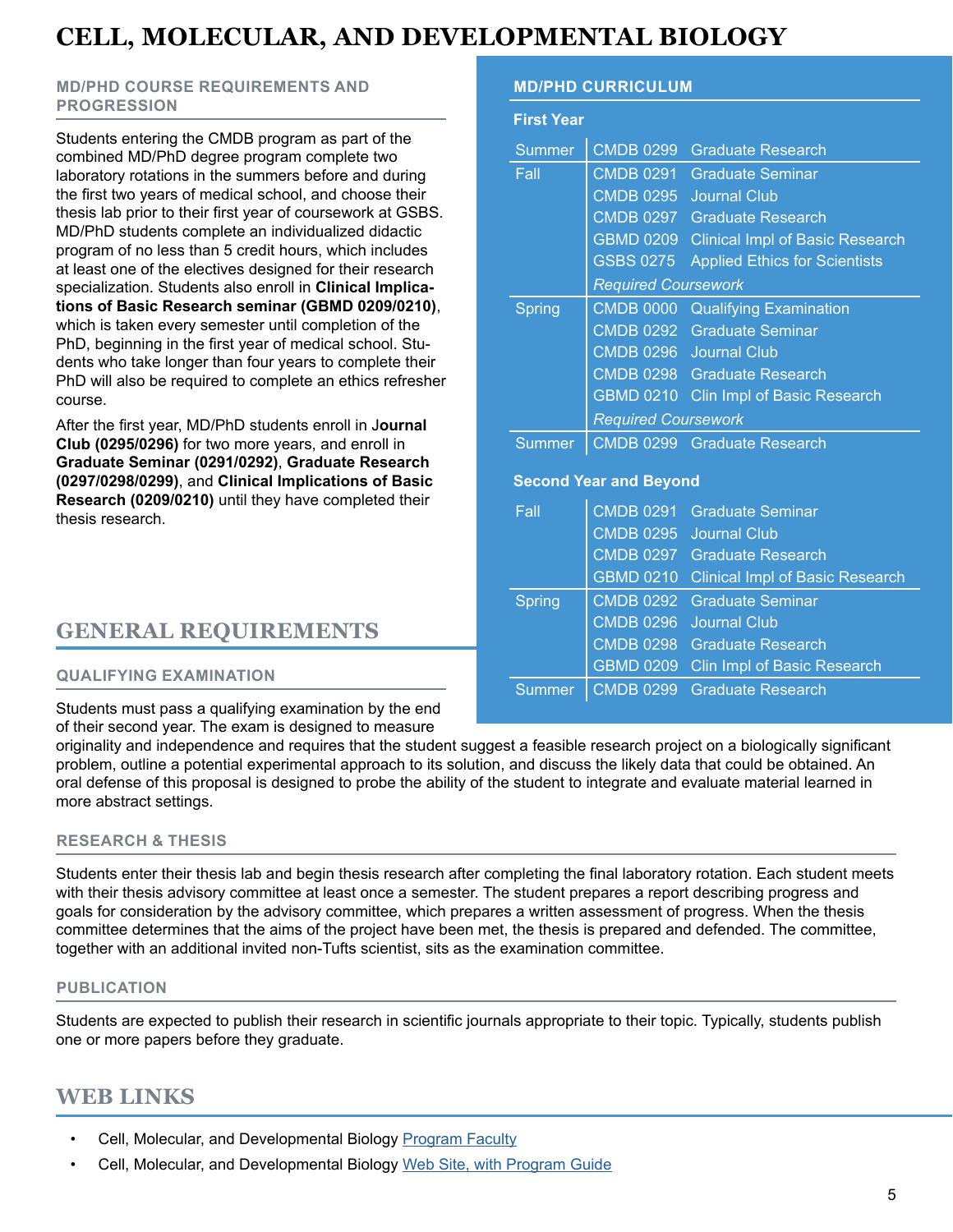<span id="page-5-0"></span>The Graduate Programs in [Clinical and Translational Science \(CTS\)](https://gsbs.tufts.edu/academics/CTS) train physicians and other clinicians who will develop, evaluate, apply, and implement clinical research techniques that will improve and enhance patient care. Program goals are achieved by teaching core research methods and skills and by facilitating each trainee's successful completion of an independent research project in an environment where innovation and excellence are expected and opportunities are plentiful. The CTS program offers fulltime study leading to MS and PhD degrees as well as a part-time Certificate in Clinical and Translational Science, and a part-time Online Certificate in Health Economics and Outcomes Research.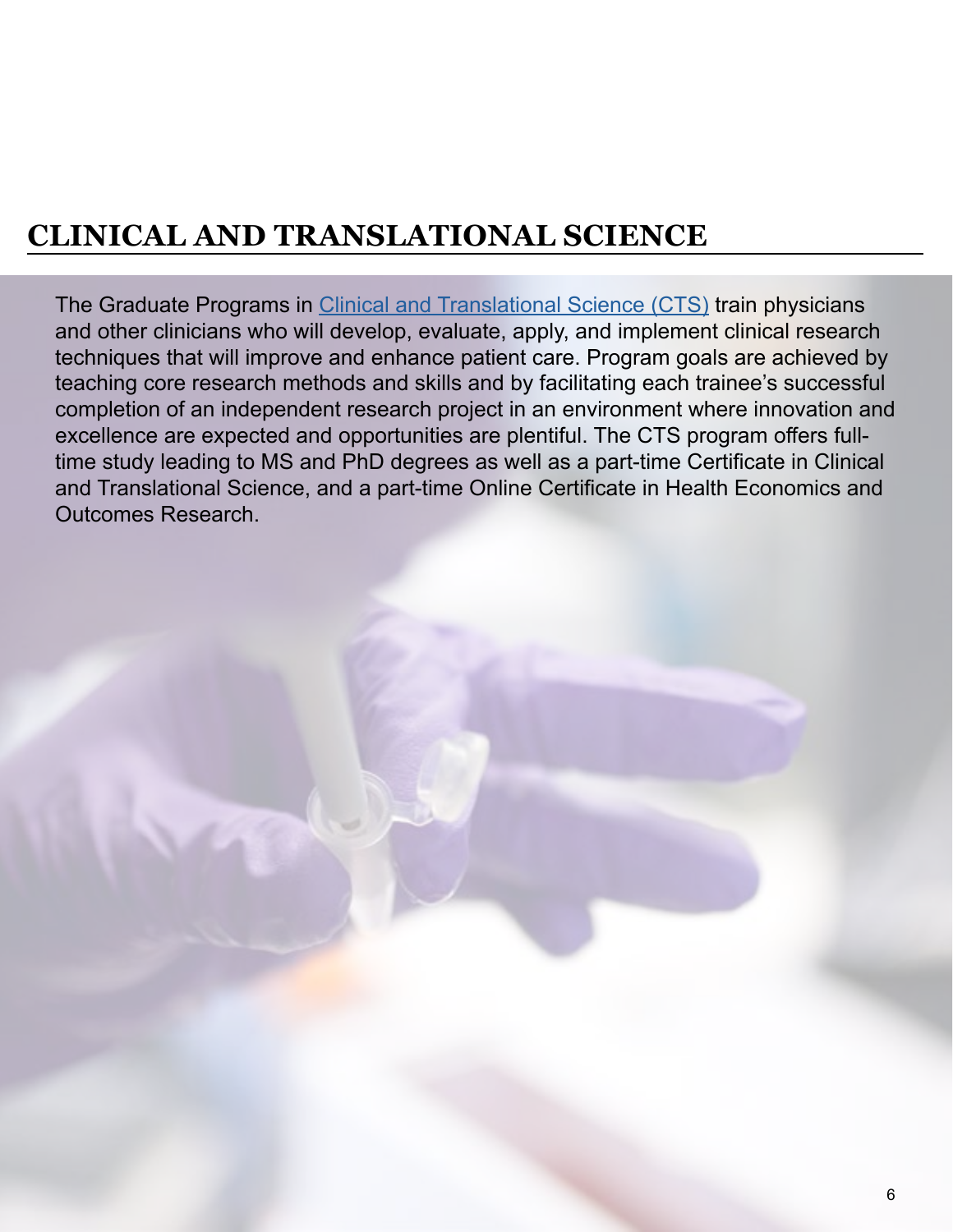#### <span id="page-6-0"></span>**MASTER'S COURSE REQUIREMENTS AND PROGRESSION**

The CTS Master's program curriculum provides a strong foundation of core methods and skills, including research methods, statistics, research conduct, ethics, and manuscript and grant writing. Students are required to complete **CTS 0500, 0523, 0525, 0537, 0538, 0540**; two courses from **CTS 0561, 0566, and 0581**; and two biostatistics courses, typically **CTS 0527** and **0575** (for students entering the MS program from the Certificate program, only one additional biostatistics course is required). Students must also complete 5 elective credits. In addition, students participate in seminars, hands-on computer labs, workshops, and mentored research projects. Because the ability to self-initiate and execute independent research is key to success as a researcher, a central degree requirement is the completion of an independent research project that leads to a Master's thesis. The Master's degree typically takes two years to complete.

#### **PHD COURSE REQUIREMENTS AND PROGRESSION**

Students in the CTS PhD program develop the necessary competencies for a career in academic medicine that involves significant translational research. In addition to completing the Master's curriculum, PhD candidates complete the Qualifying Exam and subsequently register for **CTS 0500, 0517**, and **0539** each Fall and Spring term, and **0517** in the Summer, until they have completed their thesis research. In addition, five elective courses are required. The PhD program is typically completed in approximately four and a half years.

#### **MD/PHD COURSE REQUIREMENTS AND PROGRESSION**

Students entering the CTS program as part of the combined MD/PhD degree program complete two laboratory rotations in the summers before and during the first two years of medical school, and choose their thesis lab prior to their first year of coursework at GSBS. MD/PhD students also have adjusted didactic requirements including the **GBMD 0209/0210** Clinical Implications of Basic Research

#### **MASTER'S CURRICULUM**

#### **First Year**

| <b>Summer</b> | <b>CTS 0525</b> | Intro to Clinical Care Research         |
|---------------|-----------------|-----------------------------------------|
| Fall          | <b>CTS 0500</b> | <b>Study Design Seminar</b>             |
|               | <b>CTS 0515</b> | <b>Mentored Research Project/Thesis</b> |
|               | <b>CTS 0523</b> | <b>Intro Clinical Epidemiology</b>      |
|               | CTS 0527        | <b>Biostatistics I</b>                  |
|               | <b>CTS 0537</b> | <b>Scientific Manuscript Writing</b>    |
|               | <b>CTS 0561</b> | Intro to Clinical Trials*               |
| Spring        | <b>CTS 0500</b> | <b>Study Design Seminar</b>             |
|               | <b>CTS 0515</b> | <b>Mentored Research Project/Thesis</b> |
|               | <b>CTS 0537</b> | <b>Scientific Manuscript Writing</b>    |
|               | <b>CTS 0540</b> | <b>Ethics of Clinical Investigation</b> |
|               | <b>CTS 0566</b> | Intro to Health Services Research*      |
|               | <b>CTS 0575</b> | Advanced Epi & Regression               |
|               | CTS 0581        | Intro to Evidence-Based Medicine*       |

\*Choose two of these three courses

#### **Second Year**

| Fall          | <b>CTS 0500</b> | <b>Study Design Seminar</b>             |
|---------------|-----------------|-----------------------------------------|
|               | CTS 0516        | <b>Mentored Research Project/Thesis</b> |
|               | <b>CTS 0538</b> | <b>Scientific Grant Writing</b>         |
|               | Elective        |                                         |
| <b>Spring</b> | <b>CTS 0500</b> | <b>Study Design Seminar</b>             |
|               | <b>CTS 0516</b> | <b>Mentored Research Project/Thesis</b> |
|               | <b>CTS 0538</b> | <b>Scientific Grant Writing</b>         |
|               | Elective        |                                         |

seminar (every fall and spring). Required didactic courses include **CTS 0523**, **0525**, **0527**, **0540**, and **0575**, plus **CTS 0500**, **0517**, and **0539** each Fall and Spring term, and **0517** every Summer. Five elective courses are also required. Additional didactic requirements are determined by the CTS program, in coordination with the GSBS Dean's Office.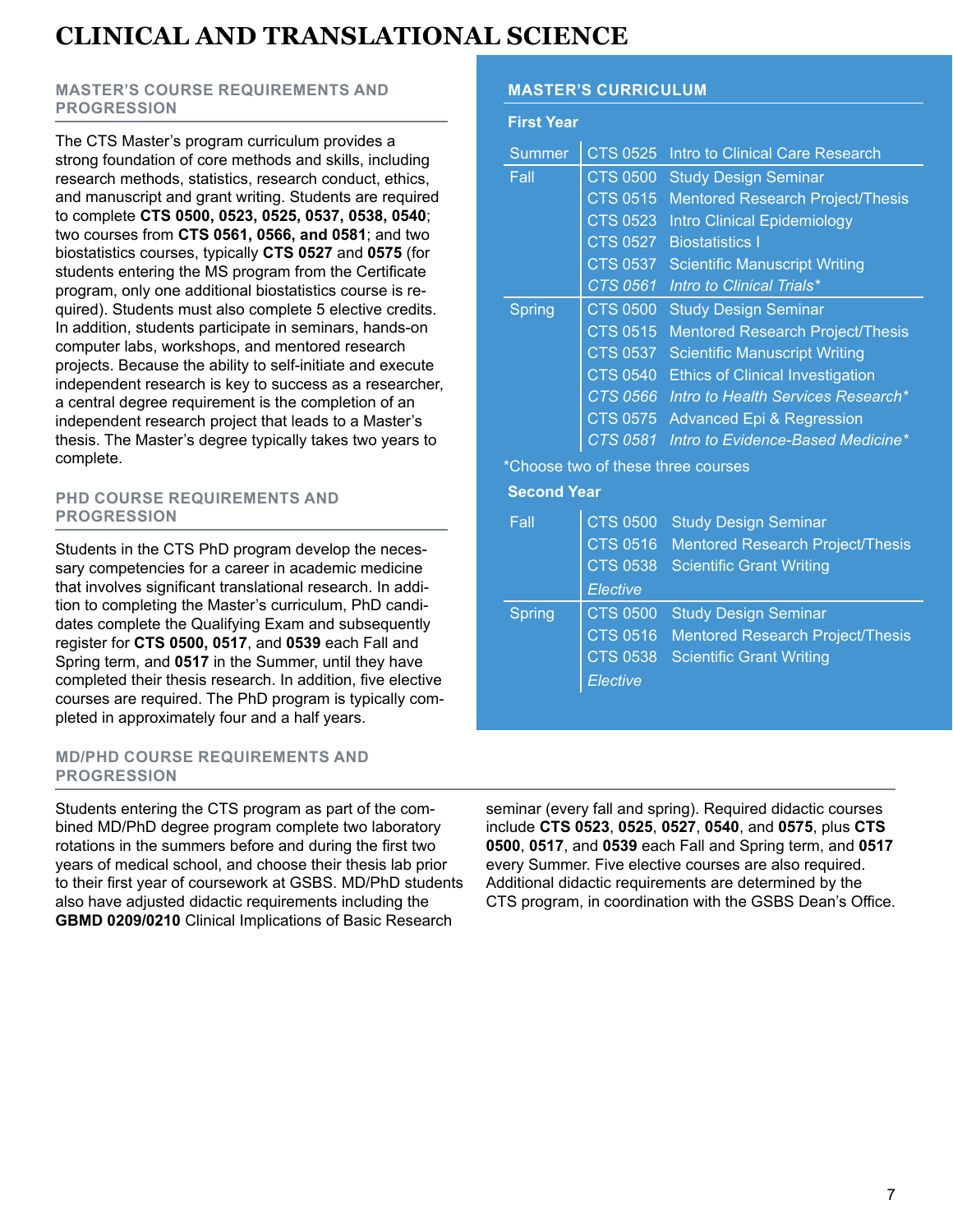## **GENERAL MASTER'S AND PHD REQUIREMENTS**

#### **QUALIFYING EXAMINATION**

The exam is designed to measure originality and independence and requires that the student suggest a feasible research project, outline a potential experimental approach to its solution and discuss the likely data that could be obtained. An oral defense of this proposal is designed to probe the ability of the student to integrate and evaluate material learned in more abstract settings.

#### **RESEARCH & THESIS**

MS and PhD thesis committees are formed during the first term of study. Thesis work must be original and rigorous, and approved by the student's thesis committee and the CTS Program Advisory Committee. The thesis must be presented in the official University format, which is different from the format of an article or paper.

After the Program Advisory Committee has approved the thesis topic, each student meets with the thesis committee at least once a semester. The student prepares a report describing progress and goals for consideration by the advisory committee, which prepares a written assessment of progress. The student also presents their research to the faculty and student body once a year. When the thesis committee determines that the aims of the project have been met, the thesis is prepared and defended.

#### **PUBLICATION**

Students are expected to publish their research in scientific journals appropriate to their topic. Master's students submit at least one paper, and PhD students submit three or more before they graduate.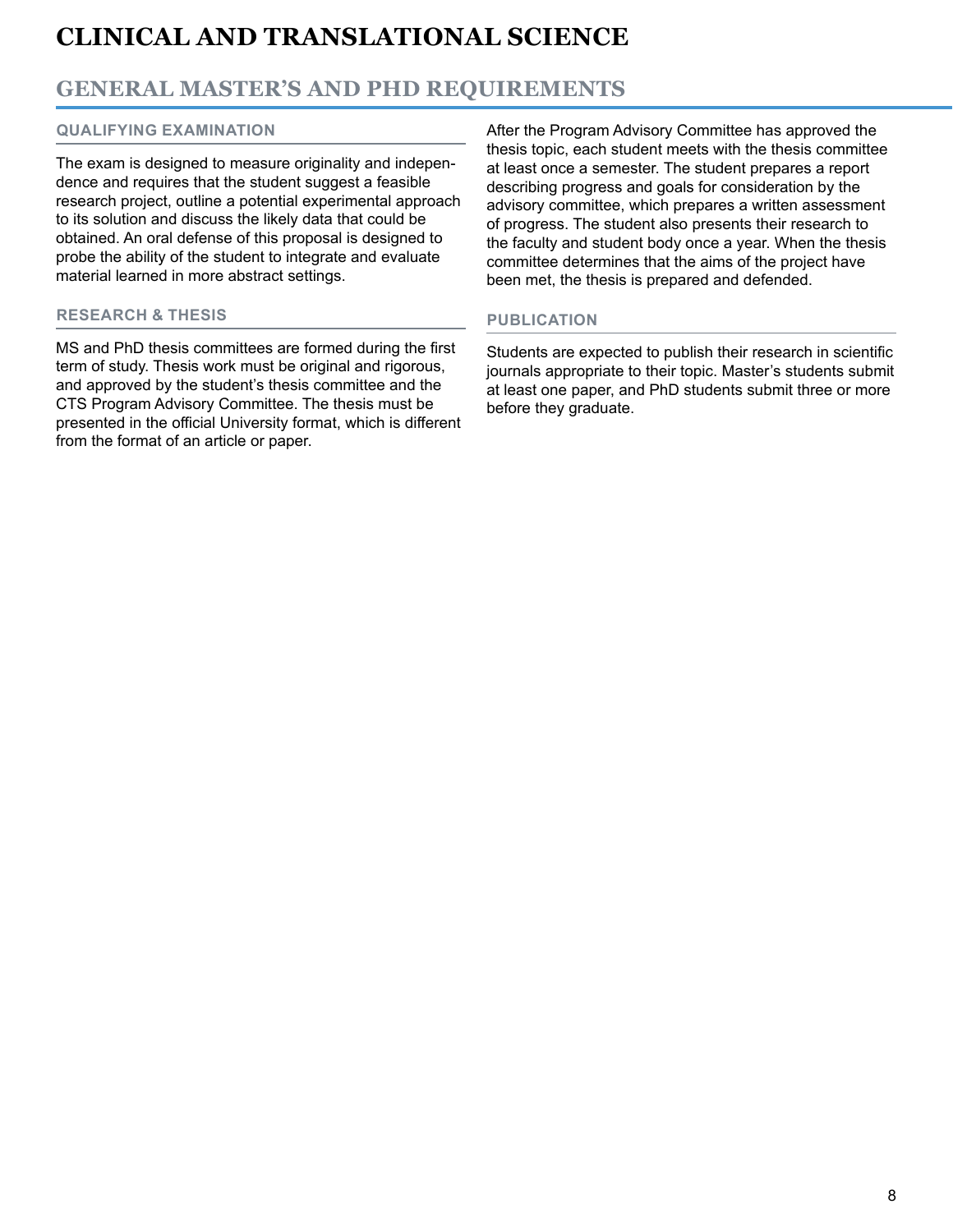## <span id="page-8-0"></span>**CERTIFICATE COURSE REQUIREMENTS AND PROGRESSION**

#### **CERTIFICATE IN CLINICAL AND TRANSLATIONAL SCIENCE**

The CTS Certificate program is specifically designed for junior faculty of Tufts-affiliated hospitals, fellows in training, and mid-career clinicians who are considering a career change and want to strengthen their clinical research skills. The program begins in the summer and continues part-time for the next nine months. Required didactic courses include **CTS 0500, 0523, 0525, 0540, 0561, 0566, 0581**, and **biostatistics** (either **0506** and **0507**, or **0527**), as well as seminars, workshops, and a one-credit research project. Research efforts should result in a publishable manuscript, research proposal, or protocol.

For Certificate students who wish to continue in the Master's degree program, all required didactic credits transfer; additional elective credits do not transfer. Students who do not complete the Certificate program requirements may transfer a maximum of two courses into the CTS Master's program.

#### **ONLINE CERTIFICATE IN HEALTH ECONOMICS AND OUTCOMES RESEARCH**

The HEOR program offers an introduction to core topics in health economics and outcomes, including measurements of health benefits across disease domains, cost benefits across time and over multiple societal sectors, use of real world evidence to inform healthcare decision making, and the use of health technology assessment to project health benefits and costs.

The program consists of three online courses, one taken in the first term and two taken in the second term. Students will also participate in an in-person (or live via videoconference) workshop during the second term.

These courses may not be transferred back into any other GSBS school degree or certificate, and students in the HEOR program are not eligible to take courses on campus.

## **WEB LINKS**

- Clinical and Translational Science [Program Faculty](https://gsbs.tufts.edu/academics/CTS/faculty)
- Clinical and Translational Science [Web Site, with Program Guide](https://gsbs.tufts.edu/academics/CTS)

#### **CERTIFICATE IN CLINICAL AND TRANSLATIONAL SCIENCE CURRICULUM**

| <b>First Year</b> |                 |                                         |
|-------------------|-----------------|-----------------------------------------|
| <b>Summer</b>     | <b>CTS 0506</b> | Intro to Biostatistics I                |
|                   | <b>CTS 0525</b> | Intro to Clinical Care Research         |
| Fall              | <b>CTS 0500</b> | <b>Study Design Seminar</b>             |
|                   | <b>CTS 0507</b> | <b>Intro to Biostatistics II</b>        |
|                   | <b>CTS 0523</b> | Intro to Clinical Epidemiology          |
|                   | <b>CTS 0561</b> | Intro to Clinical Trials                |
| Spring            | <b>CTS 0500</b> | <b>Study Design Seminar</b>             |
|                   | <b>CTS 0514</b> | <b>Clinical Research Project</b>        |
|                   | <b>CTS 0540</b> | <b>Ethics of Clinical Investigation</b> |
|                   | <b>CTS 0566</b> | Intro to Health Services Research       |
|                   | CTS 0581        | Intro to Evidence-Based Medicine        |

#### **ONLINE CERTIFICATE IN HEALTH ECONOMICS AND OUTCOMES RESEARCH CURRICULUM**

| <b>First Year</b> |                                                    |
|-------------------|----------------------------------------------------|
|                   | Spring   CTS 0157 Introduction to Health Economics |
|                   | and Outcomes Research                              |
| Fall              | CTS 0150 Real World Evidence                       |
|                   | CTS 0152 Introduction to Health Technology         |
|                   | <b>Assessment</b>                                  |
|                   |                                                    |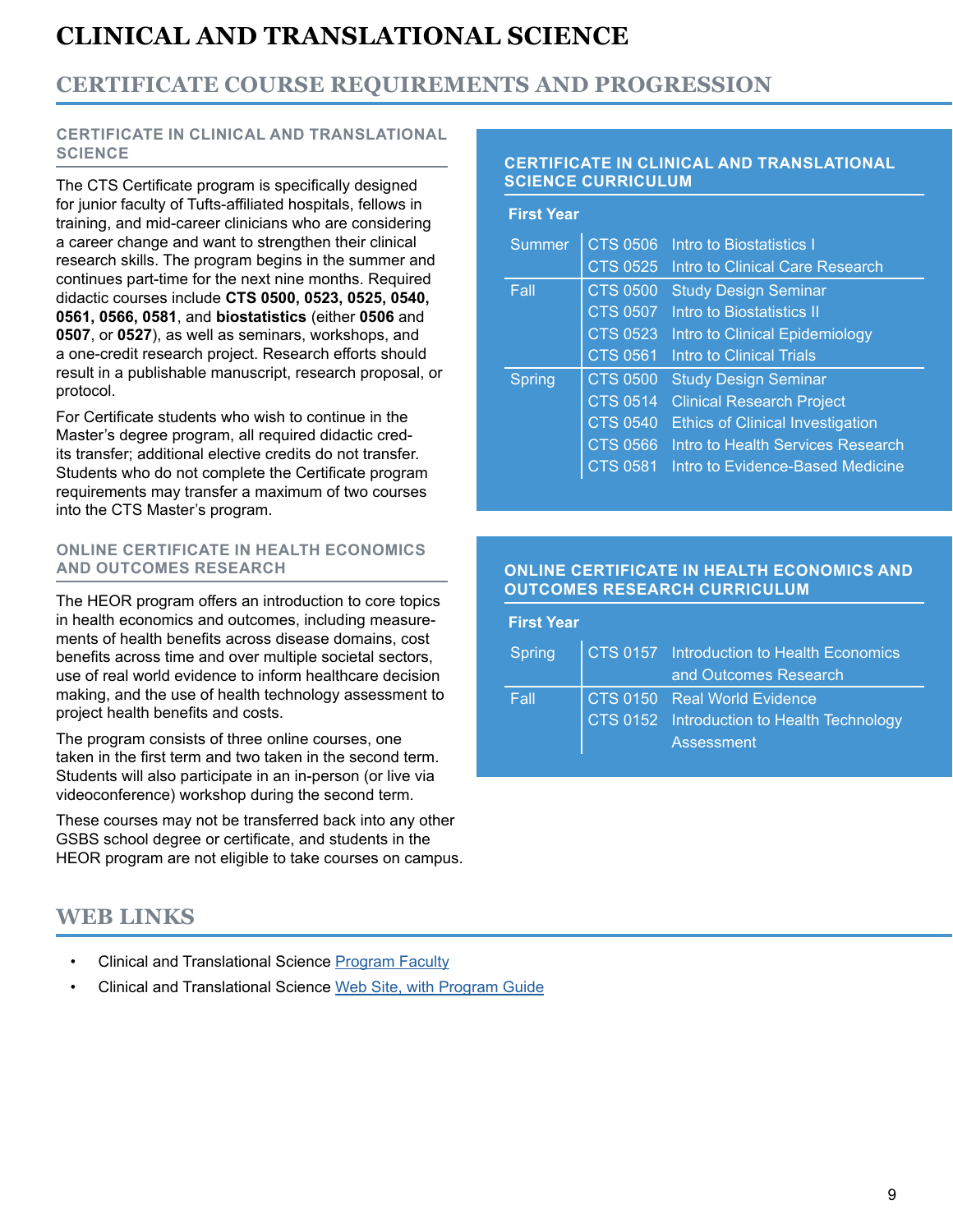<span id="page-9-0"></span>The [Graduate Program in Genetics \(GENE\)](https://gsbs.tufts.edu/academics/genetics) is designed to train scientists in the basic principles and applications of classical and molecular genetics for careers in research, teaching, and biotechnology. The goal of the program is to train talented individuals to think critically, identify important issues in genetics, and design and conduct original research in prokaryotic, eukaryotic, mammalian, and human genetics. Strong emphasis is placed on the laboratory experience and hands-on research training.

In addition to the traditional PhD program, the program in Genetics also offers a [Mam](https://gsbs.tufts.edu/academics/mammalianGenetics)[malian Genetics track](https://gsbs.tufts.edu/academics/mammalianGenetics), which is offered in conjunction with The Jackson Laboratory (JAX) in Bar Harbor, Maine.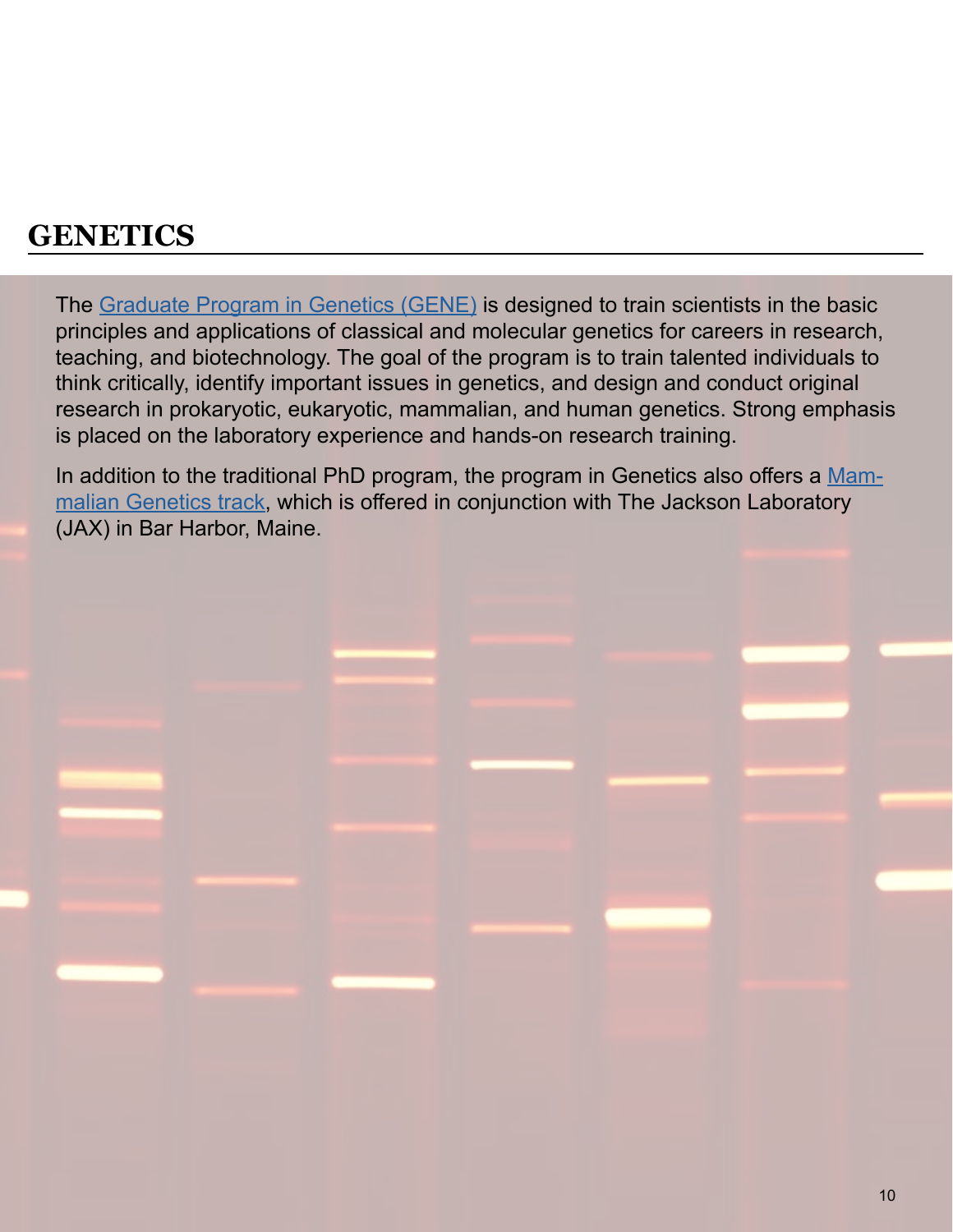#### <span id="page-10-0"></span>**PHD COURSE REQUIREMENTS AND PROGRESSION**

Students in the Genetics program complete coursework designed to provide a strong knowledge base for their research. All students participate in journal clubs, seminars, and research presentations, and must pass a qualifying examination. In addition, fifth year students are required to complete an ethics refresher course. Students typically begin thesis research after completing four lab rotations. When the aims of the research project have been achieved, students write and defend their theses.

Students in the traditional Genetics track are required to take **BCHM 0223** and **0230A**; **GENE 0205**, **0212** and **GSBS 0275**. Students must pass the qualifying examination by the end of their second year of coursework and must also complete two elective courses.

#### **TRADITIONAL PHD CURRICULUM**

| <b>First Year</b>            |                      |                                      |
|------------------------------|----------------------|--------------------------------------|
| <b>Spring</b>                | <b>BCHM 0223 9GI</b> | <b>Graduate Biochemistry</b>         |
|                              | GENE 0235 001        | <b>Laboratory Rotations</b>          |
|                              | <b>GENE 0290</b>     | <b>Research Presentations</b>        |
|                              | <b>GENE 0292</b>     | <b>Graduate Seminar</b>              |
|                              | <b>GENE 0296</b>     | <b>Journal Club</b>                  |
|                              | GSBS 0275            | <b>Applied Ethics for Scientists</b> |
| <b>Summer</b>                | <b>GENE 0205</b>     | <b>Mammalian Genetics</b>            |
|                              | GENE 0236 001        | <b>Laboratory Rotations</b>          |
|                              | GENE 0299 001        | <b>Graduate Research</b>             |
| <b>Second Year</b>           |                      |                                      |
| Fall                         | <b>GENE 0212</b>     | <b>Introduction to Genetics</b>      |
|                              | <b>GENE 0289</b>     | <b>Research Presentations</b>        |
|                              | <b>GENE 0291</b>     | <b>Graduate Seminar</b>              |
|                              | <b>GENE 0295</b>     | <b>Journal Club</b>                  |
|                              |                      | GENE 0297 001 Graduate Research      |
|                              | Elective             |                                      |
| <b>Spring</b>                | <b>BCHM 230A</b>     | <b>Gene Expression</b>               |
|                              | <b>GENE 0290</b>     | <b>Research Presentations</b>        |
|                              | <b>GENE 0292</b>     | <b>Graduate Seminar</b>              |
|                              | <b>GENE 0296</b>     | <b>Journal Club</b>                  |
|                              | GENE 0298 001        | <b>Graduate Research</b>             |
|                              | Elective             |                                      |
| <b>Summer</b>                | <b>GENE 0000</b>     | <b>Qualifying Examination</b>        |
|                              | GENE 0299 001        | <b>Graduate Research</b>             |
| <b>Third Year and Beyond</b> |                      |                                      |
| Fall                         | <b>GENE 0289</b>     | <b>Research Presentations</b>        |
|                              | <b>GENE 0291</b>     | <b>Graduate Seminar</b>              |
|                              | <b>GENE 0295</b>     | Journal Club                         |
|                              | GENE 0297 001        | <b>Graduate Research</b>             |
| <b>Spring</b>                | <b>GENE 0290</b>     | <b>Research Presentations</b>        |
|                              | <b>GENE 0292</b>     | <b>Graduate Seminar</b>              |
|                              | <b>GENE 0296</b>     | <b>Journal Club</b>                  |
|                              | GENE 0298 001        | <b>Graduate Research</b>             |
| <b>Summer</b>                | GENE 0299 001        | <b>Graduate Research</b>             |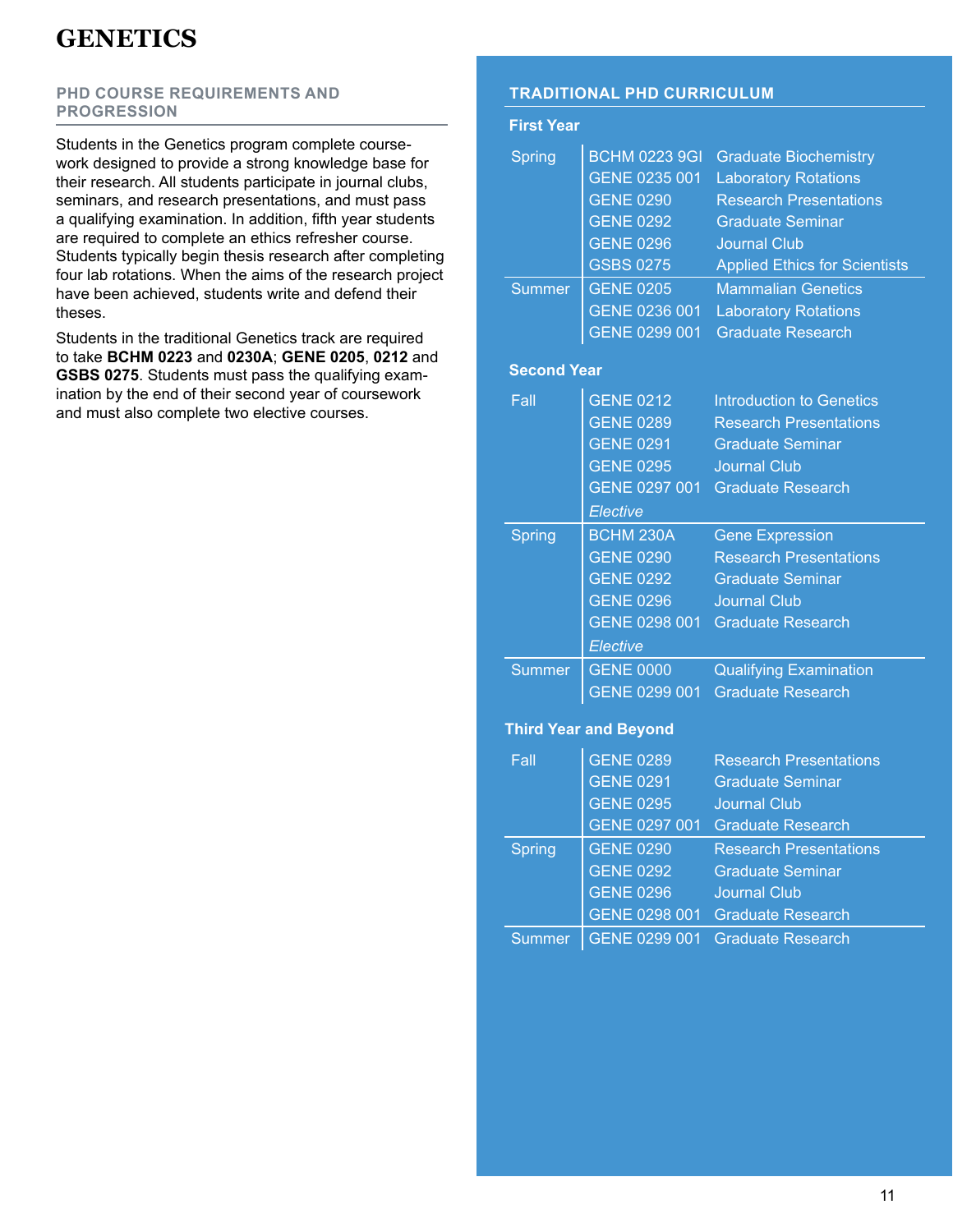<span id="page-11-0"></span>Students in the Mammalian Genetics Track study at the Jackson Laboratory (JAX) in Bar Harbor, ME. JAXbased students are required to take **BCHM 0223** and **0230A**; **GENE 0205**, **0212** and **GSBS 0275**. Students must pass the qualifying examination by the end of the second year of coursework and must also complete one elective course.

After the second year, all students continue to enroll in **Journal Club (0295/0296)** for two more years, and **Research Presentations (0289/0290)**, **Graduate Seminar (0291/0292)**, and **Graduate Research (0297/0298/0299)** until they have completed their thesis research.

#### **MAMMALIAN GENETICS PHD CURRICULUM**

| <b>First Year</b>            |                      |                                      |
|------------------------------|----------------------|--------------------------------------|
| Fall                         | <b>GENE 0212</b>     | <b>Introduction to Genetics</b>      |
|                              | GENE 0234 002        | <b>Laboratory Rotations</b>          |
|                              | <b>GENE 0289</b>     | <b>Research Presentations</b>        |
|                              | <b>GENE 0291</b>     | <b>Graduate Seminar</b>              |
|                              | <b>GENE 0295</b>     | <b>Journal Club</b>                  |
| <b>Spring</b>                | <b>BCHM 0223 9GI</b> | <b>Graduate Biochemistry</b>         |
|                              | GENE 0235 002        | <b>Laboratory Rotations</b>          |
|                              | <b>GENE 0290</b>     | <b>Research Presentations</b>        |
|                              | <b>GENE 0292</b>     | <b>Graduate Seminar</b>              |
|                              | <b>GENE 0296</b>     | <b>Journal Club</b>                  |
|                              | <b>GSBS 0275</b>     | <b>Applied Ethics for Scientists</b> |
| <b>Summer</b>                | <b>GENE 0205</b>     | <b>Mammalian Genetics</b>            |
|                              | <b>GENE 0208</b>     | Mammalian & Exp. Genetics            |
|                              | GENE 0299 002        | <b>Graduate Research</b>             |
| <b>Second Year</b>           |                      |                                      |
| Fall                         | <b>GENE 0289</b>     | <b>Research Presentations</b>        |
|                              | <b>GENE 0291</b>     | <b>Graduate Seminar</b>              |
|                              | <b>GENE 0295</b>     | <b>Journal Club</b>                  |
|                              | GENE 0297 002        | <b>Graduate Research</b>             |
|                              | Elective             |                                      |
| <b>Spring</b>                | <b>BCHM 230A</b>     | <b>Gene Expression</b>               |
|                              | <b>GENE 0290</b>     | <b>Research Presentations</b>        |
|                              | <b>GENE 0292</b>     | <b>Graduate Seminar</b>              |
|                              | <b>GENE 0296</b>     | <b>Journal Club</b>                  |
|                              | GENE 0298 002        | <b>Graduate Research</b>             |
| <b>Summer</b>                | <b>GENE 0000</b>     | <b>Qualifying Examination</b>        |
|                              | GENE 0299 002        | <b>Graduate Research</b>             |
| <b>Third Year and Beyond</b> |                      |                                      |
| Fall                         | <b>GENE 0289</b>     | <b>Research Presentations</b>        |
|                              | <b>GENE 0291</b>     | <b>Graduate Seminar</b>              |
|                              | <b>GENE 0295</b>     | <b>Journal Club</b>                  |
|                              | GENE 0297 001        | <b>Graduate Research</b>             |
| Spring                       | <b>GENE 0290</b>     | <b>Research Presentations</b>        |
|                              | <b>GENE 0292</b>     | <b>Graduate Seminar</b>              |
|                              | <b>GENE 0296</b>     | <b>Journal Club</b>                  |
|                              | GENE 0298 001        | <b>Graduate Research</b>             |
| <b>Summer</b>                | GENE 0299 001        | <b>Graduate Research</b>             |
|                              |                      |                                      |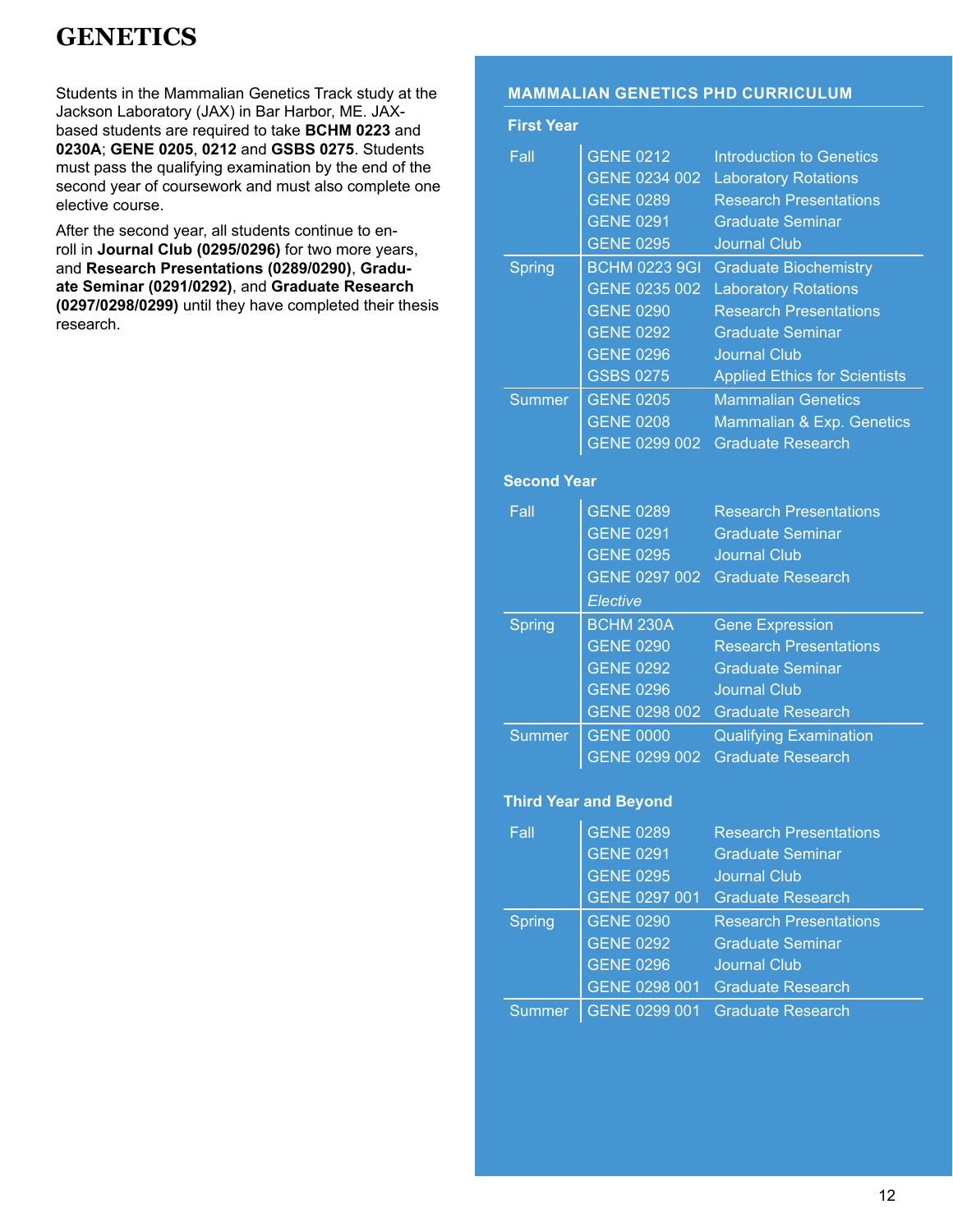#### **MD/PHD COURSE REQUIREMENTS AND PROGRESSION**

Students entering the traditional Genetics program as part of the combined MD/PhD degree program complete two laboratory rotations in the summers before and during the first two years of medical school and choose their thesis lab prior to their first year of coursework at GSBS. MD/ PhD students also have adjusted didactic requirements including **Clinical Implications of Basic Research seminar (GBMD 0209/0210)**, which is taken every semester until completion of the PhD, beginning in the first year of medical school. Required didactic courses include **BCHM 230A**; **GENE 0205**, **0212** and **GSBS 0275**. Students who take longer than four years to complete their PhD will also be required to complete an ethics refresher course. Genetics MD/PhD students are not usually required to take electives.

NOTE: MD/PhD students joining the program in 2020 will enroll in **BCHM 230A Gene Expression** in spring of the second year (2022).

After the first year, MD/PhD students enroll in **Journal Club (0295/0296)** for two more years, and **Research Presentations (0289/0290)**, **Graduate Seminar(0291/0292)**, **Graduate Research (0297/0298/0299)**, and **Clinical Implications of Basic Research (0209/0210)** until they have completed their thesis research.

#### **MD/PHD CURRICULUM**

#### **First Year**

| Summer | GENE 0299 001    |                                      |
|--------|------------------|--------------------------------------|
|        |                  | <b>Graduate Research</b>             |
| Fall   | <b>GBMD 0209</b> | Clin Imp of Basic Research           |
|        | <b>GENE 0212</b> | <b>Introduction to Genetics</b>      |
|        | <b>GENE 0289</b> | <b>Research Presentations</b>        |
|        | <b>GENE 0291</b> | <b>Graduate Seminar</b>              |
|        | <b>GENE 0295</b> | <b>Journal Club</b>                  |
|        | GENE 0297 001    | <b>Graduate Research</b>             |
| Spring | <b>GBMD 0210</b> | Clin Imp of Basic Research           |
|        | <b>GENE 0290</b> | <b>Research Presentations</b>        |
|        | <b>GENE 0292</b> | <b>Graduate Seminar</b>              |
|        | <b>GENE 0296</b> | <b>Journal Club</b>                  |
|        | GENE 0298 001    | <b>Graduate Research</b>             |
|        | <b>GSBS 0275</b> | <b>Applied Ethics for Scientists</b> |
| Summer | <b>GENE 0000</b> | <b>Qualifying Examination</b>        |
|        | <b>GENE 0205</b> | <b>Mammalian Genetics</b>            |
|        | GENE 0299 001    | <b>Graduate Research</b>             |

#### **Second Year and Beyond**

| Fall   | <b>GBMD 0210</b> | Clin Imp of Basic Research    |
|--------|------------------|-------------------------------|
|        | <b>GENE 0289</b> | <b>Research Presentations</b> |
|        | <b>GENE 0291</b> | <b>Graduate Seminar</b>       |
|        | <b>GENE 0295</b> | <b>Journal Club</b>           |
|        | GENE 0297 001    | <b>Graduate Research</b>      |
| Spring | <b>GBMD 0210</b> | Clin Imp of Basic Research    |
|        | <b>GENE 0290</b> | <b>Research Presentations</b> |
|        | <b>GENE 0292</b> | <b>Graduate Seminar</b>       |
|        | <b>GENE 0296</b> | <b>Journal Club</b>           |
|        | GENE 0298 001    | <b>Graduate Research</b>      |
| Summer | GENE 0299 001    | <b>Graduate Research</b>      |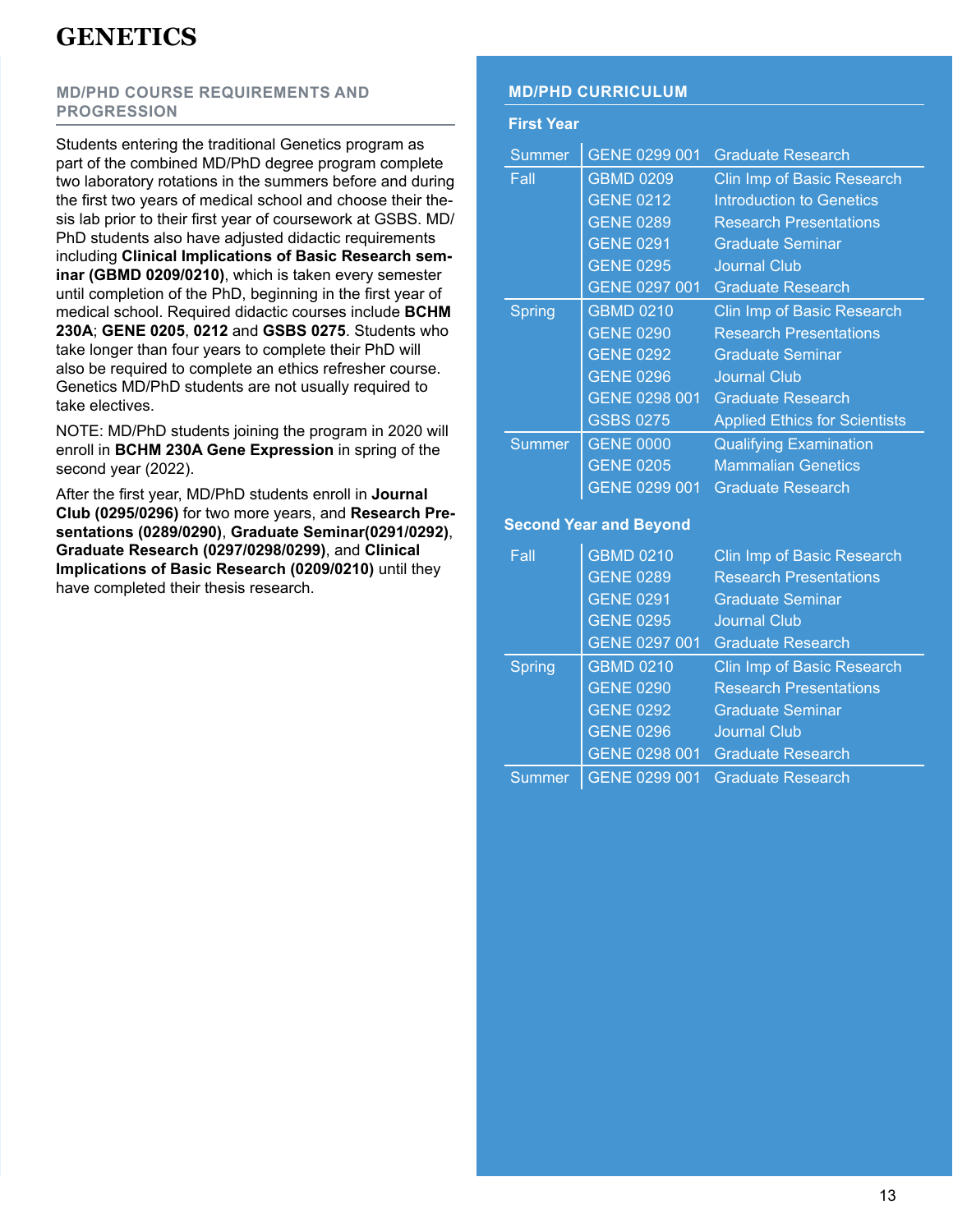## **GENERAL REQUIREMENTS**

#### **QUALIFYING EXAMINATION**

Students must pass a qualifying examination. The exam is designed to measure originality and independence and requires that the student suggest a feasible research project on a biologically significant problem, outline a potential experimental approach to its solution, and discuss the likely data that could be obtained. An oral defense of this proposal is designed to probe the ability of the student to integrate and evaluate material learned in more abstract settings.

#### **RESEARCH & THESIS**

Students enter their thesis lab and begin thesis research after completing the final laboratory rotation. Each student meets with their thesis advisory committee at least once a semester. The student prepares a report describing progress and goals for consideration by the advisory committee, which prepares a written assessment of progress. When the thesis committee determines that the aims of the project have been met, the thesis is prepared and defended. The committee, together with an additional invited non-Tufts scientist, sits as the examination committee.

#### **PUBLICATION**

Students are required to publish a first author paper based on their thesis work before defending their thesis. They are also expected to have presented their work at one or more national or international meetings before defending their thesis.

## **WEB LINKS**

- Genetics [Program Faculty](https://gsbs.tufts.edu/academics/genetics/faculty)
- Genetics [Web Site, with Program Guide](https://gsbs.tufts.edu/academics/genetics)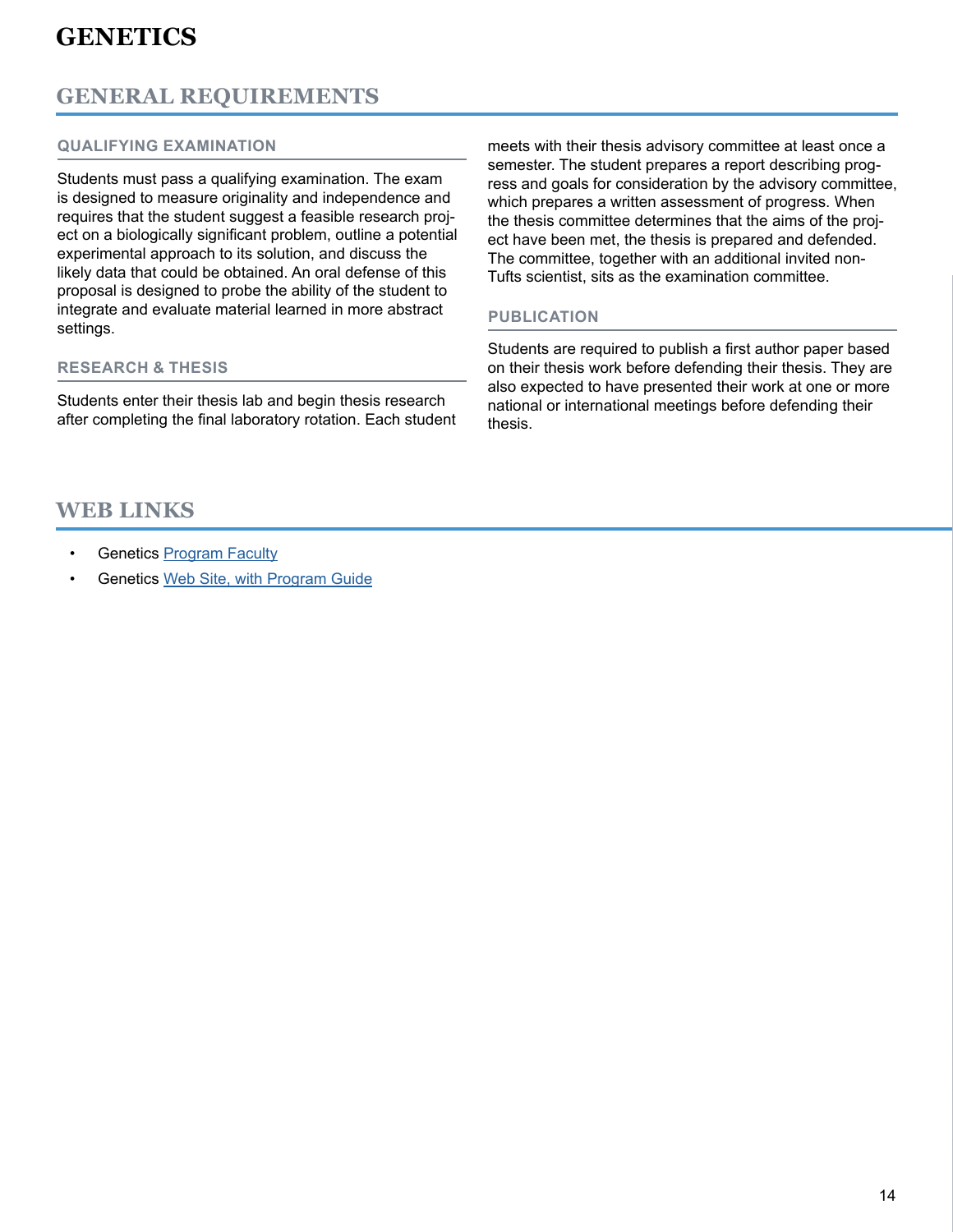<span id="page-14-0"></span>The [Graduate Program in Immunology \(IMM\)](https://gsbs.tufts.edu/academics/immunology) offers training on immunologic aspects of disease, focusing on basic inflammation and the immunology of chronic diseases, as well as pathogenesis, diagnosis, prevention and treatment of inflammatory diseases. The faculty brings together talented investigators studying infectious disease, autoimmunity, and normal and abnormal development of the immune system; they are committed to training the future intellectual leaders who will drive discovery and translate basic immunological concepts into new treatment approaches. Trainees learn to define and solve such problems and become experts in the laboratory techniques required to achieve these goals. Students are expected to design critical experiments, be creative but self-critical, and to make original scientific contributions that will enhance our understanding of important questions in inflammation. When they finish the program, our graduates will be ready for rigorous postdoctoral research training that will place them in positions of leadership in academic medical centers, universities, or in the biotechnology and pharmaceutical industry.

Trainees complete a medically relevant thesis that is co-mentored by a basic research scientist and a clinician-scientist, and complete a curriculum specifically designed to provide students with strong grounding in a biomedical scientific discipline as well as the knowledge to understand the clinical implications of their work and move their discoveries to the bedside.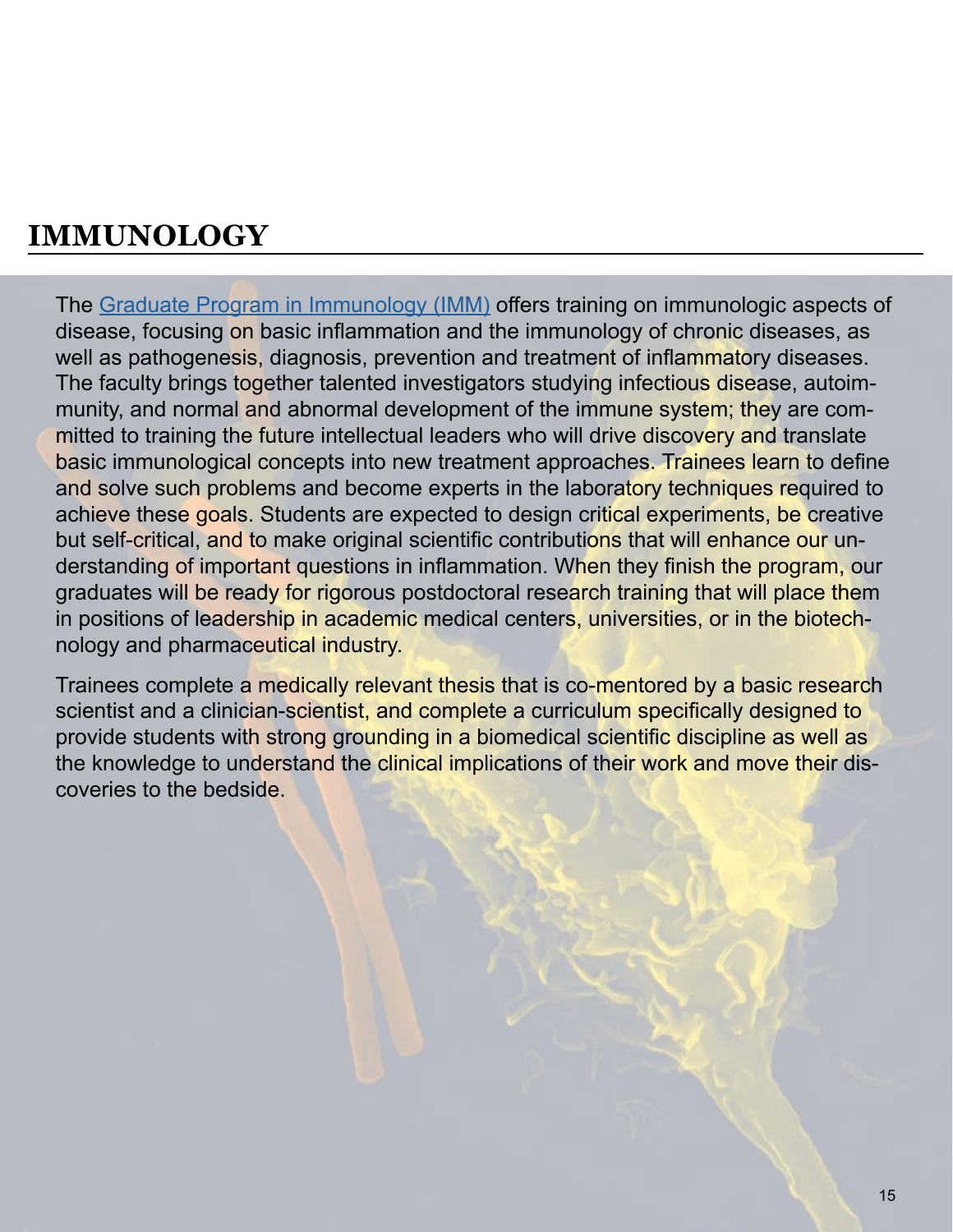#### **PHD CURRICULUM**

#### **First Year**

| Spring        | <b>BCHM 0223 9GI</b> | <b>Graduate Biochemistry</b>         |
|---------------|----------------------|--------------------------------------|
|               | <b>GSBS 0275</b>     | <b>Applied Ethics for Scientists</b> |
|               | <b>IMM 0212</b>      | Introduction to Immunology           |
|               | <b>IMM 0217</b>      | <b>First Year Journal Club</b>       |
|               | <b>IMM 0235</b>      | <b>Laboratory Rotations</b>          |
|               | <b>IMM 0245</b>      | <b>Advanced Cellular Imm</b>         |
|               | <b>IMM 0290</b>      | <b>Research Presentations</b>        |
|               | <b>IMM 0292</b>      | <b>Graduate Seminar</b>              |
| <b>Summer</b> | <b>IMM 0223</b>      | Intro to Infect and Inflam Dis       |
|               | <b>IMM 0236</b>      | <b>Laboratory Rotations</b>          |
|               | <b>IMM 0250</b>      | Immunochem - Sig & Dynam             |
|               | <b>IMM 0299</b>      | <b>Graduate Research</b>             |
|               |                      |                                      |

#### **Third Year**

| Fall          | IMM 0230 Inflam & Chronic Inflam Disease |
|---------------|------------------------------------------|
|               | <b>IMM 0289</b> Research Presentations   |
|               | <b>IMM 0291 Graduate Seminar</b>         |
|               | IMM 0295 Journal Club                    |
|               | <b>IMM 0297</b> Graduate Research        |
| <b>Spring</b> | <b>IMM 0290 Research Presentations</b>   |
|               | IMM 0292 Graduate Seminar                |
|               | IMM 0296 Journal Club                    |
|               | <b>IMM 0298</b> Graduate Research        |
| Summer        | <b>IMM 0299 Graduate Research</b>        |

#### **Fourth Year and Beyond**

#### **Second Year**

| Fall   |                 | <b>IMM 0000 Qualifying Examination</b> |  |
|--------|-----------------|----------------------------------------|--|
|        | <b>IMM 0216</b> | Imm Mechs in Disease                   |  |
|        |                 | <b>IMM 0289</b> Research Presentations |  |
|        |                 | IMM 0291 Graduate Seminar              |  |
|        |                 | IMM 0295 Journal Club                  |  |
|        |                 | IMM 0297 Graduate Research             |  |
|        |                 |                                        |  |
| Spring | <b>IMM 0252</b> | System Approaches to Immunology        |  |
|        | <b>IMM 0290</b> | <b>Research Presentations</b>          |  |
|        | <b>IMM 0292</b> | <b>Graduate Seminar</b>                |  |
|        |                 | IMM 0296 Journal Club                  |  |
|        |                 | <b>IMM 0298 Graduate Research</b>      |  |

| Fall          | IMM 0289 Research Presentations        |
|---------------|----------------------------------------|
|               | IMM 0291 Graduate Seminar              |
|               | IMM 0295 Journal Club                  |
|               | <b>IMM 0297</b> Graduate Research      |
| <b>Spring</b> | <b>IMM 0290</b> Research Presentations |
|               | <b>IMM 0292 Graduate Seminar</b>       |
|               | IMM 0296 Journal Club                  |
|               | IMM 0298 Graduate Research             |
| Summer        | IMM 0299 Graduate Research             |

#### **PHD COURSE REQUIREMENTS AND PROGRESSION**

Students in the Immunology program complete coursework designed to provide a strong knowledge base for their research. Required courses include **BCHM 0223**; **IMM 0212**, **0216**, **0223**, **0230**, **0245**, **0250 0252**; and **GSBS 0275**.

All students must participate in Journal Club through their fourth year in the program. Students also participate in seminars and research presentations and must pass a qualifying examination in fall of the second year. In addition, fifth year students are required to complete an ethics refresher course. Students typically begin thesis research

after completing four lab rotations. Students in the second year are expected to conduct thesis research while preparing for their qualifying examination. When the aims of the research project have been achieved, students write and defend their theses.

After the third year, students continue to enroll in **Journal Club (0295/0296)** for one more year, and continue **Research Presentations (0289/0290)**, **Graduate Seminar (0291/0292)**, and **Graduate Research (0297/0298/0299)** until they have completed their thesis research.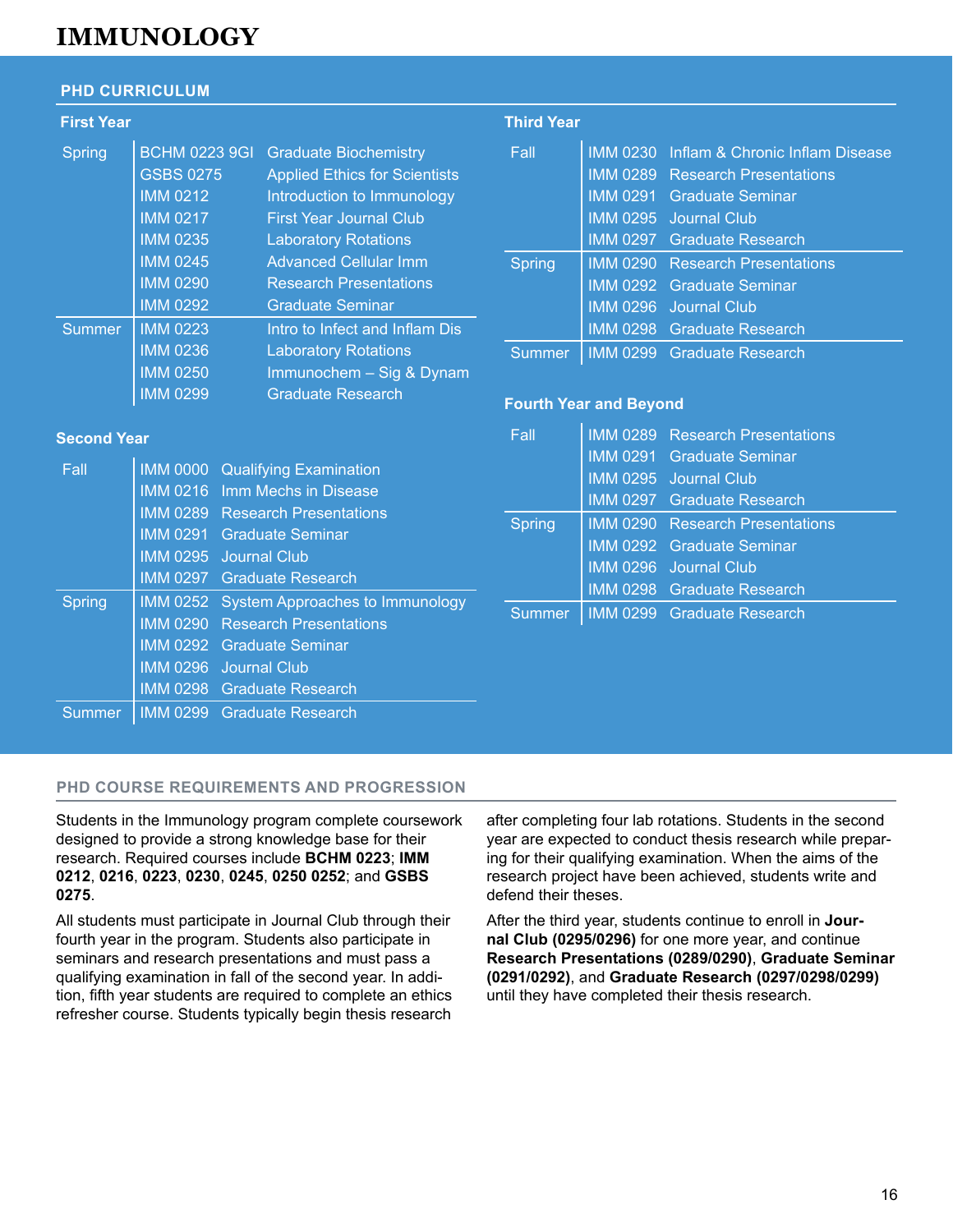#### **MD/PHD COURSE REQUIREMENTS AND PROGRESSION**

Students entering the Immunology program as part of the combined MD/PhD degree complete two laboratory rotations in the summers before and during the first two years of medical school, and choose their thesis lab prior to their first year of coursework at GSBS. MD/PhD students also have adjusted didactic requirements including the **Clinical Implications of Basic Research seminar (GBMD 0209/0210)**, which is taken every semester. Required didactic courses include **IMM 0212**, **0245**, **0250**, **0252**; and **GSBS 0275**. Students who take longer than four years to complete their PhD will also be required to complete an ethics refresher course. Immunology MD/PhD students are not usually required to take electives.

After the second year, MD/PhD students continue to enroll in **Journal Club (0295/0296)** for one more year and continue **Research Presentations (0289/0290)**, **Graduate Seminar (0291/0292)**, **Graduate Research (0297/0298/0299)**, and **Clinical Implications of Basic Research (0209/0210)** until they have completed their thesis research.

#### **MD/PHD CURRICULUM**

| <b>First Year</b>  |                              |                                                |
|--------------------|------------------------------|------------------------------------------------|
| <b>Summer</b>      | <b>IMM 0299</b>              | Graduate Research                              |
| Fall               | <b>GBMD 0209</b>             | <b>Clinical Implications of Basic Research</b> |
|                    | <b>IMM 0000</b>              | <b>Qualifying Exam</b>                         |
|                    | <b>IMM 0289</b>              | <b>Research Presentations</b>                  |
|                    | <b>IMM 0291</b>              | <b>Graduate Seminar</b>                        |
|                    | <b>IMM 0297</b>              | <b>Graduate Research</b>                       |
| <b>Spring</b>      | <b>GBMD 0210</b>             | <b>Clinical Implications of Basic Research</b> |
|                    | <b>GSBS 0275</b>             | <b>Applied Ethics for Scientists</b>           |
|                    | <b>IMM 0212</b>              | Introduction to Immunology                     |
|                    | <b>IMM 0217</b>              | <b>First Year Journal Club</b>                 |
|                    | <b>IMM 0245</b>              | <b>Advanced Cellular Immunology</b>            |
|                    | <b>IMM 0290</b>              | <b>Research Presentations</b>                  |
|                    | <b>IMM 0292</b>              | <b>Graduate Seminar</b>                        |
|                    | <b>IMM 0298</b>              | <b>Graduate Research</b>                       |
| <b>Second Year</b> |                              |                                                |
| Summer             | <b>IMM 0250</b>              | Immunochem - Signaling & Dynamics              |
|                    | <b>IMM 0299</b>              | <b>Graduate Research</b>                       |
| Fall               | <b>GBMD 0209</b>             | <b>Clinical Implications of Basic Research</b> |
|                    | <b>IMM 0289</b>              | <b>Research Presentations</b>                  |
|                    | <b>IMM 0291</b>              | <b>Graduate Seminar</b>                        |
|                    | <b>IMM 0295</b>              | <b>Journal Club</b>                            |
|                    | <b>IMM 0297</b>              | <b>Graduate Research</b>                       |
| <b>Spring</b>      | <b>GBMD 0210</b>             | <b>Clinical Implications of Basic Research</b> |
|                    | <b>IMM 0252</b>              | <b>System Approaches to Immunology</b>         |
|                    | <b>IMM 0290</b>              | <b>Research Presentations</b>                  |
|                    | <b>IMM 0292</b>              | <b>Graduate Seminar</b>                        |
|                    | <b>IMM 0296</b>              | <b>Journal Club</b>                            |
|                    | <b>IMM 0298</b>              | <b>Graduate Research</b>                       |
|                    | <b>Third Year and Beyond</b> |                                                |

| <b>Summer</b> | <b>IMM 0299</b>  | <b>Graduate Research</b>                       |
|---------------|------------------|------------------------------------------------|
| Fall          | <b>GBMD 0209</b> | <b>Clinical Implications of Basic Research</b> |
|               | <b>IMM 0289</b>  | <b>Research Presentations</b>                  |
|               | <b>IMM 0291</b>  | <b>Graduate Seminar</b>                        |
|               | <b>IMM 0295</b>  | <b>Journal Club</b>                            |
|               | <b>IMM 0297</b>  | <b>Graduate Research</b>                       |
| <b>Spring</b> | <b>GBMD 0210</b> | <b>Clinical Implications of Basic Research</b> |
|               | <b>IMM 0290</b>  | <b>Research Presentations</b>                  |
|               | <b>IMM 0292</b>  | <b>Graduate Seminar</b>                        |
|               | <b>IMM 0296</b>  | <b>Journal Club</b>                            |
|               | <b>IMM 0298</b>  | <b>Graduate Research</b>                       |
|               |                  |                                                |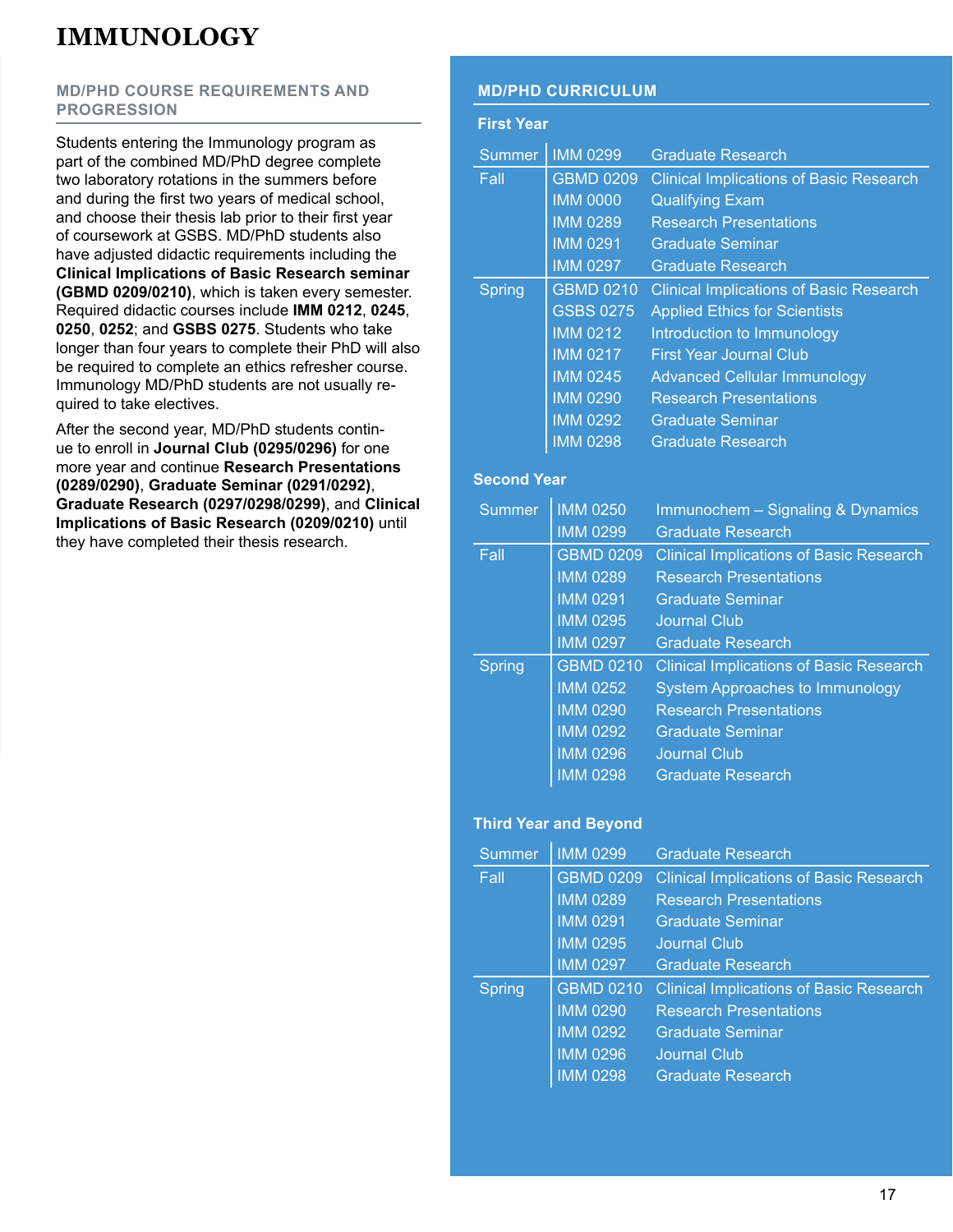## **GENERAL REQUIREMENTS**

#### **QUALIFYING EXAMINATION**

Students must pass a qualifying examination. The exam is designed to measure originality and independence and requires that the student suggest a feasible research project on a biologically significant problem, outline a potential experimental approach to its solution, and discuss the likely data that could be obtained. An oral defense of this proposal is designed to probe the ability of the student to integrate and evaluate material learned in more abstract settings.

#### **RESEARCH & THESIS**

Students enter their thesis lab and begin thesis research after completing the final laboratory rotation. Each student

## **WEB LINKS**

- Immunology [Program Faculty](https://gsbs.tufts.edu/academics/immunology/faculty)
- Immunology [Web Site, with Program Guide](https://gsbs.tufts.edu/academics/immunology)

meets with their thesis advisory committee at least once a semester. The student prepares a report describing progress and goals for consideration by the advisory committee, which prepares a written assessment of progress. When the thesis committee determines that the aims of the project have been met, the thesis is prepared and defended. The committee, together with an additional invited non-Tufts scientist, sits as the examination committee.

#### **PUBLICATION**

Students are required to have a first author paper based on their thesis work accepted for publication before defending their thesis. They are also expected to have presented their work at one or more national or international meetings before defending their thesis.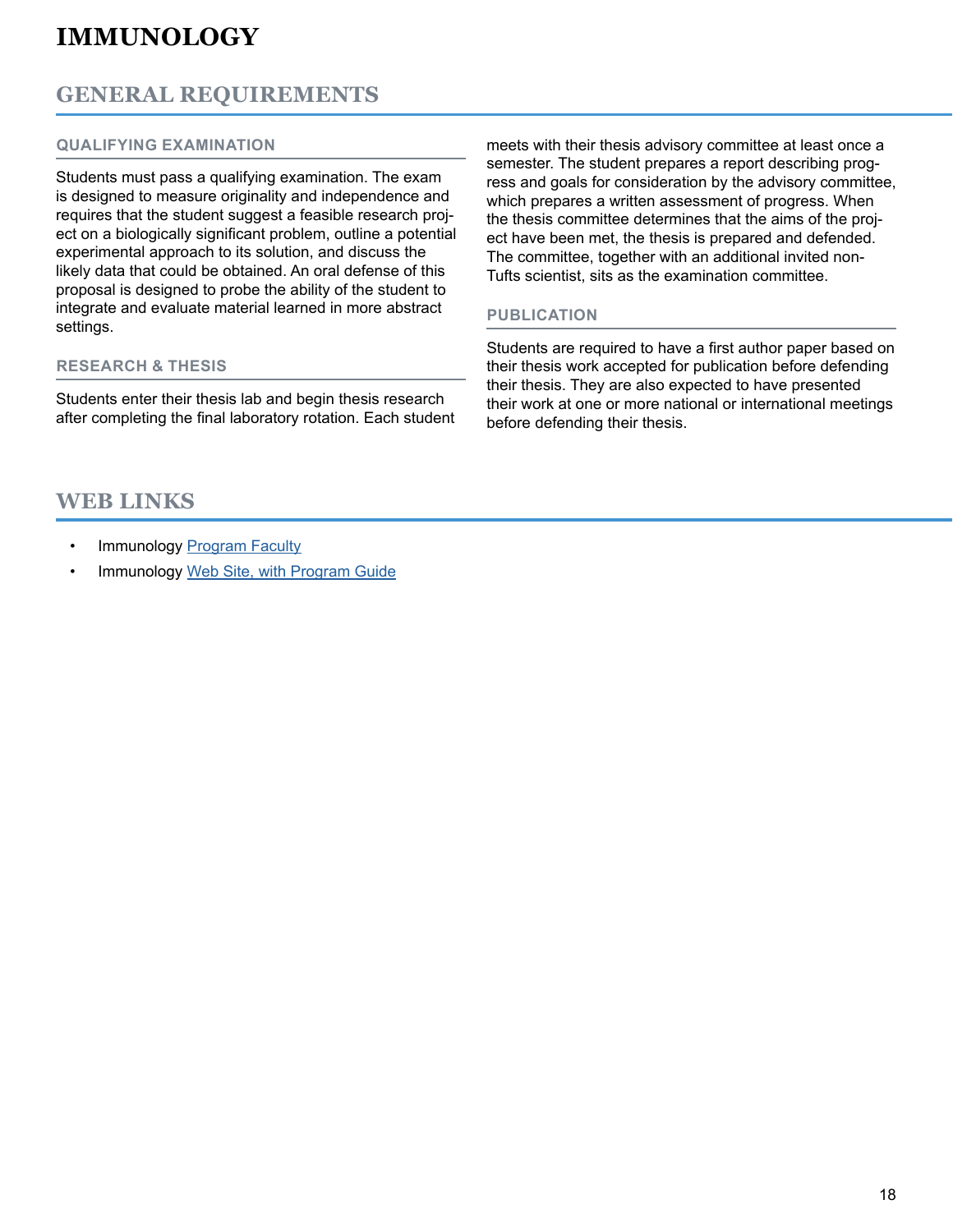# <span id="page-18-0"></span>**MOLECULAR MICROBIOLOGY**

The [Graduate Program in Molecular Microbiology \(MMB\)](https://gsbs.tufts.edu/academics/molecularMicrobiology) offers rigorous theoretical and experimental training in the biology of microorganisms – bacteria, viruses, fungi, and parasites – and their interactions with their hosts, accomplished through a broad range of graduate courses and laboratories for academic study and scientific development. The program of study includes courses and seminars in genetics, pathogenesis, virology, biochemistry, immunology, and other topics.

In addition to the traditional PhD program, Molecular Microbiology students may also pursue one of two additional tracks with the program, the [MERGE-ID \(Medically-ori](https://gsbs.tufts.edu/academics/molecular-microbiology/special-tracks)[ented Research in Graduate Education – Infectious Disease\)](https://gsbs.tufts.edu/academics/molecular-microbiology/special-tracks) track, and the Molecular Genetics track. The MERGE-ID track is specifically designed to provide strong training in the basic microbiology and immunology of pathogenic organisms and host interactions as well as allowing students to gain appreciation for the clinical implications of their work, with the potential for moving their discoveries to the bedside. Seminars and enrichment activities that focus on interaction with clinical ID fellows and physicians supplement the training, including the potential for participating in clinical rounds during Graduate Years 2, 3, and 4. The [Molecular Genetics](https://gsbs.tufts.edu/academics/molecular-microbiology/special-tracks) track is specifically designed to provide rigorous training in molecular genetics. The curriculum emphasizes strong grounding in fundamentals such as biochemistry and molecular biology as well as fundamental aspects of genetics. Students can join this track once they join their thesis lab and choose their thesis project.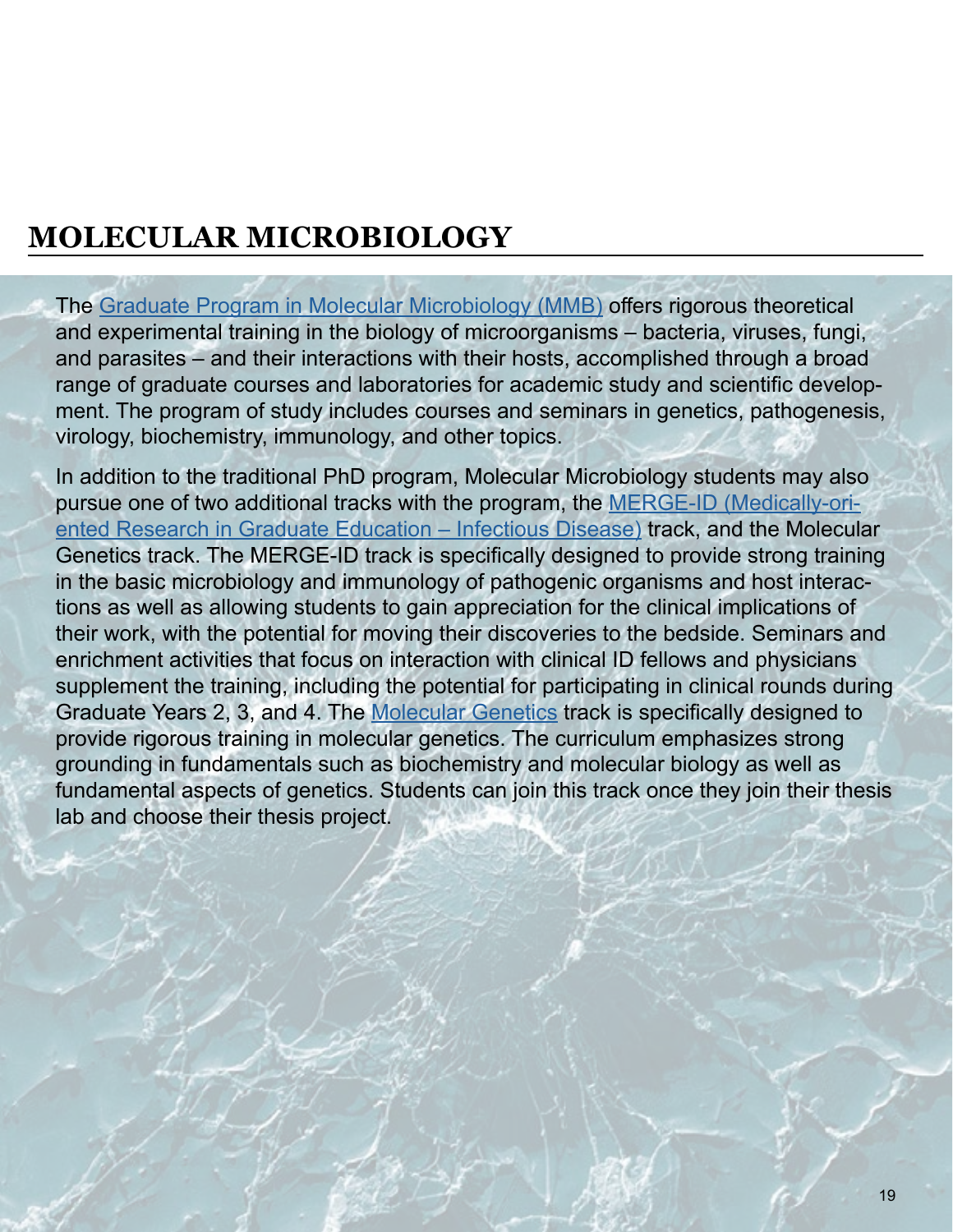## <span id="page-19-0"></span>**MOLECULAR MICROBIOLOGY**

#### **PHD COURSE REQUIREMENTS AND PROGRESSION**

Students in all MMB program tracks complete coursework designed to provide a strong knowledge base for their research. Students also participate in weekly journal clubs, seminars, and research presentations and must pass a qualifying examination. Students are required to complete an Ethics course during their first year and those who take longer than four years to complete their PhD will also be required to complete an ethics refresher course. Students typically begin thesis research after completing four lab rotations and successfully passing the qualifying examination. When the aims of the research project have been achieved, students write and defend their theses.

Students in the traditional Molecular Microbiology track are required to take **BCHM 0223**; **MMB 0210/0211**, **0214**, **0241**, and **GSBS 0275**. Student are also required to take one of the Advanced Topics courses (either **MMB 026E** or **026O**, depending on which is offered).

#### **SPECIAL TRACKS**

In their first two years, students in the MERGE-ID track are required to take **BCHM 0223**; **IMM 0212**; **MMB 0210/0211**, **0214**, **0223** and **0241**; and **GSBS 0275**. Students are also required to take one of the Advanced Topics courses (either **MMB 026E** or **026O**, depending on which is offered).

Students in the Molecular Genetics track opt into the program after their first year. They are required to take **BCHM 0223**; **GENE 0205** or **0208**, **MMB 0241** and **0214**; and **GSBS 0275**. Students are also required to take one of the Advanced Topics courses (either **MMB 026E** or **026O**, depending on which is offered), and a genetics-related elective. **MMB 0210/0211** or **BCHM 0230** would fulfill this requirement. There may be courses offered by other Tufts schools or offered by consortium schools that would fulfill this requirement, with program approval.

After the second year, students in all tracks continue to enroll in **Journal Club (0295/0296)**, **Graduate Seminar (0291/0292)**, and **Graduate Research (0297/0298/0299)** until they have completed their thesis research.

#### **TRADITIONAL PHD CURRICULUM**

#### **First Year**

| Spring        | <b>BCHM 0223</b> | <b>Graduate Biochemistry</b>         |
|---------------|------------------|--------------------------------------|
|               | <b>GSBS 0275</b> | <b>Applied Ethics for Scientists</b> |
|               | <b>MMB 026O</b>  | Adv Topics in Microbio O*            |
|               | <b>MMB 0235</b>  | <b>Laboratory Rotations</b>          |
|               | <b>MMB 0241</b>  | Microbial Gen & Microbiology         |
|               | <b>MMB 0292</b>  | <b>Graduate Seminar</b>              |
|               | <b>MMB 0296</b>  | <b>Journal Club</b>                  |
| <b>Summer</b> | <b>MMB 0000</b>  | <b>Qualifying Examination</b>        |
|               | MMB 0210/0211    | Host Pathogen Interface/Bac-         |
|               |                  | terial-Host Cell Interaction†        |
|               | <b>MMB 0236</b>  | <b>Laboratory Rotations</b>          |
|               | <b>MMB 0299</b>  | <b>Graduate Research</b>             |

#### **Second Year**

| Fall          | MMB 0291 Graduate Seminar           |
|---------------|-------------------------------------|
|               | MMB 0295 Journal Club               |
|               | MMB 0297 Graduate Research          |
| <b>Spring</b> | MMB 0214 Animal Virology†           |
|               | MMB 0292 Graduate Seminar           |
|               | MMB 0296 Journal Club               |
|               | MMB 0298 Graduate Research          |
|               | Summer   MMB 0299 Graduate Research |

\*MMB 026E and 026O are offered in alternating Spring terms. Students enroll in whichever is offered first. There is no need to enroll in the other.

†MMB 0210/0211 and MMB 0214 are offered in alternating years.

#### **Third Year and Beyond**

| Fall          | MMB 0291 Graduate Seminar           |
|---------------|-------------------------------------|
|               | MMB 0295 Journal Club               |
|               | MMB 0297 Graduate Research          |
| <b>Spring</b> | MMB 0292 Graduate Seminar           |
|               | MMB 0296 Journal Club               |
|               | MMB 0298 Graduate Research          |
|               | Summer   MMB 0299 Graduate Research |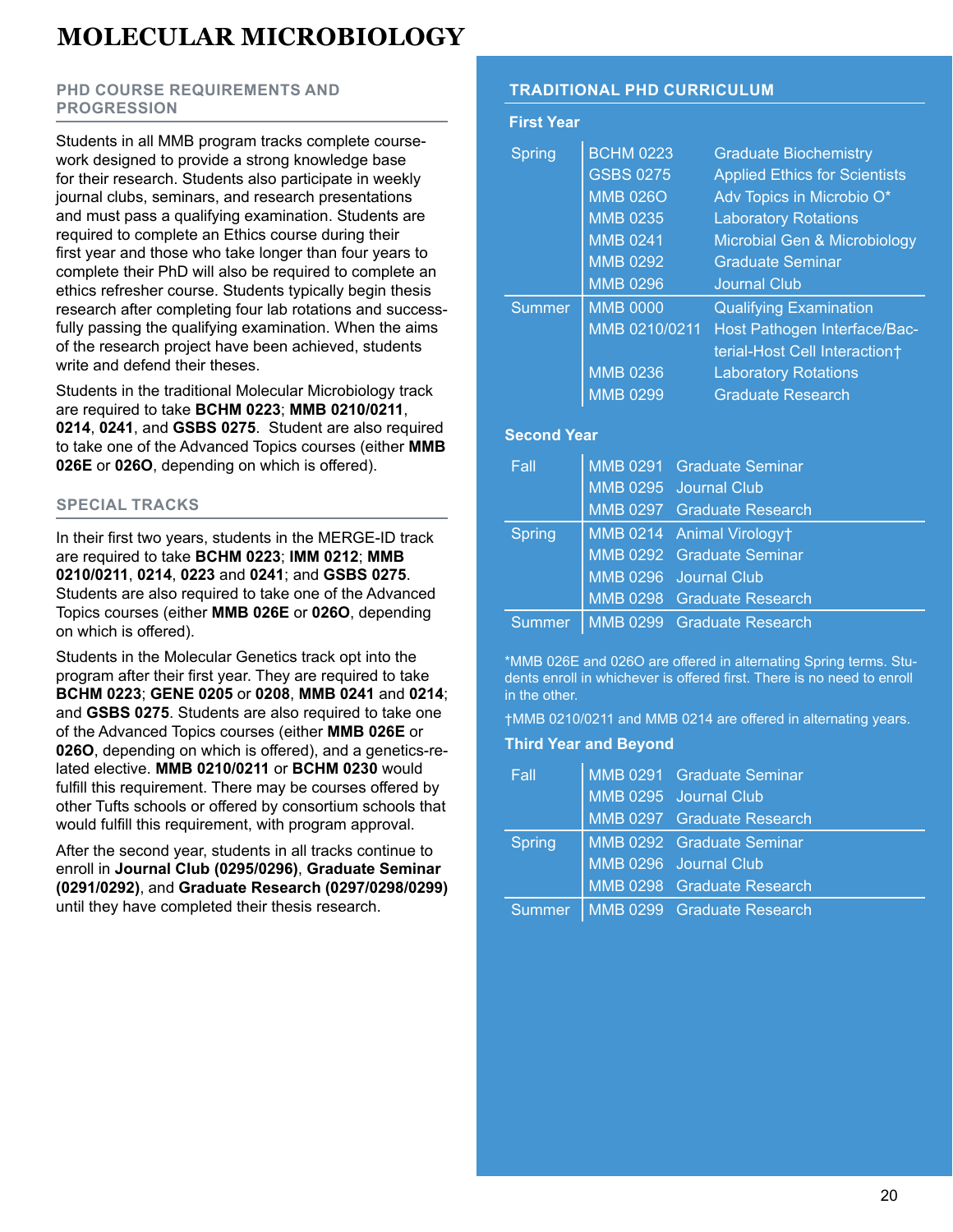## **MOLECULAR MICROBIOLOGY MOLECULAR MICROBIOLOGY**

#### **MERGE-ID PHD CURRICULUM**

#### **First Year**

| <b>Spring</b> | <b>BCHM 0223</b> | <b>Graduate Biochemistry</b>         |
|---------------|------------------|--------------------------------------|
|               | <b>GSBS 0275</b> | <b>Applied Ethics for Scientists</b> |
|               | <b>MMB 026O</b>  | Adv Topics in Microbiology O*        |
|               | <b>MMB 0235</b>  | <b>Laboratory Rotations</b>          |
|               | <b>MMB 0241</b>  | Microbial Genetics & Microbio        |
|               | <b>MMB 0292</b>  | <b>Graduate Seminar</b>              |
|               | <b>MMB 0296</b>  | <b>Journal Club</b>                  |
| <b>Summer</b> | <b>MMB 0000</b>  | <b>Qualifying Examination</b>        |
|               | MMB 0210/0211    | Host Pathogen Interface/Bac-         |
|               |                  | terial-Host Cell Interaction+        |
|               | <b>MMB 0223</b>  | Intro to Infectious Diseases         |
|               | <b>MMB 0236</b>  | <b>Laboratory Rotations</b>          |
|               | <b>MMB 0299</b>  | <b>Graduate Research</b>             |

#### Spring | MMB 0214 Animal Virology† MMB 0292 Graduate Seminar MMB 0296 Journal Club MMB 0298 Graduate Research Summer | MMB 0299 Graduate Research

\*MMB 026E and 026O are offered in alternating Spring terms. Students enroll in whichever is offered first. There is no need to enroll in the other.

† MMB 0210/0211 and MMB 0214 are offered in alternating years.

#### **Third Year and Beyond**

Spring | MMB 0296

Fall MMB 0291 Graduate Seminar MMB 0295 Journal Club

| <b>Fall</b>   | MMB 0291 Graduate Seminar           |  |
|---------------|-------------------------------------|--|
|               | MMB 0295 Journal Club               |  |
|               | MMB 0297 Graduate Research          |  |
| <b>Spring</b> | MMB 0292 Graduate Seminar           |  |
|               | MMB 0296 Journal Club               |  |
|               | MMB 0298 Graduate Research          |  |
|               | Summer   MMB 0299 Graduate Research |  |

Journal Club

### **Second Year**

| Fall | <b>IMM 0212</b> Intro to Immunology |
|------|-------------------------------------|
|      | MMB 0291 Graduate Seminar           |
|      | MMB 0295 Journal Club               |
|      | MMB 0297 Graduate Research          |

#### **MOLECULAR GENETICS PHD CURRICULUM**

#### **First Year**

| Spring        |                                             | BCHM 0223 Graduate Biochemistry          |                                                                                                                     | <b>MMB 0298</b> | <b>Graduate Research</b>                                         |
|---------------|---------------------------------------------|------------------------------------------|---------------------------------------------------------------------------------------------------------------------|-----------------|------------------------------------------------------------------|
|               | <b>GSBS 0275</b>                            | <b>Applied Ethics for Scientists</b>     | <b>Summer</b>                                                                                                       | <b>MMB 0299</b> | <b>Graduate Research</b>                                         |
|               | <b>MMB 026O</b>                             | Adv Topics in Microbiology O*            |                                                                                                                     |                 | GENE 0208 Mammalian & Exp. Genetics**                            |
|               | <b>MMB 0235</b>                             | <b>Laboratory Rotations</b>              |                                                                                                                     |                 |                                                                  |
|               | MMB 0241                                    | <b>Microbial Genetics &amp; Microbio</b> |                                                                                                                     |                 | *MMB 026E and 026O are offered in alternating Spring terms. Stu- |
|               | <b>MMB 0292</b>                             | <b>Graduate Seminar</b>                  | dents enroll in whichever is offered first. There is no need to enroll<br>in the other.                             |                 |                                                                  |
|               | MMB 0296                                    | Journal Club                             |                                                                                                                     |                 |                                                                  |
| <b>Summer</b> | <b>MMB 0000</b>                             | <b>Qualifying Examination</b>            | †The elective should generally be taken during the first two years<br>but need not be taken during a specific term. |                 |                                                                  |
|               | <b>MMB 0236</b>                             | <b>Laboratory Rotations</b>              | **Choose one of these two courses.                                                                                  |                 |                                                                  |
|               | <b>MMB 0299</b><br><b>Graduate Research</b> | <b>Third Year and Beyond</b>             |                                                                                                                     |                 |                                                                  |
|               | Elective†                                   |                                          |                                                                                                                     |                 |                                                                  |

#### **Second Year**

| Fall<br><b>MMB 0295</b> |                            |                                           | MMB 0297 Graduate Research |                                     |
|-------------------------|----------------------------|-------------------------------------------|----------------------------|-------------------------------------|
|                         |                            | MMB 0291 Graduate Seminar<br>Journal Club | Spring                     | MMB 0292 Graduate Seminar           |
|                         |                            |                                           |                            | MMB 0296 Journal Club               |
|                         | MMB 0297 Graduate Research |                                           | MMB 0298 Graduate Research |                                     |
| Spring                  |                            | GENE 0205 Mammalian Genetics**            |                            |                                     |
|                         |                            | MMB 0214 Animal Virology                  |                            | Summer   MMB 0299 Graduate Research |
|                         |                            | MMB 0292 Graduate Seminar                 |                            |                                     |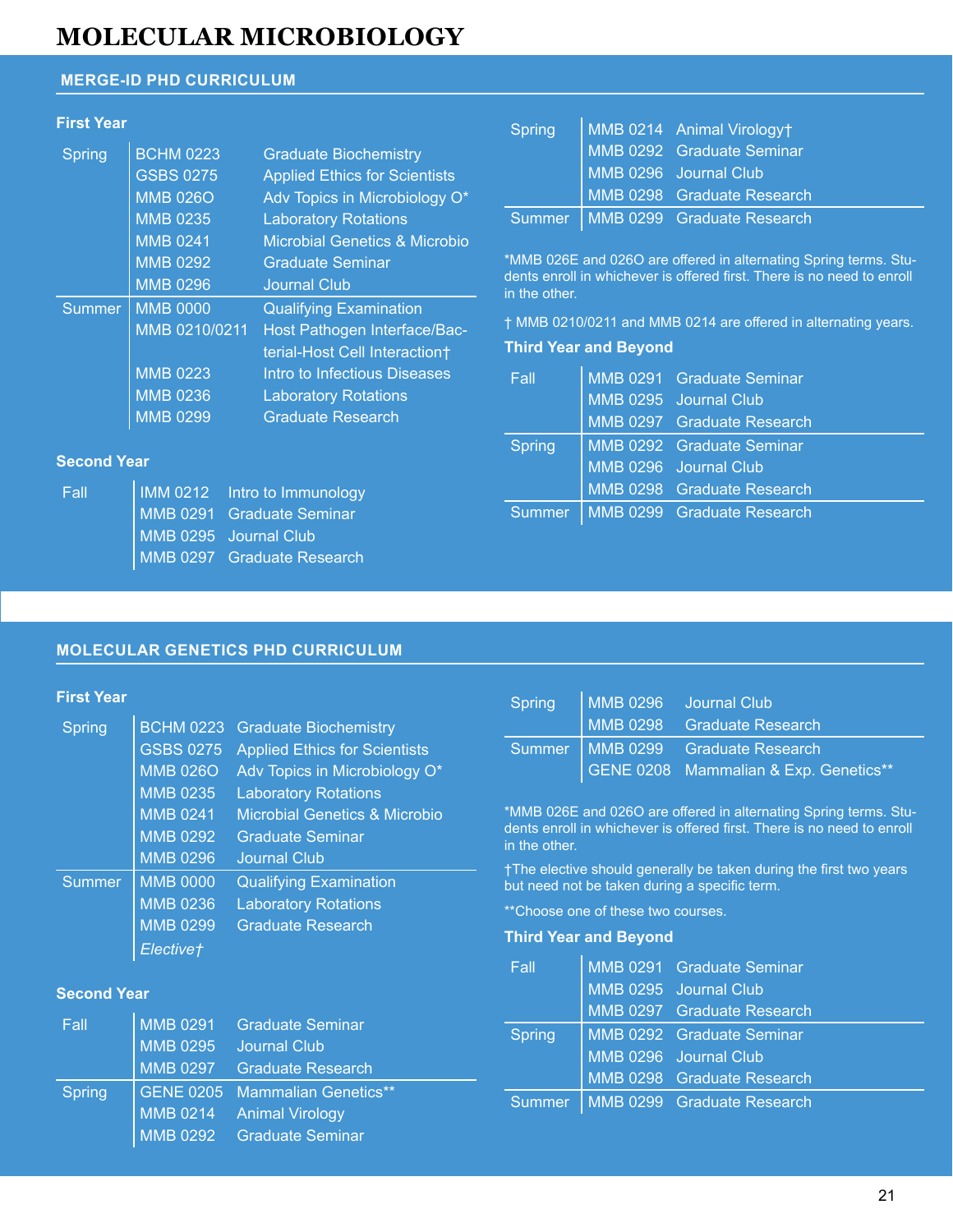# **MOLECULAR MICROBIOLOGY**

#### **MD/PHD COURSE REQUIREMENTS AND PROGRESSION**

Students entering the Molecular Microbiology program as part of the combined MD/PhD degree complete two laboratory rotations in the summers before and during the first two years of medical school and choose their thesis lab prior to their first year of coursework at GSBS. MD/PhD students also have adjusted didactic requirements including the **Clinical Implications of Basic Research seminar (GBMD 0209/0210)**, which is taken every semester. Required didactic courses include **BCHM 231A** and **GSBS 0275**, and either **MMB 026O** or **026E**. Students who take longer than four years to complete their PhD will also be required to complete an ethics refresher course.

After the first year, MD/PhD students continue to enroll in **Journal Club (0295/0296)**, **Graduate Seminar (0291/0292)**, **Graduate Research (0297/0298/0299)**, and **Clinical Implications of Basic Research (0209/0210)** until they have completed their research.

## **GENERAL REQUIREMENTS**

#### **QUALIFYING EXAMINATION**

Students must pass a qualifying examination. The exam is designed to measure originality and independence and requires that the student suggest a feasible research project on a biologically significant problem, outline a potential experimental approach to its solution, and discuss the likely data that could be obtained. An oral defense of this proposal is designed to probe the ability of the student to integrate and evaluate material learned in more abstract settings.

#### **RESEARCH & THESIS**

Students enter their thesis lab and begin thesis research after completing the final laboratory rotation. Each student meets with their thesis advisory committee at least once a semester. The student prepares a report describing progress and goals for consideration by the advisory committee, which prepares a written assessment of progress. When the thesis committee determines that the aims of the project have been met, the thesis is prepared and defended. The committee, together with an additional

## **WEB LINKS**

- **Molecular Microbiology [Program Faculty](https://gsbs.tufts.edu/academics/CMDB/faculty)**
- Molecular Microbiology [Web Site, with Program Guide](https://gsbs.tufts.edu/academics/CMDB)

#### **MD/PHD CURRICULUM**

#### **First Year**

| <b>Summer</b> | <b>MMB 0299</b>  | <b>Graduate Research</b>             |
|---------------|------------------|--------------------------------------|
| Fall          | <b>GBMD 0209</b> | <b>Clin Imp of Basic Research</b>    |
|               | <b>MMB 0291</b>  | <b>Graduate Seminar</b>              |
|               | <b>MMB 0295</b>  | <b>Journal Club</b>                  |
|               | <b>MMB 0297</b>  | Graduate Research                    |
| Spring        | <b>BCHM 231A</b> | Molecular Recognition in Biologyt    |
|               | <b>GBMD 0210</b> | Clin Imp of Basic Research           |
|               | <b>GSBS 0275</b> | <b>Applied Ethics for Scientists</b> |
|               | <b>MMB 026O</b>  | Adv Topics in Microbiology O*        |
|               | <b>MMB 0292</b>  | <b>Graduate Seminar</b>              |
|               | <b>MMB 0296</b>  | <b>Journal Club</b>                  |
|               | <b>MMB 0298</b>  | <b>Graduate Research</b>             |
| Summer        | <b>MMB 0000</b>  | <b>Qualifying Examination</b>        |
|               | <b>MMB 0299</b>  | Graduate Research                    |

† BCHM 231A is offered every other year. It should be taken at the first opportunity.

\*MMB 026E and 026O are offered in alternating Spring terms. Students enroll in whichever is offered first. There is no need to enroll in the other.

#### **Second Year and Beyond**

| Fall          | <b>GBMD 0209</b><br><b>MMB 0291</b><br><b>MMB 0295</b> | Clin Imp of Basic Research<br><b>Graduate Seminar</b><br><b>Journal Club</b> |
|---------------|--------------------------------------------------------|------------------------------------------------------------------------------|
|               | <b>MMB 0297</b>                                        | <b>Graduate Research</b>                                                     |
| Spring        | <b>GBMD 0210</b>                                       | Clin Imp of Basic Research                                                   |
|               | <b>MMB 0292</b>                                        | <b>Graduate Seminar</b>                                                      |
|               | <b>MMB 0296</b>                                        | <b>Journal Club</b>                                                          |
|               | <b>MMB 0298</b>                                        | <b>Graduate Research</b>                                                     |
| <b>Summer</b> | <b>MMB 0299</b>                                        | <b>Graduate Research</b>                                                     |

invited non-Tufts scientist, sits as the examination committee.

#### **PUBLICATION**

Students are expected to publish their research in scientific journals appropriate to their topic. Typically, students publish one or more papers.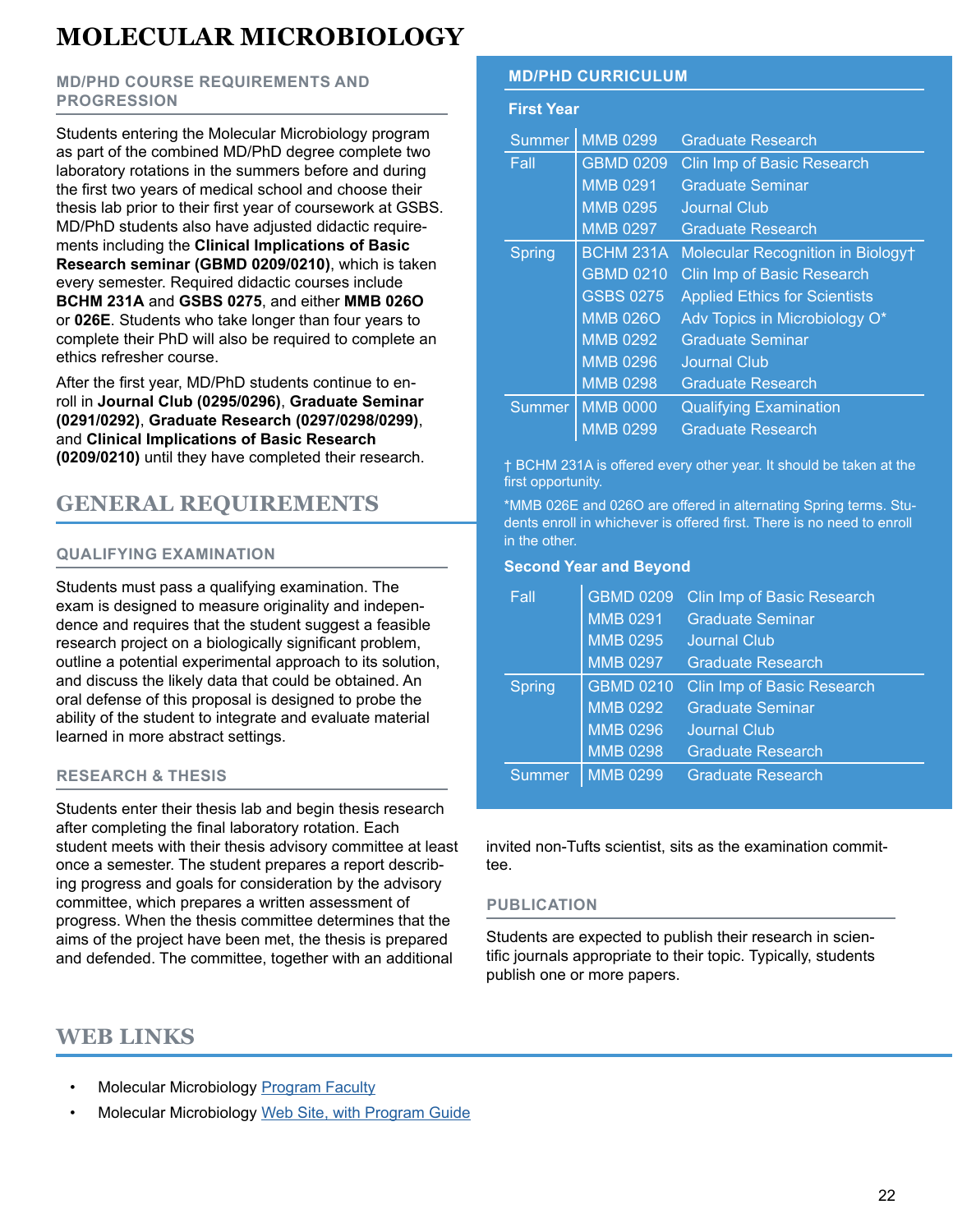<span id="page-22-0"></span>The [Graduate Program in Neuroscience \(NRSC\)](https://gsbs.tufts.edu/academics/neuroscience) provides interdisciplinary training that emphasizes classical neurobiological and modern neurogenetic approaches. The faculty research programs cover a wide range of topics and employ cutting edge molecular-genetic, cellular, behavioral, and bioinformatic approaches to understanding nervous system function and dysfunction. The course of study has been designed to provide students with in-depth, multidisciplinary training that will allow them to unravel the complicated mechanisms underlying the physiology and pathophysiology of nervous system function.

In addition to the traditional PhD program, the program in Neuroscience also offers a [Neuro at JAX](https://gsbs.tufts.edu/academics/neuro-jax) track, which is offered in conjunction with The Jackson Laboratory (JAX) in Bar Harbor, Maine.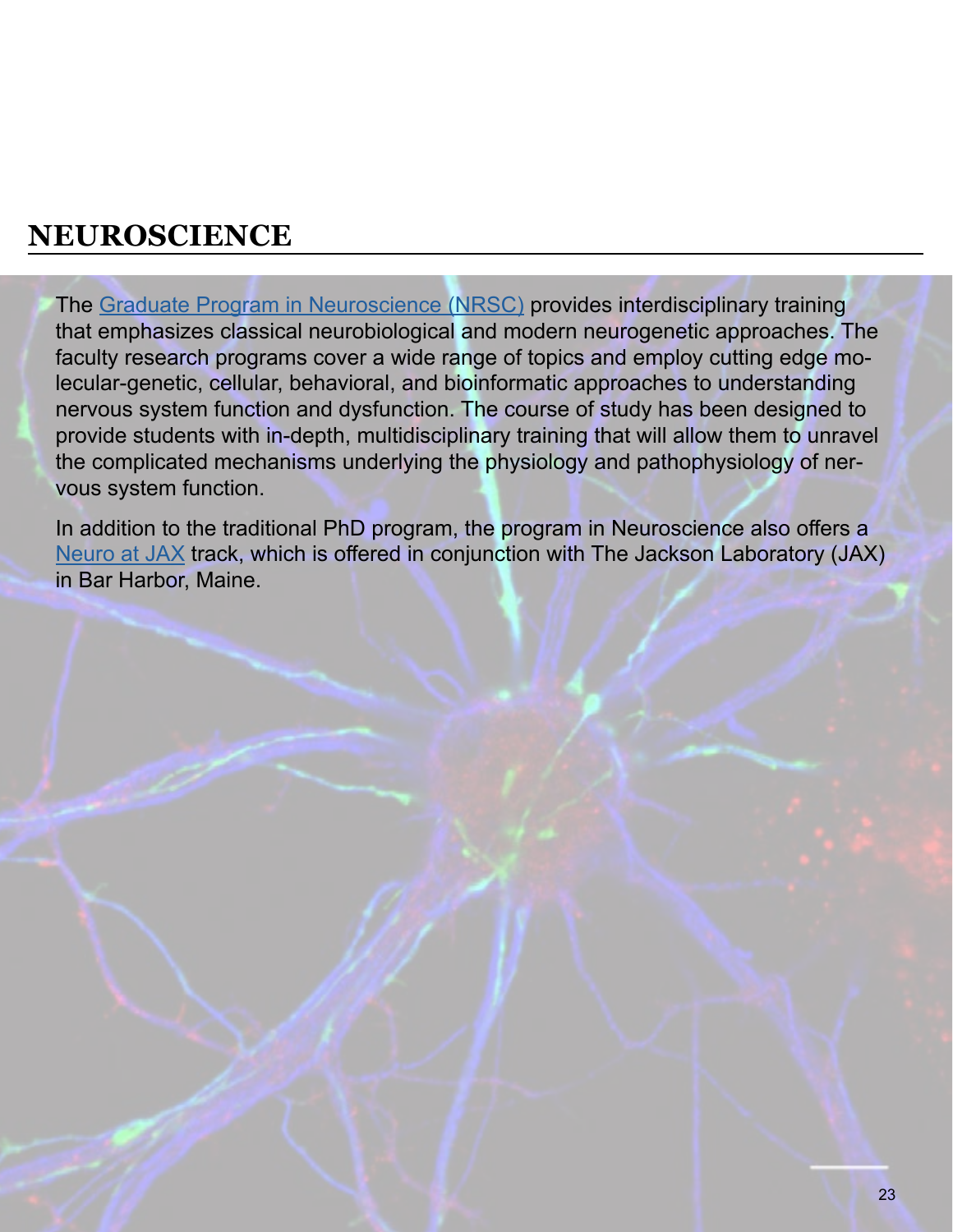#### <span id="page-23-0"></span>**PHD COURSE REQUIREMENTS AND PROGRESSION**

Students in the Neuroscience program complete coursework designed to provide a strong knowledge base for their research. Required courses include **NRSC 0200**, **0233**, **0251**, **0311**; **CMDB XXXX (stats)**; **ISP 209A**; and **GSBS 0275**. Students must complete one elective course.

Students also participate in weekly journal clubs, student research presentations, and seminars, and must pass a qualifying examination. Students typically begin thesis research after completing three lab rotations. In addition, fifth year students are required to complete an ethics refresher course. When the aims of the research project have been achieved, students write and defend their theses.

#### **TRADITIONAL PHD CURRICULUM**

#### **First Year**

| <b>Spring</b>      | <b>GSBS 0275</b><br><b>ISP 209A</b><br><b>NRSC 0200</b><br><b>NRSC 0233</b><br><b>NRSC 0235</b><br><b>NRSC 0251</b><br><b>NRSC 0290</b><br><b>NRSC 0292</b> | <b>Applied Ethics for Scientists</b><br><b>Membranes and Trafficking</b><br><b>Cell &amp; Mol Tutorials in Neuro</b><br><b>Neuro Research Techniques</b><br><b>Laboratory Rotations</b><br><b>Biochem Foundations in Neuro</b><br><b>Research Presentations</b><br><b>Graduate Seminar</b> |
|--------------------|-------------------------------------------------------------------------------------------------------------------------------------------------------------|--------------------------------------------------------------------------------------------------------------------------------------------------------------------------------------------------------------------------------------------------------------------------------------------|
| <b>Summer</b>      | <b>NRSC 0296</b><br><b>NRSC 0236</b>                                                                                                                        | <b>Journal Club</b><br><b>Laboratory Rotations</b>                                                                                                                                                                                                                                         |
|                    | NRSC 0299 001                                                                                                                                               | <b>Graduate Research</b>                                                                                                                                                                                                                                                                   |
|                    | <b>NRSC 0311</b>                                                                                                                                            | <b>Neural Systems and Disease</b><br><b>Mechanisms</b>                                                                                                                                                                                                                                     |
|                    |                                                                                                                                                             |                                                                                                                                                                                                                                                                                            |
| <b>Second Year</b> |                                                                                                                                                             |                                                                                                                                                                                                                                                                                            |
| Fall               | <b>NRSC 0289</b>                                                                                                                                            | <b>Research Presentations</b>                                                                                                                                                                                                                                                              |
|                    | <b>NRSC 0291</b>                                                                                                                                            | <b>Graduate Seminar</b>                                                                                                                                                                                                                                                                    |
|                    | <b>NRSC 0295</b>                                                                                                                                            | <b>Journal Club</b>                                                                                                                                                                                                                                                                        |
|                    | NRSC 0297 001                                                                                                                                               | <b>Graduate Research</b>                                                                                                                                                                                                                                                                   |
|                    | Elective                                                                                                                                                    |                                                                                                                                                                                                                                                                                            |
| <b>Spring</b>      | <b>CMDB 0220</b>                                                                                                                                            | <b>Biomedical Stats and Comp Bio</b>                                                                                                                                                                                                                                                       |
|                    | <b>NRSC 0000</b>                                                                                                                                            | <b>Qualifying Examination</b>                                                                                                                                                                                                                                                              |
|                    | <b>NRSC 0290</b>                                                                                                                                            | <b>Research Presentations</b>                                                                                                                                                                                                                                                              |
|                    | <b>NRSC 0292</b>                                                                                                                                            | <b>Graduate Seminar</b>                                                                                                                                                                                                                                                                    |
|                    | <b>NRSC 0296</b>                                                                                                                                            | <b>Journal Club</b>                                                                                                                                                                                                                                                                        |
|                    | NRSC 0298 001                                                                                                                                               | <b>Graduate Research</b>                                                                                                                                                                                                                                                                   |
|                    | Elective                                                                                                                                                    |                                                                                                                                                                                                                                                                                            |
| <b>Summer</b>      | NRSC 0299 001                                                                                                                                               | <b>Graduate Research</b>                                                                                                                                                                                                                                                                   |
|                    | <b>Third Year and Beyond</b>                                                                                                                                |                                                                                                                                                                                                                                                                                            |
| Fall               | <b>NRSC 0289</b>                                                                                                                                            | <b>Research Presentations</b>                                                                                                                                                                                                                                                              |
|                    | <b>NRSC 0291</b>                                                                                                                                            | <b>Graduate Seminar</b>                                                                                                                                                                                                                                                                    |
|                    | <b>NRSC 0295</b>                                                                                                                                            | <b>Journal Club</b>                                                                                                                                                                                                                                                                        |
|                    | NRSC 0297 001                                                                                                                                               | <b>Graduate Research</b>                                                                                                                                                                                                                                                                   |
| <b>Spring</b>      | <b>NRSC 0290</b>                                                                                                                                            | <b>Research Presentations</b>                                                                                                                                                                                                                                                              |
|                    | <b>NRSC 0292</b>                                                                                                                                            | <b>Graduate Seminar</b>                                                                                                                                                                                                                                                                    |
|                    | <b>NRSC 0296</b>                                                                                                                                            | <b>Journal Club</b>                                                                                                                                                                                                                                                                        |
|                    | NRSC 0298 001                                                                                                                                               | <b>Graduate Research</b>                                                                                                                                                                                                                                                                   |
| <b>Summer</b>      | NRSC 0299 001                                                                                                                                               | <b>Graduate Research</b>                                                                                                                                                                                                                                                                   |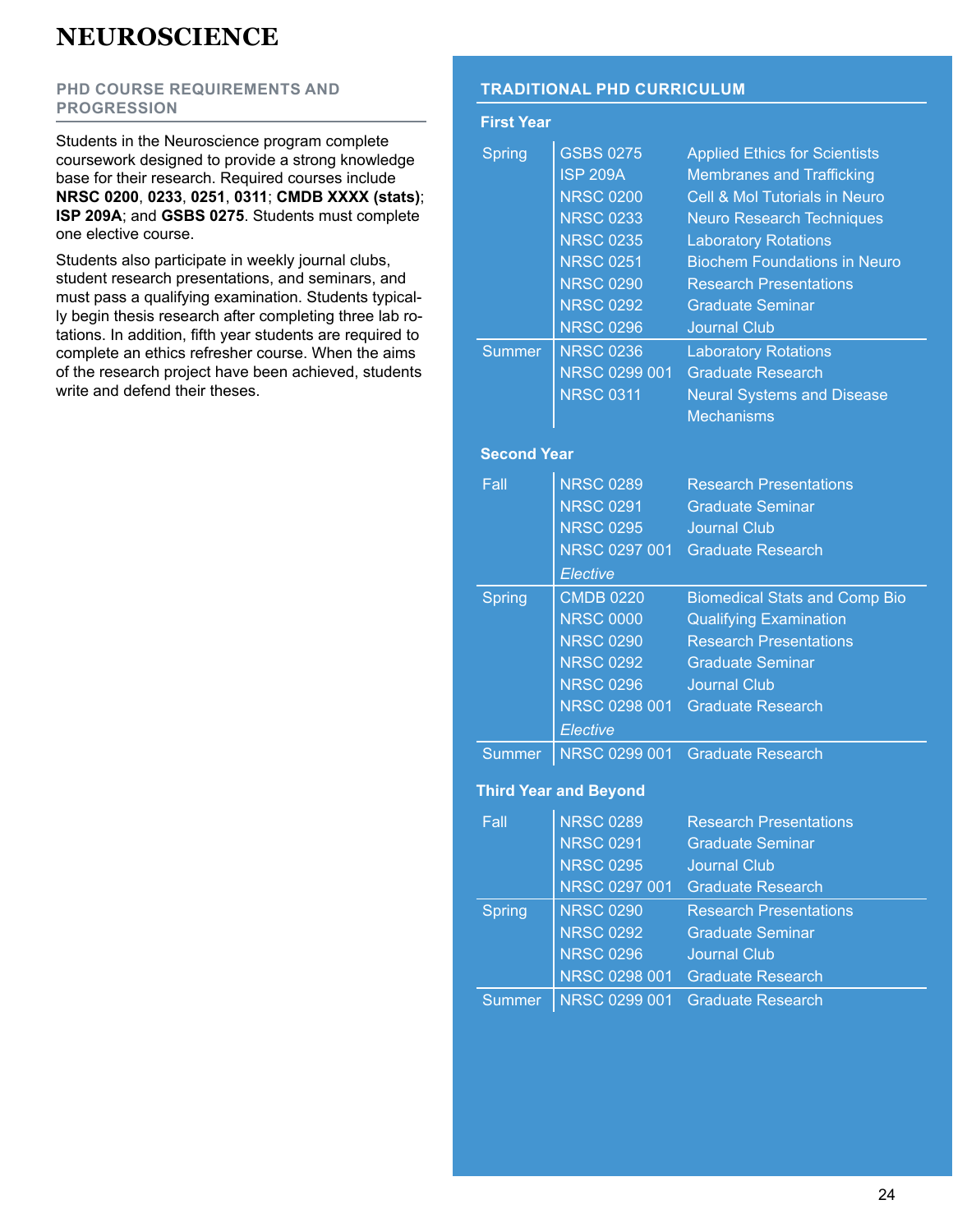<span id="page-24-0"></span>Students in the Neuro at JAX track study at the Jackson Laboratory in Bar Harbor, ME.

After the second year, all students continue to enroll in **Journal Club (0295/0296)** for two more years, and continue to enroll in **Research Presentations (0289/0290)**, **Graduate Seminar (0291/0292)**, and **Graduate Research (0297/0298/0299)** until they have completed their thesis research.

#### **NEURO AT JAX PHD CURRICULUM**

| <b>NRSC 0234 002</b><br><b>NRSC 0289</b><br><b>NRSC 0291</b><br><b>NRSC 0295</b><br><b>GSBS 0275</b><br><b>ISP 209A</b><br><b>NRSC 0200</b><br><b>NRSC 0233</b><br><b>NRSC 0235 002</b><br><b>NRSC 0251</b> | <b>Laboratory Rotations</b><br><b>Research Presentations</b><br><b>Graduate Seminar</b><br><b>Journal Club</b><br><b>Applied Ethics for Scientists</b><br><b>Membranes and Trafficking</b><br>Cell & Mol Tutorials in Neuro<br><b>Neuro Research Techniques</b><br><b>Laboratory Rotations</b>                                                                                                                                         |
|-------------------------------------------------------------------------------------------------------------------------------------------------------------------------------------------------------------|----------------------------------------------------------------------------------------------------------------------------------------------------------------------------------------------------------------------------------------------------------------------------------------------------------------------------------------------------------------------------------------------------------------------------------------|
|                                                                                                                                                                                                             |                                                                                                                                                                                                                                                                                                                                                                                                                                        |
|                                                                                                                                                                                                             |                                                                                                                                                                                                                                                                                                                                                                                                                                        |
|                                                                                                                                                                                                             |                                                                                                                                                                                                                                                                                                                                                                                                                                        |
|                                                                                                                                                                                                             |                                                                                                                                                                                                                                                                                                                                                                                                                                        |
|                                                                                                                                                                                                             |                                                                                                                                                                                                                                                                                                                                                                                                                                        |
|                                                                                                                                                                                                             |                                                                                                                                                                                                                                                                                                                                                                                                                                        |
|                                                                                                                                                                                                             |                                                                                                                                                                                                                                                                                                                                                                                                                                        |
|                                                                                                                                                                                                             |                                                                                                                                                                                                                                                                                                                                                                                                                                        |
|                                                                                                                                                                                                             | <b>Biochem Foundations in Neuro</b>                                                                                                                                                                                                                                                                                                                                                                                                    |
| <b>NRSC 0290</b>                                                                                                                                                                                            | <b>Research Presentations</b>                                                                                                                                                                                                                                                                                                                                                                                                          |
| <b>NRSC 0292</b>                                                                                                                                                                                            | <b>Graduate Seminar</b>                                                                                                                                                                                                                                                                                                                                                                                                                |
| <b>NRSC 0296</b>                                                                                                                                                                                            | <b>Journal Club</b>                                                                                                                                                                                                                                                                                                                                                                                                                    |
| <b>NRSC 0299 002</b>                                                                                                                                                                                        | <b>Graduate Research</b>                                                                                                                                                                                                                                                                                                                                                                                                               |
| <b>NRSC 0311</b>                                                                                                                                                                                            | <b>Neural Systems and Disease</b>                                                                                                                                                                                                                                                                                                                                                                                                      |
|                                                                                                                                                                                                             | <b>Mechanisms</b>                                                                                                                                                                                                                                                                                                                                                                                                                      |
|                                                                                                                                                                                                             |                                                                                                                                                                                                                                                                                                                                                                                                                                        |
|                                                                                                                                                                                                             |                                                                                                                                                                                                                                                                                                                                                                                                                                        |
|                                                                                                                                                                                                             | <b>Research Presentations</b>                                                                                                                                                                                                                                                                                                                                                                                                          |
|                                                                                                                                                                                                             | <b>Graduate Seminar</b>                                                                                                                                                                                                                                                                                                                                                                                                                |
|                                                                                                                                                                                                             | <b>Journal Club</b>                                                                                                                                                                                                                                                                                                                                                                                                                    |
|                                                                                                                                                                                                             | NRSC 0297 002 Graduate Research                                                                                                                                                                                                                                                                                                                                                                                                        |
|                                                                                                                                                                                                             |                                                                                                                                                                                                                                                                                                                                                                                                                                        |
|                                                                                                                                                                                                             | <b>Biomedical Stats and Comp Bio</b>                                                                                                                                                                                                                                                                                                                                                                                                   |
|                                                                                                                                                                                                             | <b>Qualifying Examination</b>                                                                                                                                                                                                                                                                                                                                                                                                          |
|                                                                                                                                                                                                             | <b>Research Presentations</b>                                                                                                                                                                                                                                                                                                                                                                                                          |
|                                                                                                                                                                                                             | <b>Graduate Seminar</b>                                                                                                                                                                                                                                                                                                                                                                                                                |
|                                                                                                                                                                                                             | <b>Journal Club</b>                                                                                                                                                                                                                                                                                                                                                                                                                    |
|                                                                                                                                                                                                             | <b>Graduate Research</b>                                                                                                                                                                                                                                                                                                                                                                                                               |
|                                                                                                                                                                                                             |                                                                                                                                                                                                                                                                                                                                                                                                                                        |
|                                                                                                                                                                                                             | NRSC 0299 002 Graduate Research                                                                                                                                                                                                                                                                                                                                                                                                        |
|                                                                                                                                                                                                             |                                                                                                                                                                                                                                                                                                                                                                                                                                        |
|                                                                                                                                                                                                             | <b>Research Presentations</b>                                                                                                                                                                                                                                                                                                                                                                                                          |
|                                                                                                                                                                                                             | <b>Graduate Seminar</b>                                                                                                                                                                                                                                                                                                                                                                                                                |
|                                                                                                                                                                                                             | <b>Journal Club</b>                                                                                                                                                                                                                                                                                                                                                                                                                    |
|                                                                                                                                                                                                             | <b>Graduate Research</b>                                                                                                                                                                                                                                                                                                                                                                                                               |
|                                                                                                                                                                                                             | <b>Research Presentations</b>                                                                                                                                                                                                                                                                                                                                                                                                          |
|                                                                                                                                                                                                             | <b>Graduate Seminar</b>                                                                                                                                                                                                                                                                                                                                                                                                                |
|                                                                                                                                                                                                             | <b>Journal Club</b>                                                                                                                                                                                                                                                                                                                                                                                                                    |
|                                                                                                                                                                                                             | <b>Graduate Research</b>                                                                                                                                                                                                                                                                                                                                                                                                               |
|                                                                                                                                                                                                             | <b>Graduate Research</b>                                                                                                                                                                                                                                                                                                                                                                                                               |
|                                                                                                                                                                                                             | <b>Second Year</b><br><b>NRSC 0289</b><br><b>NRSC 0291</b><br><b>NRSC 0295</b><br>Elective<br><b>CMDB 0220</b><br><b>NRSC 0000</b><br><b>NRSC 0290</b><br><b>NRSC 0292</b><br><b>NRSC 0296</b><br>NRSC 0298 002<br>Elective<br><b>Third Year and Beyond</b><br><b>NRSC 0289</b><br><b>NRSC 0291</b><br><b>NRSC 0295</b><br>NRSC 0297 001<br><b>NRSC 0290</b><br><b>NRSC 0292</b><br><b>NRSC 0296</b><br>NRSC 0298 001<br>NRSC 0299 001 |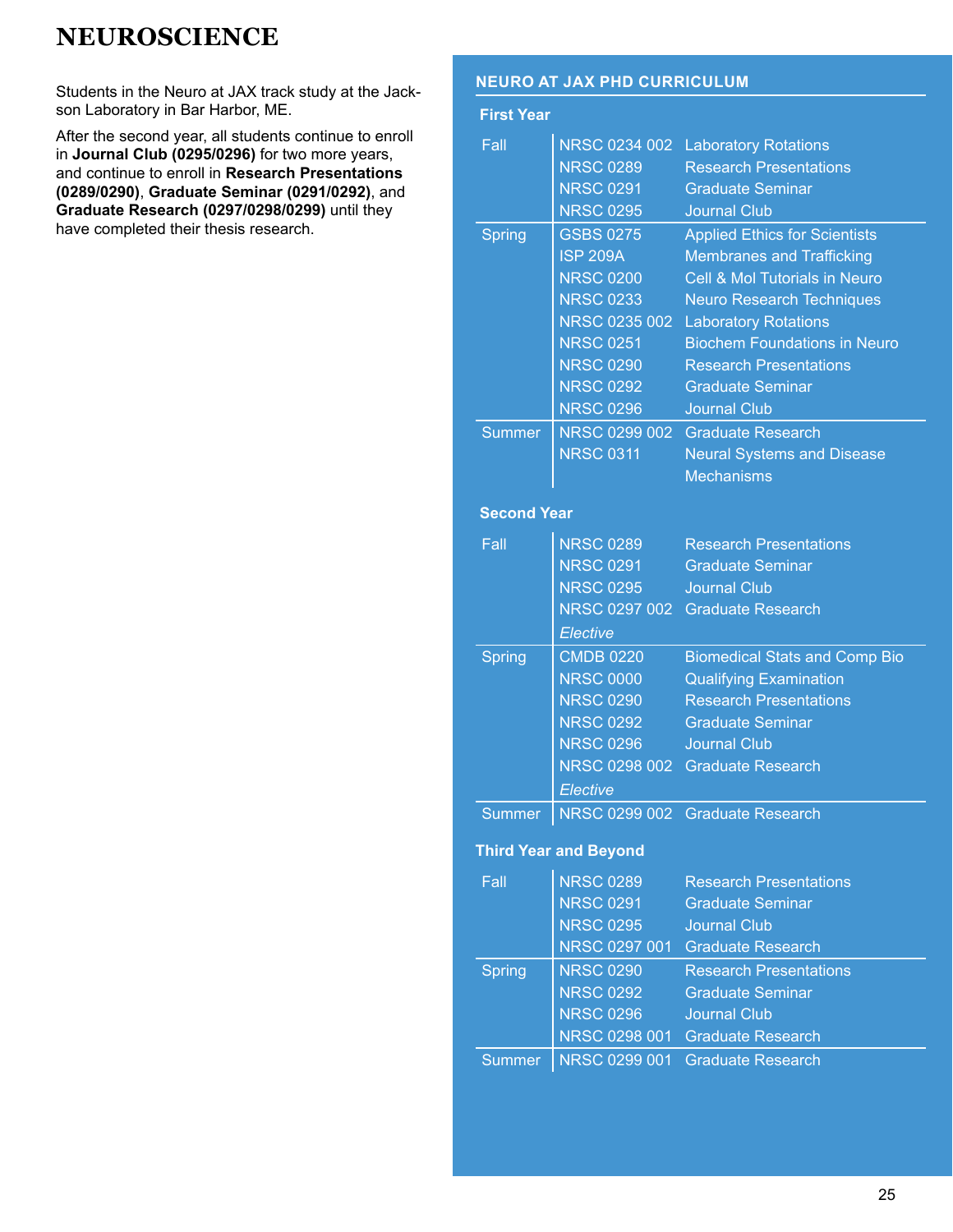#### **MD/PHD COURSE REQUIREMENTS AND PROGRESSION**

Students entering the Neuroscience program as part of the combined MD/PhD degree program complete two laboratory rotations in the summers before and during the first two years of medical school, and choose their thesis lab prior to their first year of coursework at GSBS. MD/PhD students also have adjusted didactic requirements including the **Clinical Implications of Basic Research seminar (GBMD 0209/0210)**, which is taken every semester. Required didactic courses include **NRSC 0200**, **251B**, **0311**; and **GSBS 0275**. Students who take longer than four years to complete their PhD will also be required to complete an ethics refresher course. Neuroscience MD/PhD students are also required to take one elective course.

## **GENERAL REQUIREMENTS**

#### **QUALIFYING EXAMINATION**

Students must pass a qualifying examination. The exam is designed to measure originality and independence and requires that the student suggest a feasible research project on a biologically significant problem, outline a potential experimental approach to its solution, and discuss the likely data that could be obtained. An oral defense of this proposal is designed to probe the ability of the student to integrate and evaluate material learned in more abstract settings.

#### **RESEARCH & THESIS**

Students enter their thesis lab and begin thesis research after completing the final laboratory rotation. Each student meets with their thesis advisory committee at least once a semester. The student prepares a report describing progress and goals for consideration by the advisory committee, which prepares a written assessment of progress. When the thesis committee determines that the aims of the project have been met, the thesis is prepared and defended. The committee, together with an additional invited non-Tufts scientist, sits as the examination committee.

#### **MD/PHD CURRICULUM**

| <b>First Year</b>             |                  |                                      |  |
|-------------------------------|------------------|--------------------------------------|--|
| <b>Summer</b>                 | <b>NRSC 0299</b> | <b>Graduate Research</b>             |  |
| Fall                          | <b>GBMD 0209</b> | Clin Imp of Basic Research           |  |
|                               | <b>NRSC 0289</b> | <b>Research Presentations</b>        |  |
|                               | <b>NRSC 0291</b> | <b>Graduate Seminar</b>              |  |
|                               | <b>NRSC 0295</b> | <b>Journal Club</b>                  |  |
|                               | NRSC 0297 001    | <b>Graduate Research</b>             |  |
| <b>Spring</b>                 | <b>GBMD 0210</b> | Clin Imp of Basic Research           |  |
|                               | <b>GSBS 0275</b> | <b>Applied Ethics for Scientists</b> |  |
|                               | <b>NRSC 0000</b> | <b>Qualifying Examination</b>        |  |
|                               | <b>NRSC 0200</b> | Cell & Mol Tutorials in Neuro        |  |
|                               | <b>NRSC 251B</b> | <b>Receptor/Channel Mechanisms</b>   |  |
|                               | <b>NRSC 0290</b> | <b>Research Presentations</b>        |  |
|                               | <b>NRSC 0292</b> | <b>Graduate Seminar</b>              |  |
|                               | <b>NRSC 0296</b> | <b>Journal Club</b>                  |  |
|                               | NRSC 0298 001    | <b>Graduate Research</b>             |  |
| <b>Summer</b>                 | NRSC 0299 001    | <b>Graduate Research</b>             |  |
|                               | <b>NRSC 0311</b> | <b>Neural Systems and Disease</b>    |  |
|                               |                  | <b>Mechanisms</b>                    |  |
| <b>Second Year and Beyond</b> |                  |                                      |  |
| Fall                          | <b>GBMD 0209</b> | Clin Imp of Basic Research           |  |
|                               | <b>NRSC 0289</b> | <b>Research Presentations</b>        |  |
|                               | <b>NRSC 0291</b> | <b>Graduate Seminar</b>              |  |
|                               | <b>NRSC 0295</b> | <b>Journal Club</b>                  |  |
|                               | NRSC 0297 001    | <b>Graduate Research</b>             |  |
| <b>Spring</b>                 | <b>GBMD 0210</b> | Clin Imp of Basic Research           |  |
|                               | <b>NRSC 0290</b> | <b>Research Presentations</b>        |  |
|                               | <b>NRSC 0292</b> | <b>Graduate Seminar</b>              |  |
|                               | <b>NRSC 0296</b> | <b>Journal Club</b>                  |  |
|                               |                  | NRSC 0298 001 Graduate Research      |  |
| <b>Summer</b>                 | NRSC 0299 001    | <b>Graduate Research</b>             |  |

#### **PUBLICATION**

Students are expected to publish their research in scientific journals appropriate to their topic. Typically, students publish one or more papers before they graduate.

## **WEB LINKS**

- **Neuroscience [Program Faculty](https://gsbs.tufts.edu/academics/neuroscience/faculty)**
- Neuroscience [Web Site, with Program Guide](https://gsbs.tufts.edu/academics/neuroscience)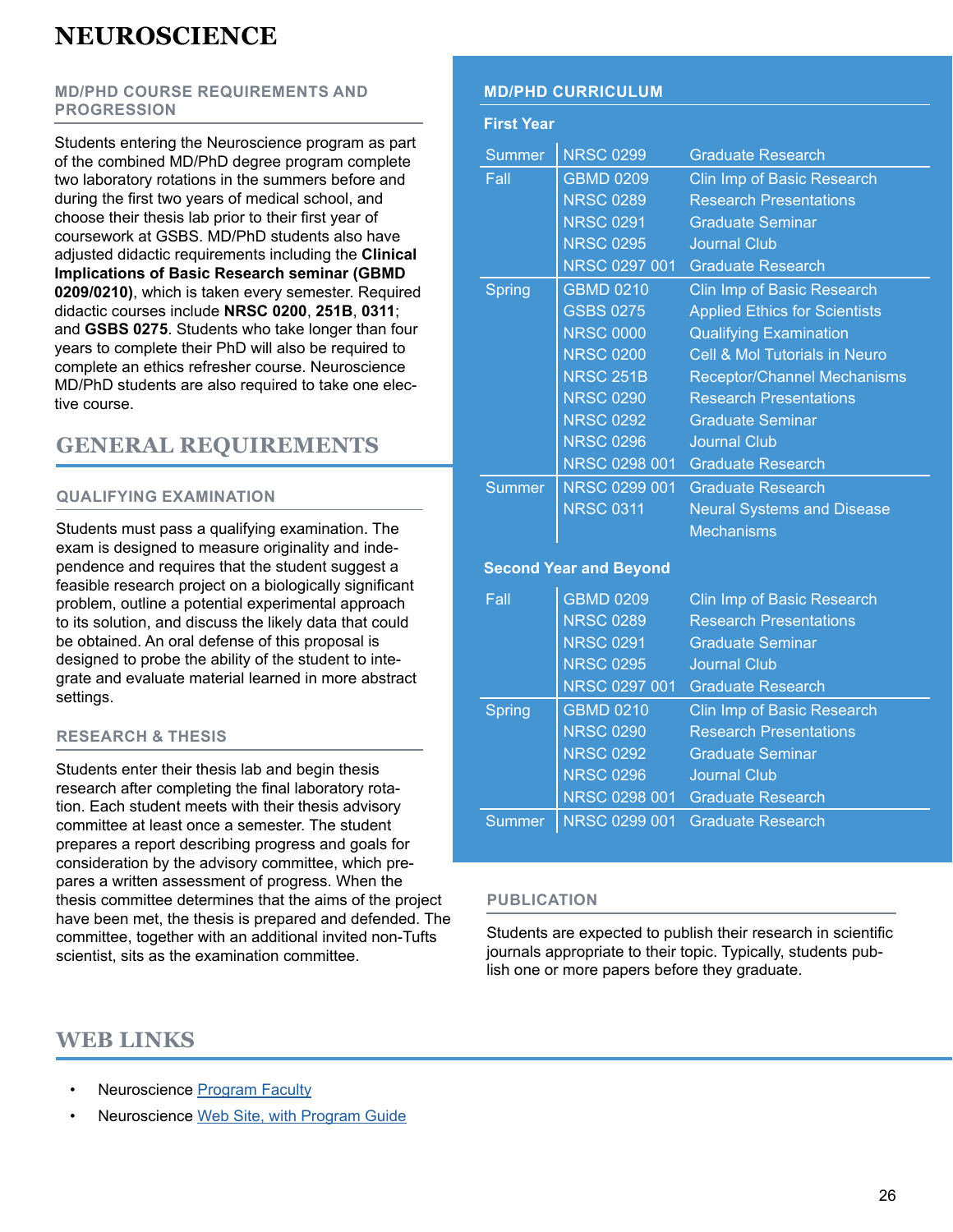# <span id="page-26-0"></span>**PHARMACOLOGY & DRUG DEVELOPMENT**

The [Master's Program in Pharmacology & Drug Development \(PDD\)](https://gsbs.tufts.edu/academics/PDD) is designed for candidates who hold a baccalaureate degree and wish to obtain additional training in pharmacology that will enhance their professional and career options. Current areas of interest of program members include inflammatory diseases, obesity, behavioral disorders, drug-induced hepatotoxicity, pharmacogenomics, neuropharmacology, cardiovascular pharmacology, cancer pharmacology, pharmacokinetics, drug metabolism, and drug interactions. Students who complete the program are equipped for opportunities in industry as well as to continue in academic research.

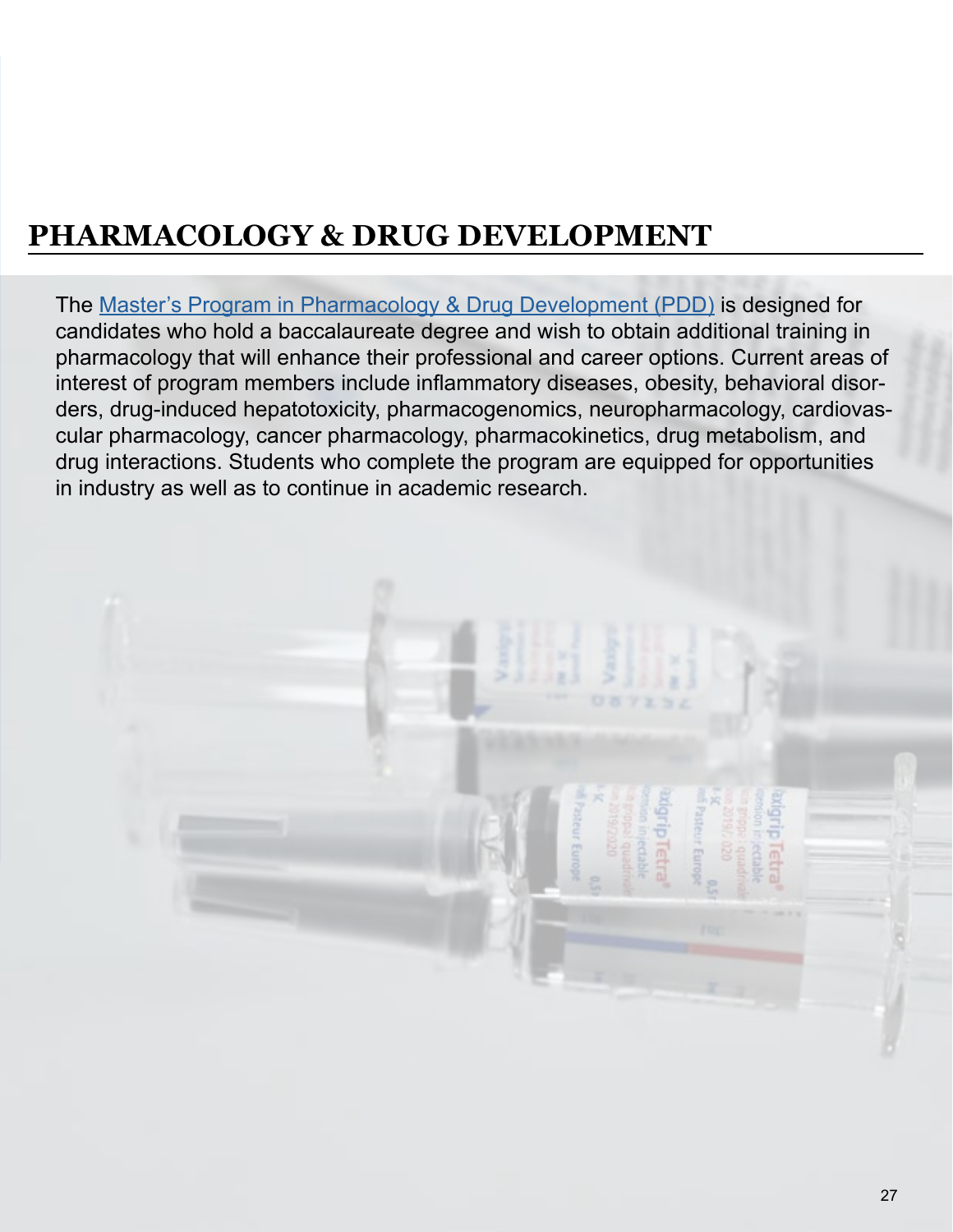# **PHARMACOLOGY AND DRUG DEVELOPMENT**

#### **MASTER'S COURSE REQUIREMENTS AND PROGRESSION**

The Master's degree curriculum in Pharmacology and Drug Development is a series of required and elective courses focusing on basic and clinical pharmacology as it relates to drug development. Required didactic courses include **PPET 0211** and **0232**, and **GSBS 0275**. Students must also complete three elective courses and participate in weekly journal clubs and program seminars. During both years, emphasis is placed on original laboratory research through two semester-long rotations and thesis work, which leads to a publishable Master's thesis.

#### **RESEARCH & THESIS**

Students enter their thesis lab and begin thesis research in the spring of their second year and are expected to complete their research and their thesis within their second year. The Master's thesis is reviewed by the student's faculty mentor and one additional faculty reader.

#### **MASTER'S CURRICULUM**

| <b>First Year</b> |                                                                                                      |                                                                                                                                 |  |
|-------------------|------------------------------------------------------------------------------------------------------|---------------------------------------------------------------------------------------------------------------------------------|--|
| <b>Spring</b>     | <b>GSBS 0275</b><br><b>PPET 0135</b><br><b>PPET 0292</b><br><b>PPET 0296</b><br>Elective<br>Elective | <b>Applied Ethics for Scientists</b><br><b>Laboratory Research Experience</b><br><b>Graduate Seminar</b><br><b>Journal Club</b> |  |
| <b>Summer</b>     | <b>PPET 0136</b>                                                                                     | <b>Laboratory Research Experience</b>                                                                                           |  |
|                   | <b>Second Year</b>                                                                                   |                                                                                                                                 |  |
| Fall              | <b>PPET 0134</b><br><b>PPET 0211</b><br><b>PPET 0291</b><br><b>PPET 0295</b><br>Elective             | <b>Laboratory Research Experience</b><br><b>Translational Pharmacology I</b><br><b>Graduate Seminar</b><br><b>Journal Club</b>  |  |
| Spring            | <b>PPET 0232</b><br><b>PPET 0292</b><br><b>PPET 0296</b><br><b>PPET 0298</b>                         | <b>Translational Pharmacology II</b><br><b>Graduate Seminar</b><br><b>Journal Club</b><br><b>Graduate Research</b>              |  |
| <b>Summer</b>     | <b>PPET 0299</b>                                                                                     | <b>Graduate Research</b>                                                                                                        |  |

## **WEB LINKS**

- Pharmacology [Program Faculty](https://gsbs.tufts.edu/academics/PDD/faculty)
- Pharmacology [Web Site, with Program Guide](https://gsbs.tufts.edu/academics/PDD)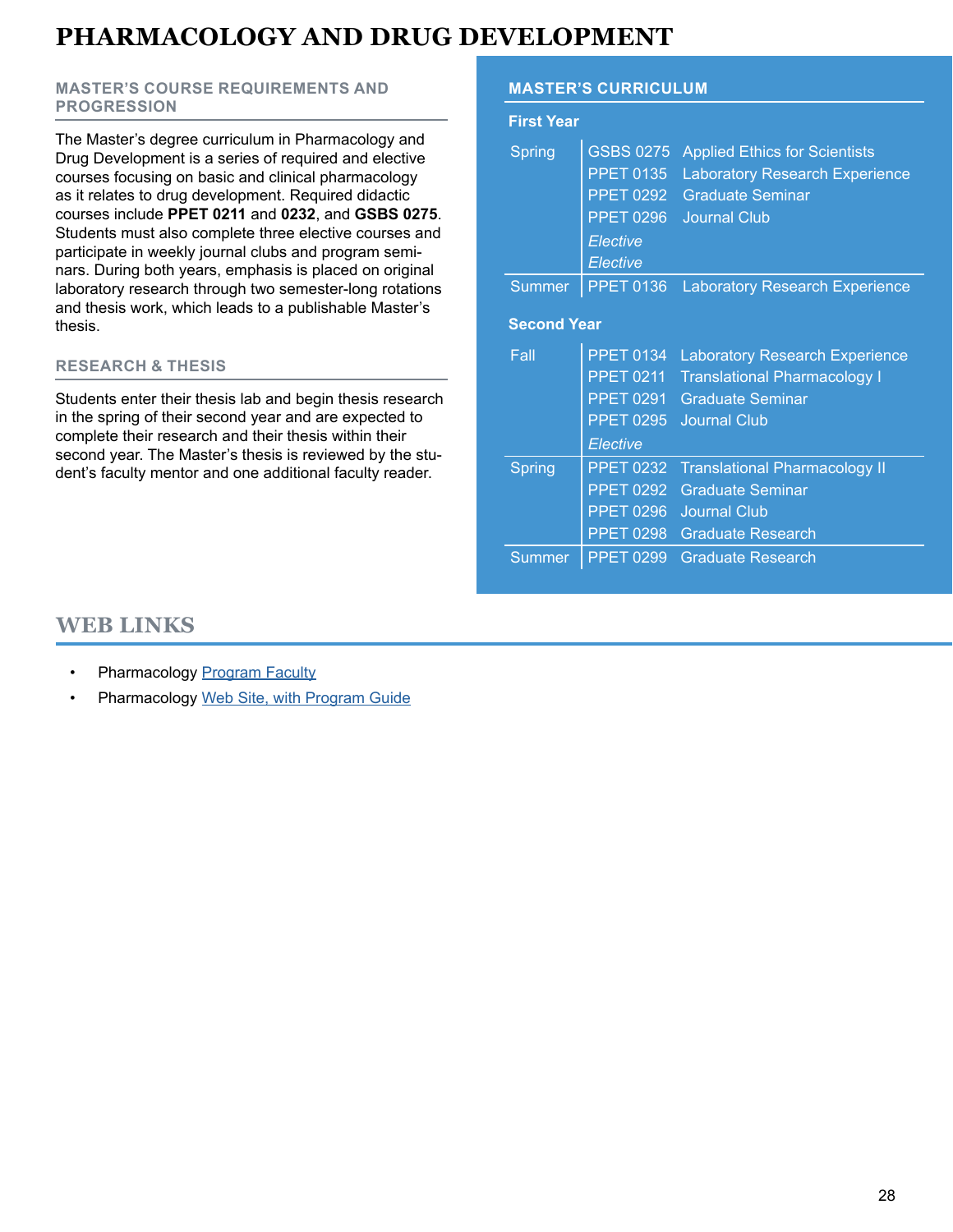<span id="page-28-0"></span>Any course that is not offered annually has a 'last offered' date within the description. The Course Director, who is listed in italics, is based on information available as of August 2020. The didactic course listing is followed by a listing of Journal Club, Seminar, Qualifying Exams, and other similar courses which are parallel across multiple programs.

\*Courses with an asterisk have shifted due to the COVID-19 pandemic. The terms (Fall, Spring, Summer) listed for these courses do not reflect this shift. Instead, they align with the typical GSBS annual schedule.

#### **REQUIRED AND ELECTIVE COURSES**

#### **BCHM 0223 Graduate Biochemistry \***

This course provides a graduate-level discussion of the structure and function of biologically important molecules. Problems of protein and nucleic acid biochemistry are emphasized. A-F. Fall. Bohm

#### **BCHM 0230 Biochemistry of Gene Expression & Signal Transduction \***

This course covers the molecular mechanisms of gene expression and signal transduction. The fundamental mechanisms underlying transcription, RNA processing, translation, and DNA replication are highlighted, and the integration of these fundamental mechanisms into molecular and cellular regulation of proliferation and signal transduction is discussed. Current literature is emphasized. A-F. Spring. Yee

#### **BCHM 230A Biochemistry of Gene Expression \***

The fundamental mechanisms underlying transcription, RNA processing, translation, and DNA replication are highlighted in this course. Current literature is emphasized. This course represents the first part of Biochemistry 230 and may be taken as a separate course. A-F. Spring. Yee

#### **BCHM 230B Biochemistry of Signal Transduction \***

The integration of fundamental mechanisms into molecular and cellular regulation of proliferation and signal transduction is discussed. Current literature is emphasized. This

course represents the second part of Biochemistry 230 and may be taken as a separate course. A-F. Spring. Yee

#### **BCHM 231A Molecular Recognition in Biology**

This course builds on graduate biochemistry, providing detailed instruction on how to design and interpret binding experiments, how to visualize and analyze macromolecular structures, and how to apply these techniques in laboratory research. A-F. Spring, even years. Bohm

#### **BCHM 231B Drug Design**

Survey and critical analysis of selected case histories of drug design, discovery, and development, including issues related to commercialization such as market size, patents, and licenses. A-F. Spring, even years. Bachovchin

#### **CMDB 0202 Structural Biology**

This course covers the basic theory and practice of Macromolecular Crystallography and NMR A-F. Summer. Last offered 2018. Bohm/Baleja

#### **CMDB 0235 Developmental Biology**

This course introduces students to modern developmental biology with an emphasis on the cellular and molecular mechanisms involved. General topic areas include fertilization and early development, mechanisms of cell determination and differentiation, and cell-cell and cell-matrix interactions. A-F. Fall. Last offered 2020. Hatini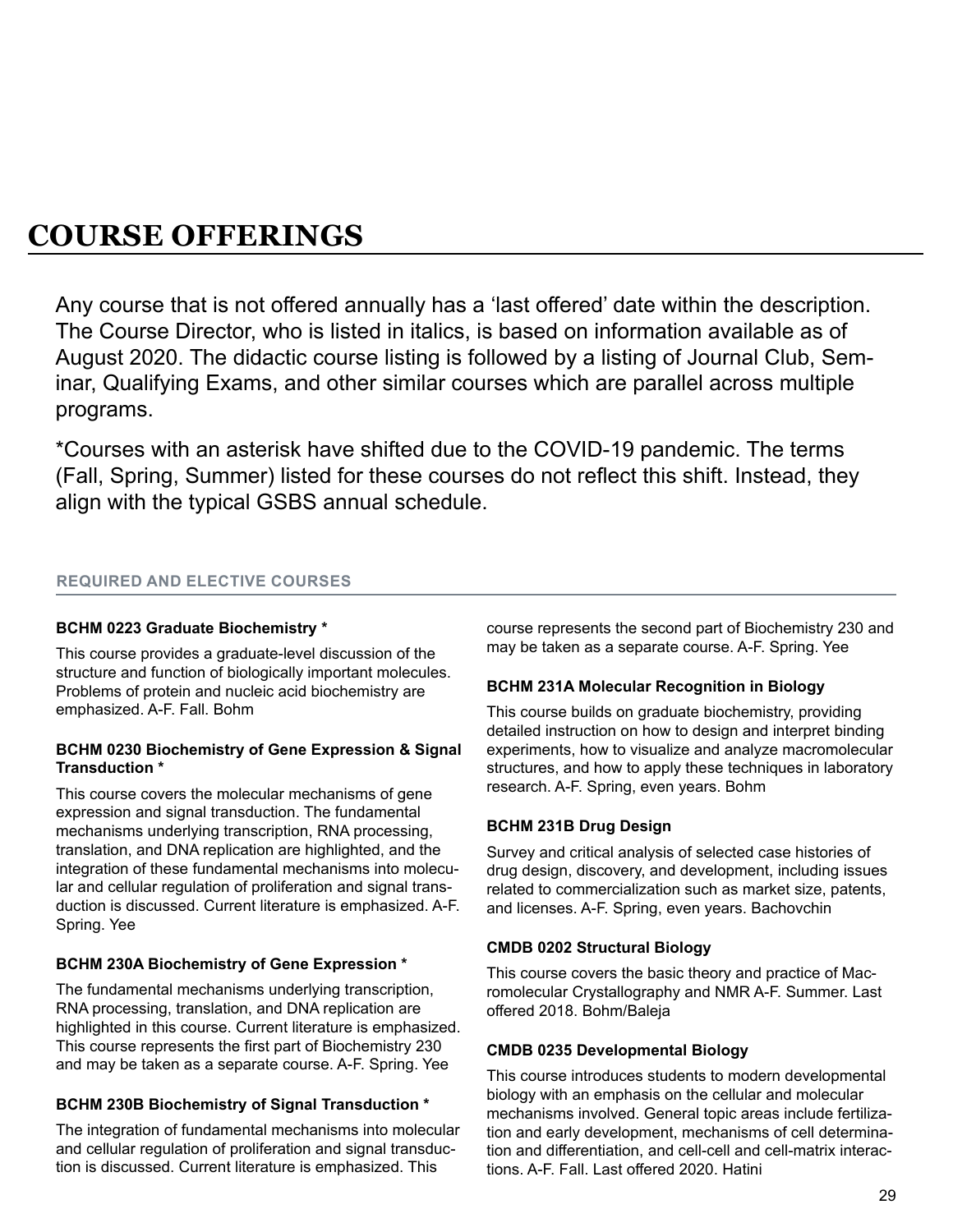#### **CMDB 0320 Foundations in Biostatistics and Computational Biology**

Introduction to biostatistics with application to the biomedical sciences and genetics, and introduction to computational biology. A-F. Fall. Last offered 2018.

#### **CMDB 0350 Mouse Transgenic Model**

This course provides an overview of using the mouse to develop transgenic models of gene expression and gene targeting. In the first half of this course, students will discuss basic transgenic and gene targeting construct design, methods to generate transgenic mice by microinjection methods, and conditional and inducible systems. In the second half of the course, the focus will be on genome editing techniques such as CRISPR/Cas9, zinc finger nucleases, and TALENs, as well as their applications. A-F. Spring. Last offered 2018. Liaw

#### **CMP 0230 Pathobiology**

This is a discussion-based course that introduces graduate students to human disease, familiarizes them with pathological specimens and patients, provides examples of how scientific discovery and clinical practice have influenced each other, and uses clinical problems as a starting point for hypothesis-driven research. A-F. Spring. Last offered 2018.

#### **CTS 0231 Applying Quality Improvement Methods in Healthcare and Public Health**

This course aims to provide a broad overview of current trends, core concepts, and methods in quality improvement (QI) and demonstrate their application to healthcare, clinical research and public health. The course focuses on application, and includes didactic instruction, group discussions, and a small group QI project. The semester long QI project involves collaboration with hospital staff or public health practitioners. A-F. Spring. Daudelin

#### **CTS 0500 Study Design Seminar**

These seminars use proposed and ongoing research projects to explore issues in study design. The course provides investigators and trainees the opportunity to present a research-related problem they are encountering and engages students in a discussion of the approach to the problem and an appropriate plan of action. A-F. Fall/Spring. Kent/Freund

#### **CTS 0506/0507 Introduction to Biostatistical Methods I**

This course is the first half of a two-part course which presents the practical application of biostatistical methods for exploring and analyzing health data. Methods for working with data and exploring basic associations are presented through case examples and clinical research projects. CTS 0506 and 0507 are considered equivalent to 0527. A-F. Summer. Pagni

#### **CTS 0510 Predictive Models**

This course explores the use of statistical models to predict clinical outcomes for retrospective review and as prospective decision aids. Emphasis is placed on integrating statistical and clinical thinking to construct models that are both statistically and clinically sound and that give accurate predictions when generalized to other populations. A-F. Fall. Kent/Ruthazer

#### **CTS 0514 Clinical Research Project-Certificate Candidates**

Students develop mentored research plans with mentors (or mentoring teams) that permits them to demonstrate these skills through the development of a protocol, a report, or research manuscript. The mentoring teams are required to have at least one member who is on the faculty of the CTS program. The project design is led by students, so they learn the role of principal investigator. This course is required for the Certificate Program, and is not available to non-certificate students. S/U. Spring.

#### **CTS 0515 Clinical Research Project/Thesis Research-First Year**

First year master's students begin to learn how to complete comprehensive independent clinical research project, which includes framing a research question and specific project aims, identifying useful data sources, developing appropriate methods, identifying and defending against sources of bias, implementing/managing a project, and writing up a thesis in the form of a publishable article or monograph. S/U. Fall/Spring.

#### **CTS 0516 Clinical Research Project/Thesis Research-Second Year**

Second year master's students continue and complete their independent clinical research projects. Students gain additional skills in framing a research question and specific project aims, identifying useful data sources, developing appropriate methods, identifying and defending against sources of bias, implementing/managing the project, and writing up the thesis in the form of a publishable article or monograph. S/U. Fall/Spring.

#### **CTS 0517 Clinical Research Project/Thesis Research-PhD Candidates**

PhD students complete comprehensive independent clinical research doctoral-level project, which includes framing a research question and specific project aims, identifying useful data sources, developing appropriate methods, identifying and defending against sources of bias, implementing/managing the project and writing up the thesis in the form of a publishable article and PhD thesis. S/U. Fall/ Spring/Summer.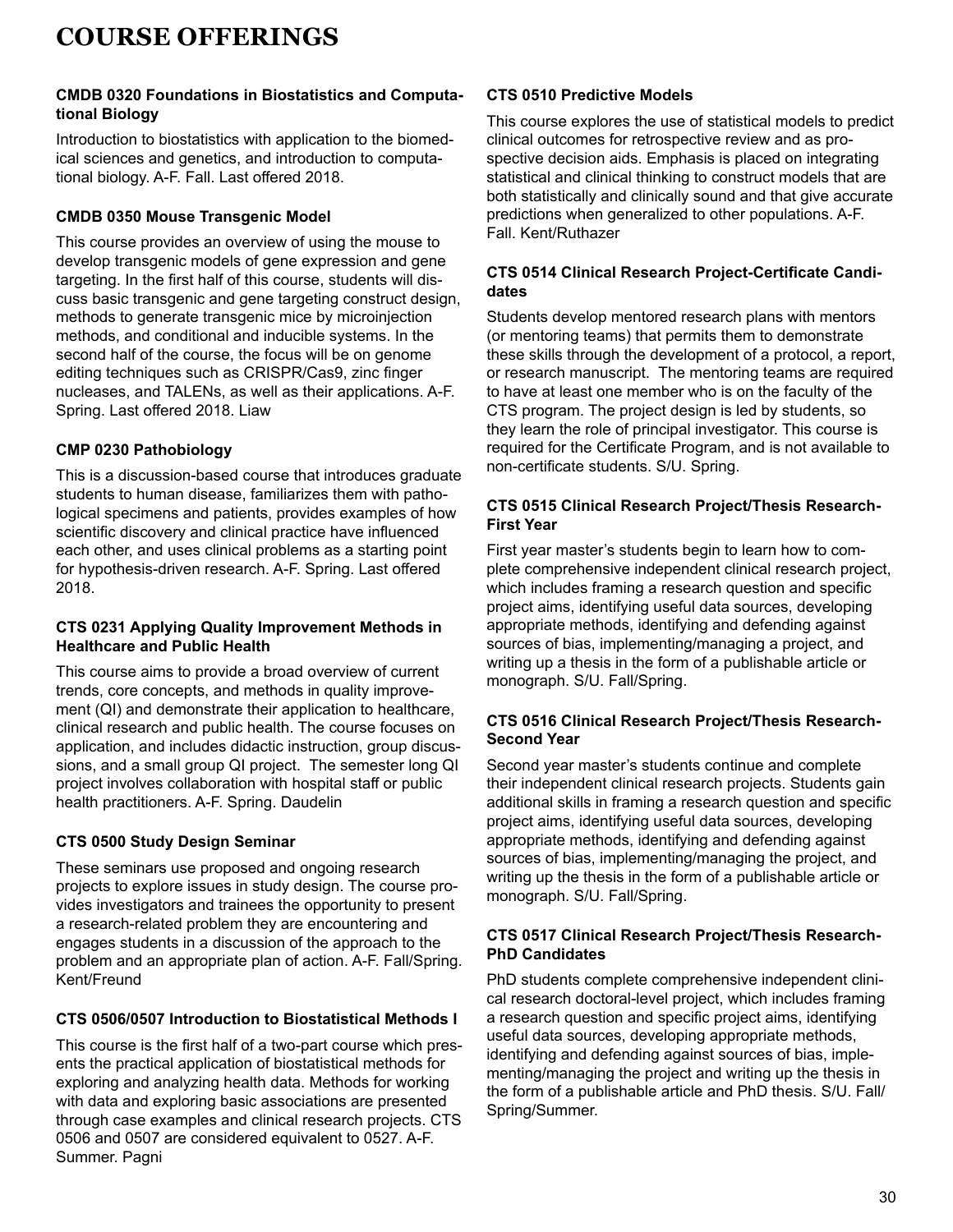#### **CTS 0518 Advanced Thesis Research**

The course is for students who do not complete their theses in the customary timeframe and wish to pursue further research. The Program Director, in consultation with the student's thesis committee and program mentor, determines the number of credits. S/U. Fall/Spring/Summer.

#### **CTS 0519 Concentration Practicum**

This course is an independent mentored experience for students interested in advanced study and skill development in a particular area. This course requires written approval of the Program Director in order to register. S/U. Fall/Spring/Summer. Staff.

#### **CTS 0523 Introduction to Clinical Epidemiology**

This course provides students with an overview of the epidemiologic approach to the study of disease causation, its natural history, and epidemiologic methods. This course reviews the application of various observational and experimental research designs and strategies utilized in clinical and epidemiological research. Didactic instruction, readings, and problem sets are used to create each module: investigation of disease outbreaks, sources of health information, observational studies, randomized clinical trials, measures of morbidity and mortality, sources of and controls for bias evaluation of diagnostic and screening tests, and development of surveillance studies. A-F. Fall. Paulus

#### **CTS 0525 Introduction to Clinical Care Research**

This course, meeting three hours daily over a four-week summer session, teaches students how to formulate a clinical research hypothesis and to develop it into a clinical research project. Students acquire an understanding of basic and advanced principles of study design and issues in conducting biomedical research involving human subjects. A-F. Summer. Kent

#### **CTS 0527 Biostatistics I**

This course introduces basic principles and applications of statistics to problems in clinical research. Topics covered include descriptive statistics, probability and random variation, sampling, hypothesis testing, proportions, measures of frequency, t-tests, chi-square tests, one-way analysis of variance, correlation, linear regression and nonparametric statistics. A-F. Fall. Rodday/Noubary

#### **CTS 0533 Advanced Topics in Biostatistics**

This course provides background in advanced applied statistical methods in clinical research. Topics in the course include Poisson, multinomial, and ordinal regression, competing risk survival models, longitudinal data analysis, and hierarchical mixed models. The course provides students with the statistical foundations of these methods and their applications in clinical research. A-F. Fall.. Rodday/Noubary

#### **CTS 0537 Scientific Manuscript Writing**

This course focuses on principles of scientific manuscript writing. The student learns how to develop a manuscript by reviewing the specific issues of style, authorship and volume of information that should be incorporated into a research paper. A-F. Fall/Spring. Paulus

#### **CTS 0538 Scientific Grant Writing**

The purpose of this course is to teach the principles of clinical research grant writing. Participants learn the importance of, and how to select, investigators and co-investigators as well as the identification of potential funding sources and other important aspects of grant writing. A-F. Fall/Spring. Kent

#### **CTS 0539 Scientific Writing, Peer Review & Presentations**

Students focus on principals of scientific review and grant peer review. This involves critiquing manuscripts and reviewing research grants for mock study section meetings. Students are encouraged and given an opportunity to present their scientific writings and oral presentations for critique on an ongoing basis. A-F. Fall/Spring. Kent

#### **CTS 0540 Ethics of Clinical Investigation**

The goal of this course is to increase awareness of research ethics and their practical applications by medical practitioners and researchers – specifically with regard to clinical investigations. The curriculum addresses the interrelationships between ethics, law and professional practice standards and explores the role and workings of Institutional Review Boards. A-F. Spring. Sege

#### **CTS 0549 Health Care Activism, Community Health, and Patient-Centered Research**

This introductory course focuses on principles and methods that can be used to support the involvement of stakeholders in research. The course will examine three approaches to stakeholder and community engagement that have addressed theory, principles, challenges, and potential benefits.

The three approaches include patient-centered research in which researchers collaborate with the public to make research more useful, community-based health research in which researchers and communities work together to co-create research, and health care activism in which individuals come together to influence stewards of publicly-funded research. S/U. Spring. Last offered 2020. Concannon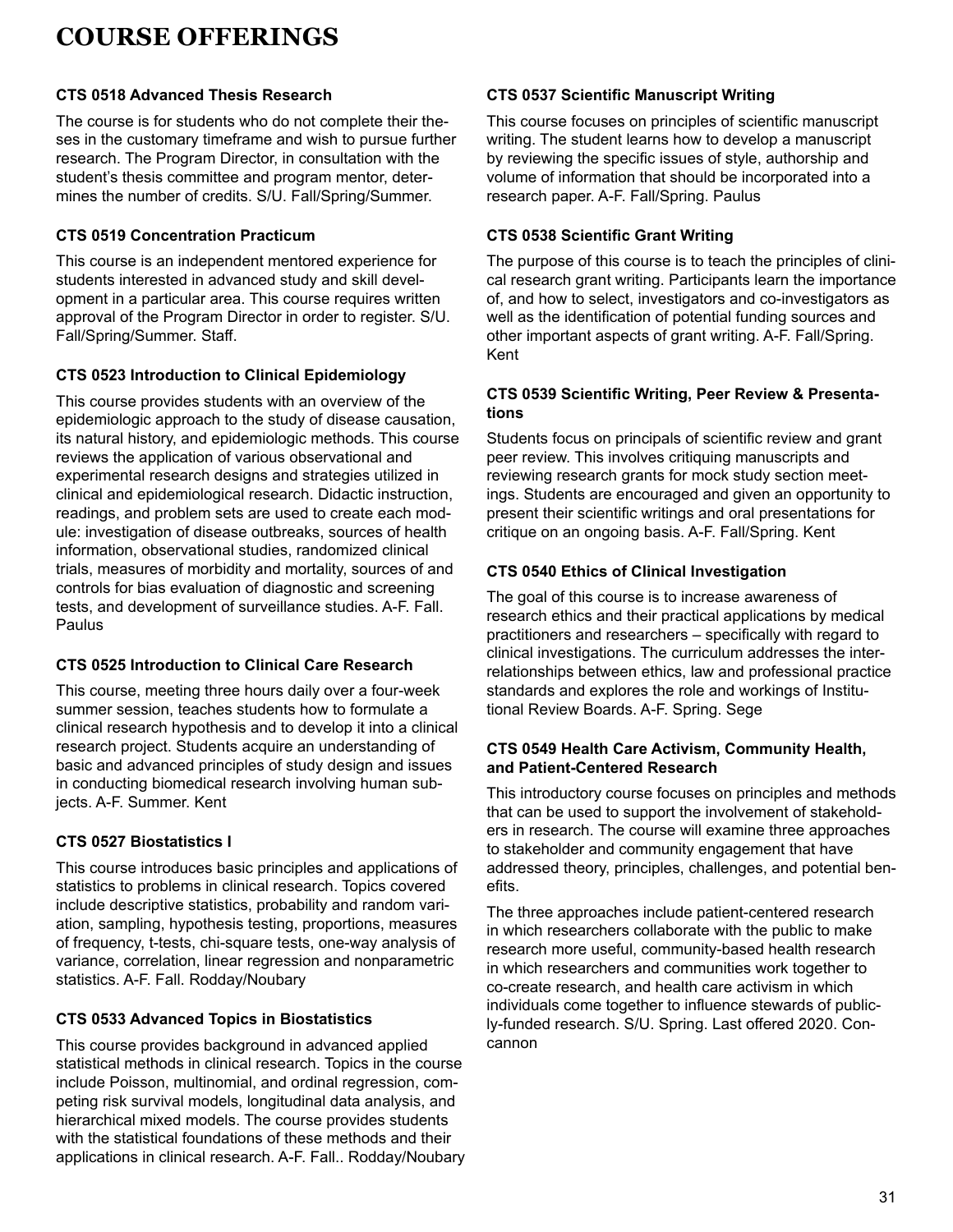#### **CTS 0555 Principles of Drug Development**

This course examines the important economic, political, legal and scientific issues that face academic clinical investigators who work in partnership with industry sponsors and government regulators to design and conduct clinical studies. A-F. Fall. Kaitin

#### **CTS 0557 Health Economics**

This course aims to introduce health care professionals and clinical researchers to key economic concepts and their relation to health care. The course is designed for students with no or rudimentary understanding of economics. In addition to providing students with a foundation in economics, the course will provide students with an understanding of the structure and performance of the US health care system, and an introduction to methods for the economic evaluation of medical technology. The course will also include lectures on the regulation of medical technology, health care innovation, and emerging health policy trends. Coursework will include a workshop in which students will gain hands-on experience manipulating economic evaluations for medical technology. A-F. Spring. Chambers

#### **CTS 0561 Introduction To Clinical Trials**

This course considers the various problems and options available in the design and conduct of clinical trials, including classical efficacy trials and "effectiveness trials." Issues to be covered include ethics, experimental design, coordination and operations, database development, interim analysis, safety monitoring and analysis, and reporting. A-F. Fall. Pittas

#### **CTS 0566 Introduction to Health Services Research**

This course introduces students to the concepts and methods that distinguish health services and health policy research from other fields. Faculty cover major topics in health services/health policy research including outcomes research design and methods, health economics, pharmacoeconomics, access and payment for health services, healthcare quality and quality improvement. A-F. Spring. Freund/LeClair

#### **CTS 0575 Advanced Epidemiology & Regression Methods: An Integrated Approach**

This course serves as an introduction to more advanced topics in epidemiologic study design and biostatistical modeling with a focus on multivariate regression methods. It begins with the randomized clinical trial as a paradigm, and proceed to examine observational designs in depth, including prospective and retrospective cohorts, and those sampling from an underlying cohort (i.e. case-control). Design, sampling and analysis strategies and the biases that are specific to each study design will b A-F. Spring. Paulus/Rodday

#### **CTS 0581 Introduction to Evidence Based-Medicine**

This course covers the principles of systematic review processes, evaluation of studies and bodies of evidence as used in the conduct of systematic reviews, meta-analyses and the development of evidence-based clinical practice guidelines. The course focuses on studies of treatment efficacy. A-F. Spring. Bannuru

#### **CTS 0584 Introduction to Decision Analysis**

This course is a working overview of the principles of decision analysis as applied to medicine, making optimal choices in the face of uncertainty. Formal decision analysis has become a well-recognized and accepted research discipline for examining clinical options facing patients, physicians and policymakers. A-F. Spring. Wong

#### **GBMD 0209/0210 Clinical Implications of Basic Research**

This journal club course for MD/PhD students is organized around the "Clinical Implications of Basic Research" column published in the New England Journal of Medicine. Students read a primary paper(s) and discuss the work. The primary goal of this required course, is to encourage and teach students to continually ask how basic research can impact clinical medicine. The format also encourages students to sharpen their communication skills in a relaxed atmosphere. S/U. Fall/Spring. Chin

#### **GBMD 0299 Laboratory Rotations**

6-8 week laboratory rotations are designed to provide incoming MD/PhDs experience with experimental design and theoretical aspects of the diverse research problems under investigation in various laboratories. A-F. Summer.

#### **GENE 0203 Cancer Genetics**

The course reviews widely-held ideas and current research on the genetic aspects of carcinogenesis. An introduction to cancer concepts is followed by a focus on specific mechanisms and models illustrating the ways in which normal cellular processes are disrupted in particular types of cancers. The course emphasizes problem solving and readings from the current literature. A-F. Fall. Last offered 2020. Cochran/Munger

#### **GENE 0205 Mammalian Genetics \***

The course reviews the genetic principles that apply to mammals, including genetic mechanisms of sex determination, genetic imprinting, and mitochondrial inheritance. Attention is focused on the ways in which mutation is manifested in disease phenotypes in humans, and the methodologies that are currently used to perform genetic analysis of mammals. A-F. Spring. Dumont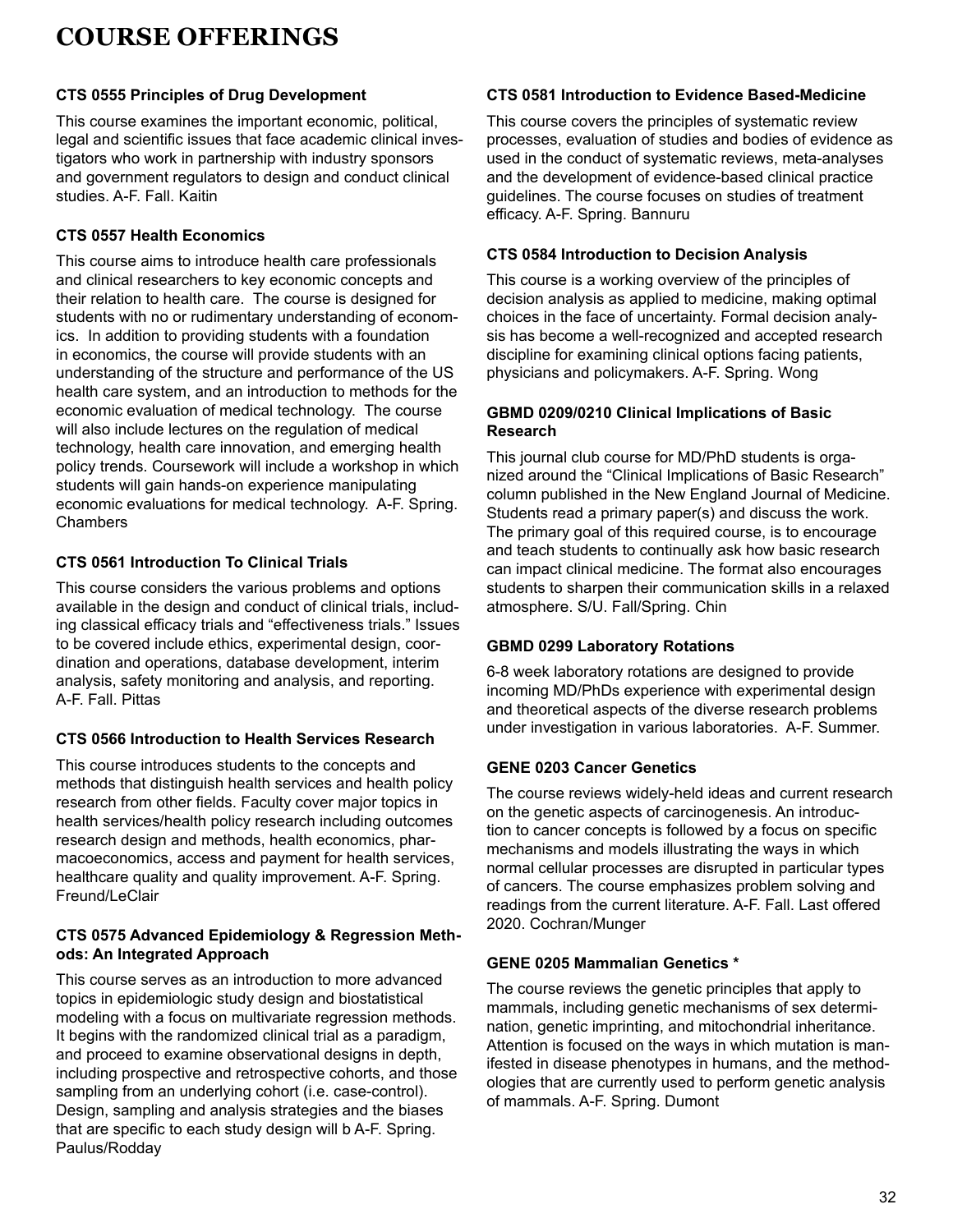#### **GENE 0208 Medical & Experimental Mammalian Genetics**

The course is an intensive, two-week immersion into mammalian genetics with presenters providing background and current research in important areas of mammalian genetics and its impact on health and disease. This course is offered at The Jackson Laboratory, Bar Harbor, ME. Students in the Mammalian Genetics Track have priority for this course; a limited number of slots are available for other GSBS students with permission from the Genetics program and the Dean's Office. A-F. Summer. Howell

#### **GENE 0212 Introduction to Genetics**

The goal of the first part of the course is to provide a common foundation for all students in the major principles of molecular genetics upon which they can base more advanced studies. By the end of this course students are expected to understand the major principles of molecular genetics and the underlying processes by which cells and organisms replicate, repair, read, and translate their genetic codes. Students should achieve an advanced understanding of these topics that will allow them to read the primary research literature, understand the biological processes examined, and interpret the results in the larger context of molecular genetics. The goal of the second part is to build upon the first to provide a solid knowledge and understanding of the basic principles of Genetic model organisms, ranging from research in eukaryotes, and how they have developed as the field has matured. The goal of this course is to teach students modern methods of genetic analysis of model organisms, ranging from simple eukaryotic yeast to humans. Students will learn how to use molecular genetics to answer biological questions and read current literature in genetics. Experience with reading current primary literature in the field, and with the basics of microarray analysis and next generation sequencing (NGS). A-F. Fall. Cox/Yelick/ Hinds

#### **GENE 0450 Experimental Models of Human Cancer**

This ten-day graduate-level genetics course is designed for individuals entering the field of mouse genetics. The course focuses on the mouse as an experimental tool in cancer research. This course is offered at The Jackson Laboratory, Bar Harbor, ME. Students in the Mammalian Genetics Track have priority for this course; a limited number of slots are available for other GSBS students with permission from the Genetics program and the Dean's Office. A-F. Summer. Howell

#### **GSBS 0101/0102 Basic Skills for Scientists I & II**

This three-module course is designed to give trainees basic skills in oral and written presentation, in approaches to the reading of the scientific literature, and designing experiments and interpreting quantitative data. S/U. Fall and Spring. Wortis/Alcaide

#### **GSBS 0180 Communities of Practice and Management in Academia and Industry**

This course will introduce concepts of management skills and provide talks by alumni in differing careers who will discuss what the community of practice is for their workplace. As academic and industry workplaces have different unwritten rules of conduct we will have talks on academic (research intensive and primarily undergraduate), industrial (start-up, biotech and big pharma) and non-bench science careers (venture, IP, policy). Students will present based on their analysis of one specific workplace with regard to its community of practice. S/U. Last offered 2020. Jay/Gross

#### **GSBS 0205 Mentored Undergrad Teaching**

This course offers an opportunity for GSBS students to obtained mentored teaching experience. Each GSBS student collaborates with a TUSM and a Friedman student to develop a syllabus and three lectures on one of five disease topics (osteoporosis, breast cancer, asthma, metabolic syndrome, heart disease). Lectures are delivered to undergraduate Biology majors at Pine Manor College, Chestnut Hill, MA. Prerequisites: Year 3 or above. S/U. Fall/Spring

#### **GSBS 0275 Applied Ethics for Scientists \***

The course is built around case study reading material and requires highly interactive discussion in which students analyze specific scenarios of ethical issues encountered in a research environment. Topics include: academic integrity issues/ fraud and misconduct/plagiarism/ data handling/ notebooks, mentoring and conflict resolution and ethical use of animals and human subjects. S/U. Fall. Maguire

#### **GSBS 0299 Biomedical Techniques & Research**

This course includes research with selected advisor. Visiting Students Only. S/U. Fall/Spring/Summer.

#### **GSBS 0375 Advanced Scientific Ethics \***

This is an NIH-mandated refresher course for responsible conduct of research (RCR) for 5th year students. It builds on SK 0275, Scientific Ethics; students will work in teams to develop a new case study addressing an RCR issue, provide a written in depth analysis and teach the case study to a small group of students enrolled in SK 0275 under the supervision of the course director. The class provides opportunities for team building, writing, ethical analysis and teaching; grading will be based on the quality of case study and analysis, teaching, effort and participation. S/U. Fall. **Maguire** 

#### **IMM 0212 Introduction to Immunology \***

This is a survey based on lectures, texts, problem-solving and small group tutorials. Topics include the cellular basis of innate and adaptive immune responses, the mechanism of antigen receptor gene rearrangement, principles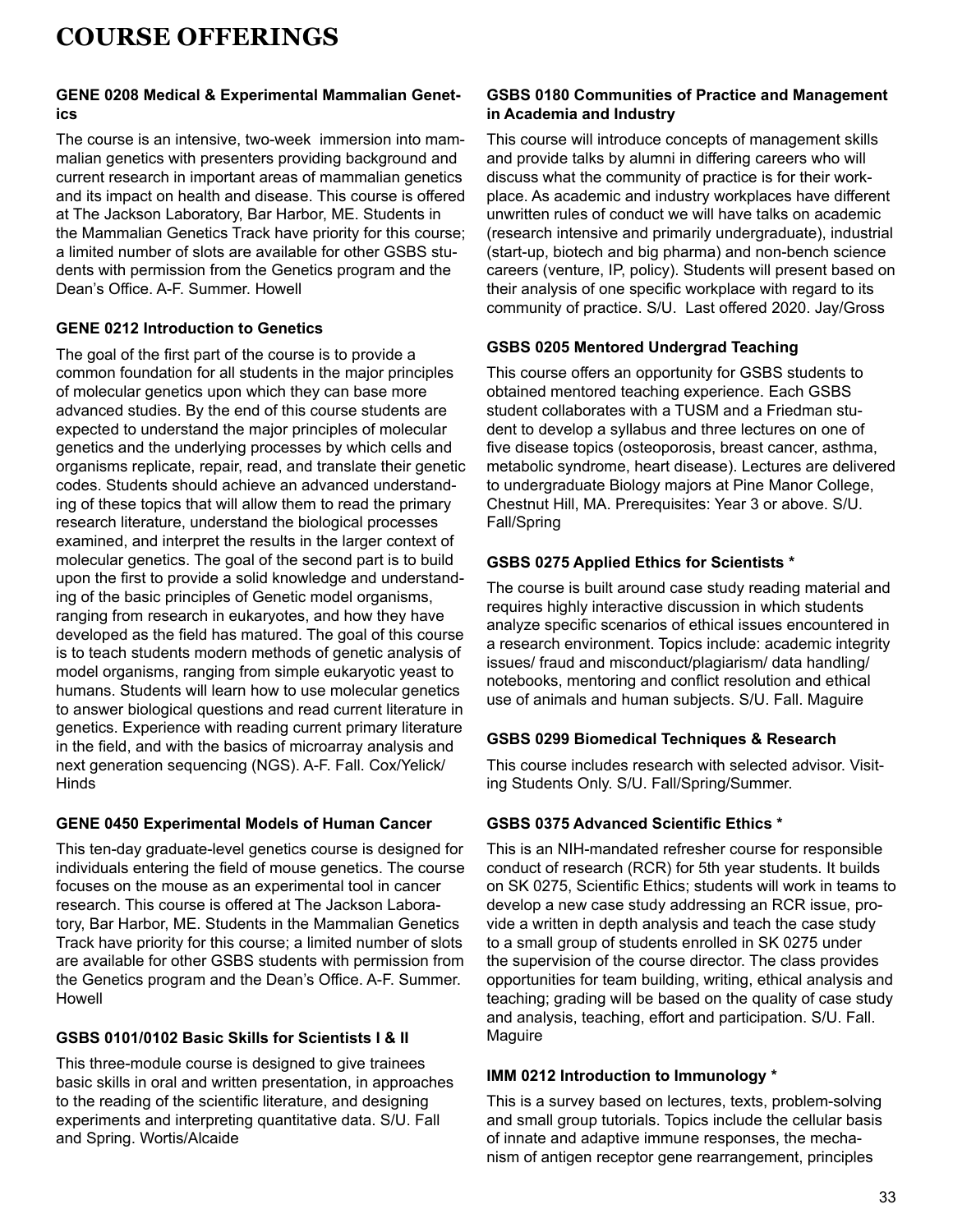of tissue transplantation and the genetic and mechanistic problems underlying autoimmune and hypersensitivity diseases. A-F. Fall. Wortis

#### **IMM 0216 Immunological Mechanisms In Disease**

The course covers the pathogenesis of major infectious diseases including current knowledge of immune responses and approaches to prevention, diagnosis and treatment. Current studies of autoimmunity, hypersensitivity, leukemia and lymphoma are also covered. A-F. Fall, odd years. Last offered 2019.

#### **IMM 0217 1st Year Journal Club \***

First-year students meet with the course director to discuss articles essential for an understanding of contemporary immunology. The development of analytic skills is emphasized. A-F. Fall. Wortis

#### **IMM 0223 Introduction to Infectious and Inflammatory Diseases**

This course is comprised of three integrated components; 1) a Medical Microbiology and Inflammation/Immunology Tutorial designed to introduce students to pathogens and pathophysiology of infectious and inflammatory diseases, 2) Infectious and Inflammatory Diseases Problem-Based Learning designed to introduce students to clinical cases, and 3) Teaching Clinics designed to expose students to real clinical cases and treatment options. S/U. Summer. Stadecker/Plaut

#### **IMM 0230 Inflammation and Chronic Inflammatory Diseases**

The course focuses on reading primary literature about the role of inflammation in several chronic diseases. The emphasis is on understanding the role of the immune response during the initiation and progression of chronic inflammatory diseases. The course will explore human diseases and delve into available animal models for such conditions, discuss the beneficial vs pathological aspects of inflammation in various diseases, and ongoing therapies and clinical trials for such conditions. A-F. Fall, even years. Alcaide

#### **IMM 0245 Advanced Cellular Immunology \***

This course is designed to give students a solid background in contemporary Cellular Immunology. The course will be based on a lecture series supplemented by extensive readings from the current literature. Thirty minutes of each course is dedicated to discuss the assigned reading material, which is two papers per lecture. Prerequisite: IMM 0212 or equivalent. A-F. Fall. Iacomini

#### **IMM 0250 Immunochemistry- Signaling and Dynamics**

The course covers the genetic basis for lymphocyte differentiation, receptor gene rearrangement, T and B cell antigen-receptor diversity and selection, tolerance, autoimmunity and gene expression. A-F. Spring, odd years. Bunnell

#### **IMM 0252 System Approaches to Immunology**

The course introduces mouse as the main model for studies of human biology. It starts with the mouse genetics, continues with classical genetic analysis in the mouse, and moves to genetic basis of immunological phenomena such as receptor editing, B-cell tolerance and autoimmunity. At the end, two lectures and hands-on workshops familiarize students with the basics of microarray analysis and next generation sequencing. A-F. Spring, even years. Poltorak

#### **ISP 209A Membranes & Trafficking \***

This course provides a thorough survey of major topics in cell biology, including membrane structure and function; transport systems, ion channels, and membrane excitability; protein trafficking and organelle biogenesis. A-F. Fall. Forgac

#### **ISP 209B Cell Behavior \***

This course covers major topics in cell biology, including cell motility and mitosis; cell-cell and cell-matrix interactions; and receptor-mediated endocytosis. A-F. Spring. Hatini

#### **ISP 210A Cell & Molecular Genetics**

This course covers molecular genetics and basic concepts in developmental biology. A-F. Fall. Cochran

#### **ISP 210B Molecular Cell Biology of Development \***

This course introduces students to the basic cellular and molecular mechanisms involved in gametogenesis, fertilization, early embryonic development, pattern formation, and organogenesis. The course emphasizes how human disease often recapitulates development. A-F. Spring. Hatini

#### **MMB 0210 Host Pathogen Interface \***

The goal of this course is to critically read and evaluate the scientific literature on bacterial pathogens and host defenses, with particular but not exclusive emphasis on innate immune defenses. Students are required to read at least two papers per topic and discuss them in the group. A-F. Spring, odd years. Mecsas

#### **MMB 0211 Bacterial-Host Cell Interaction \***

The goal of this course is to critically read and evaluate the scientific literature on the cellular biology of bacterial pathogens, with particular emphasis on cultured cell models of microbial diseases. Students are required to read at least two papers per topic and discuss them in the group. A-F. Spring, odd years. Isberg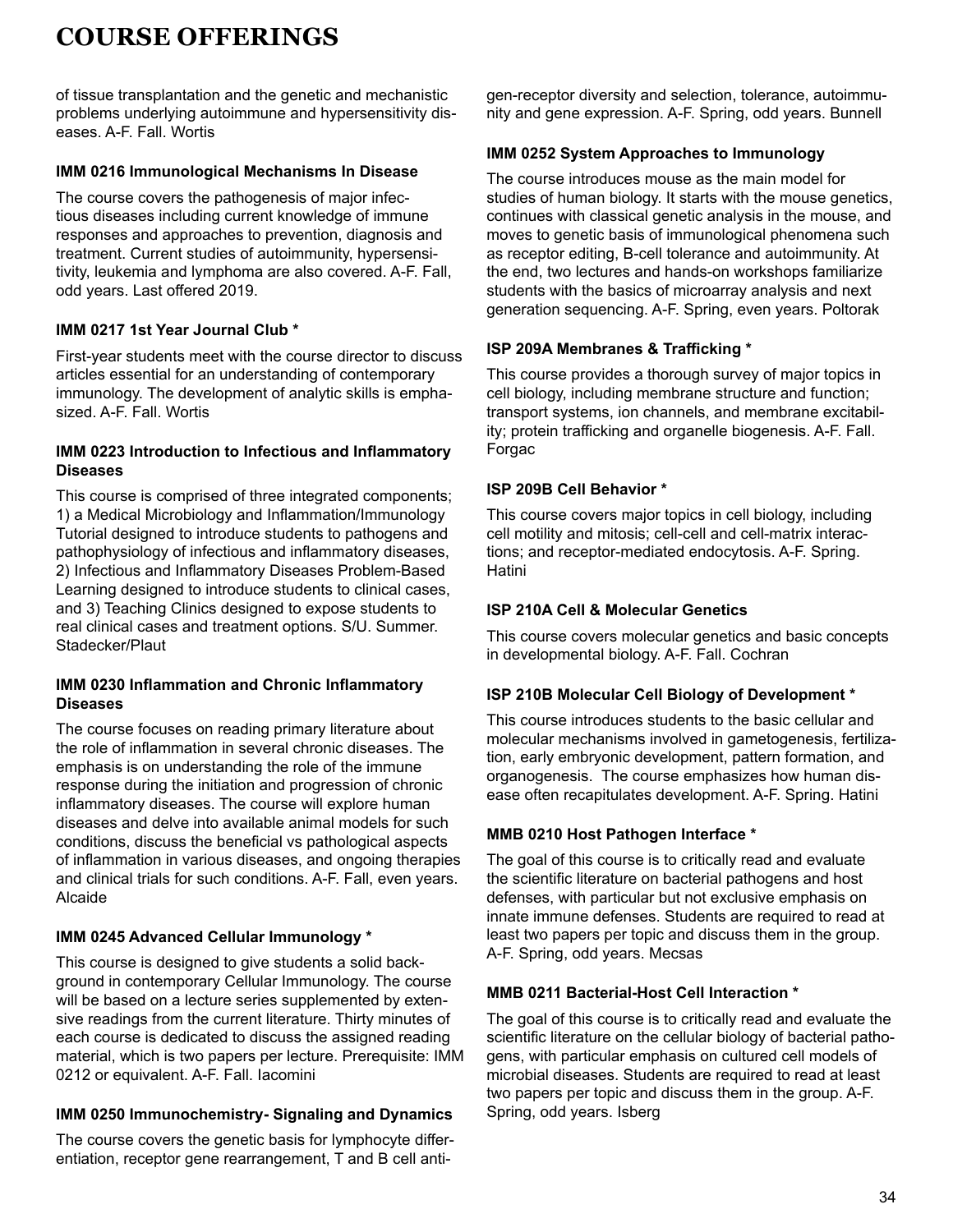#### **MMB 0214 Animal Virology**

Molecular aspects of viral replication and host-cell interactions are emphasized. Topics include virion structure; mechanisms of nucleic acid replication, transcription, and translation; virion assembly and release; genetics; mechanisms of transformation by oncogenic viruses; responses of the host to viral infection, tumor viruses and tumor cells; and mechanisms of persistent and slow virus infections. Prerequisites: a course in molecular biology or working knowledge of molecular techniques. A-F. Spring, even years. Last offered 2020. Coffin/Gaglia

#### **MMB 0223 Introduction to Infectious Diseases**

This course is comprised of three integrated components; a Medical Microbiology Tutorial designed to introduce students to pathogens and pathophysiology of infectious diseases, Infectious Diseases Problem-Based Learning designed to introduce students to clinical cases, and a Teaching Clinic designed to expose students to real clinical cases and treatment options. S/U. Summer. Last offered 2020. Isberg/L. Hu

#### **MMB 0241 Microbial Genetics & Microbiology \***

The goal of this course is to learn about the structure, growth, and genetics of bacteria and lambda bacteriophage. This course consists of text book reading, lectures and presentation and discussion of journal articles. Students are required to read one or two papers per topic and be prepared to discuss them in the group. A-F. Fall. Camilli

#### **MMB 026E/026O Advanced Topics in Microbiology E**

This pair of courses is a collection of lectures on four trending topics in Microbiology, covering 8 different topics over two years. A-F. Spring, 026O offered in odd years; 026E offered in even years.

#### **MMB 0275 Applied Ethics for Scientists**

This course is a discussion/seminar course that treats selected topics related to ethical behavior in scientific work. Topics covered include fraud, plagiarism, data selection and analysis, record keeping, animal welfare, personnel issues, genetic screening and gene therapy, and conflict of interest. Enrollment is restricted to third and fourth year graduate students. S/U. Spring. Last offered 2019. Tan

#### **NRSC 0200 Cellular and Molecular Tutorials in Neuroscience \***

These small group tutorial sessions will introduce students to key principles in cellular and molecular neuroscience, provide students with the historical context in which key advances have been made, and engage students and faculty in informal, one-on-one discussions to deepen understanding of the material. S/U. Fall. Dulla

#### **NRSC 0213 Synapse Neurobiology**

This small group discussion course provides students with an in-depth understanding of how synapses function, how activity modulates function, and how synaptic ensembles coordinate simple behaviors. A-F. Fall, even years. Reijmers/Jacob

#### **NRSC 0220 Scientific Communication and Writing Principles**

A discussion and workshop-style course underscoring the fundamental principles underlying expository writing. This course centers on the improvement of each student's existing skills through interactive writing exercises. Enrollment is limited to 10 students. A-F. Fall. Davies

#### **NRSC 0233 Neuroscience Laboratory Techniques \***

The series of workshops exposes student to fundamental laboratory techniques, including tissue culture, genotyping, microscopy, immunohistochemistry, rodent handling, protein quantification, and experimental design. Restricted to first-year Neuroscience students. S/U. Fall. Maguire

#### **NRSC 0248 Glia-Neuron Interactions in Development and Disease**

This course will introduce and discuss development of different glial cell types in several model systems and how they distinctly interact with neurons and the physiological and pathological significance of their interactions will be discussed. In addition, unique experimental approaches to study glia will also be included. A-F. Spring, even years. Yang

#### **NRSC 0251 Biochemical Foundations in Neuroscience \***

This course covers fundamental biochemical principles, with special emphasis on mechanisms of particular importance to nervous system function, including neural signaling and non-equilibrium processes. Students will also be exposed to quantitative molecular approaches to studying the nervous system. A-F. Fall. Jackson

#### **NRSC 251B Biochemical Foundations in Neuroscience Receptor/Channel Mechanisms \***

This course is the middle section of the Biochemical Foundations in Neuroscience course, focusing predominantly on mechanisms of enzyme, receptor, and channel function in the nervous system. A-F. Fall. Jackson

#### **NRSC 0277 CNS Drug Discovery**

This course covers the process of bringing a new pharmaceutical treatment against disorders of the central nervous system (CNS) to the market, starting at the conception of a novel idea. Compared to other disease areas, CNS drug discovery faces – literally – several additional barriers. Most importantly, therapeutics need to cross the blood-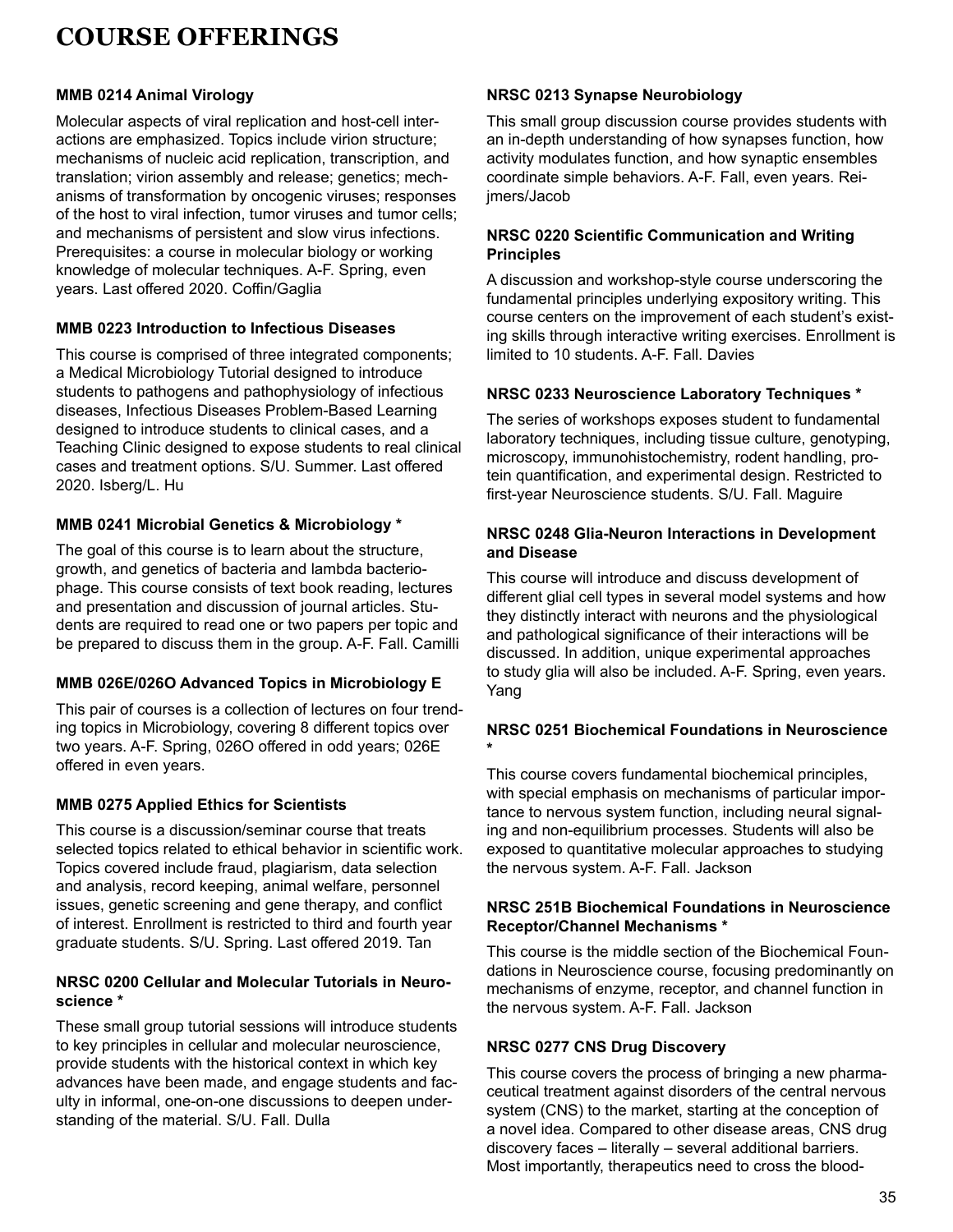brain-barrier in order to reach their site of action. This provides unique challenges throughout the discovery and development stages, especially for large m A-F. Fall. Last offered 2018.

#### **NRSC 0311 Neural Systems and Disease Mechanisms \***

The goals of this course are two-fold: (i) to provide an overview of nervous system structure and function and (ii) to expose students to some of the clinical consequences of associated with neural dysfunction.

NRSC 0311 is a series of small group discussions with faculty experts. In preparation for each discussion, students will read historical and recent publications relevant to the class topic, followed by critical discussions of past research advances made and future approaches that might prove most effective in translational research efforts. Students will emerge with an enhanced mechanistic understanding of the most common neurological diseases and the experimental approaches that are informing clinical treatments.

#### **PPET 0134/0135 Laboratory Research Experience**

16-20 week laboratory rotations for Master's students are designed to provide experience with experimental design and theoretical aspects of the diverse research problems under investigation in various laboratories. A-F. Fall/Spring.

#### **PPET 0205 Translational Medicine - Drug Discovery to Clinical Development**

This comprehensive course covers key processes from drug discovery to development, including the progression and translation of scientific information through different development stages and the transition to clinical studies, to increase the probability of creating a successful therapeutic product The goal is to impart sufficient background to provide an overall understanding of Translational Medicine that is integral to scientific rationale in Drug Research and Development. A-F. Last offered 2017. Pothos

#### **PPET 0211/0232 Translational Pharmacology I \***

This course is a survey of some of the major classes of drugs, with particular emphasis on mechanisms of action and relevant organ systems and cellular physiology. Students are introduced to the central concepts, models and techniques in pharmacology. A-F. Fall and Spring. Fiaturi

#### **PPET 0213 Addiction Medicine**

This course is offered in conjunction with the Medical

School. It provides an overview of the mechanisms of action of drugs of abuse and their treatment, as well as the fundamentals of treatment of addiction in clinical practice. A-F. Summer. Pothos

#### **PPET 0218 Principles of Immunopharmacology**

This course investigates the appraisal of molecular mechanisms by which drugs can affect cellular processes underlying clinical syndromes such as hypersensitivity, rejection, autoimmunity and neuroimmune disorders. Emphasis is placed on select cases of how certain compounds were chosen for drug development and why many such promising drugs failed. A-F. Fall. Last offered 2020. Theoharides

#### **PPET 0221 Pharmacokinetics in Biological Systems**

This course focuses on the uptake and clearance of drugs, using problem-solving exercises and computer modeling to analyze data from original experiments S/U. Fall. Greenblatt

#### **PPET 0233 Scientific Writing and Presentation Skills \***

This course provides graduate students with the opportunity to develop the basic skills essential to the effective oral and written communication of scientific findings and research proposals. The course is a combination of lectures, writing assignments, and oral communication practice sessions. S/U. Fall. Pothos

#### **PPET 0261 Design and Execution of Clinical Trials**

This course will provide graduate students with an understanding of the basic principles and methodology by which a putative therapeutic agent that has been proven safe and effective in preclinical animal models can be developed into one that is suitable for marketing for clinical use in human patients. A-F. Spring. Last offered 2019. Pothos

#### **PPET 0281 Design and Analysis of Bioequivalence Studies**

A generic drug is bioequivalent to a brand name drug when their bioavailabilities (assessed by the respective plasma concentration time curves) after administration in the same molar dose are essentially the same. The comparison of the bioavailabilities is examined by conducting a bioequivalence study. The course will train the students in the design and data analysis of bioequivalence studies. S/U. Spring, even years. Pothos